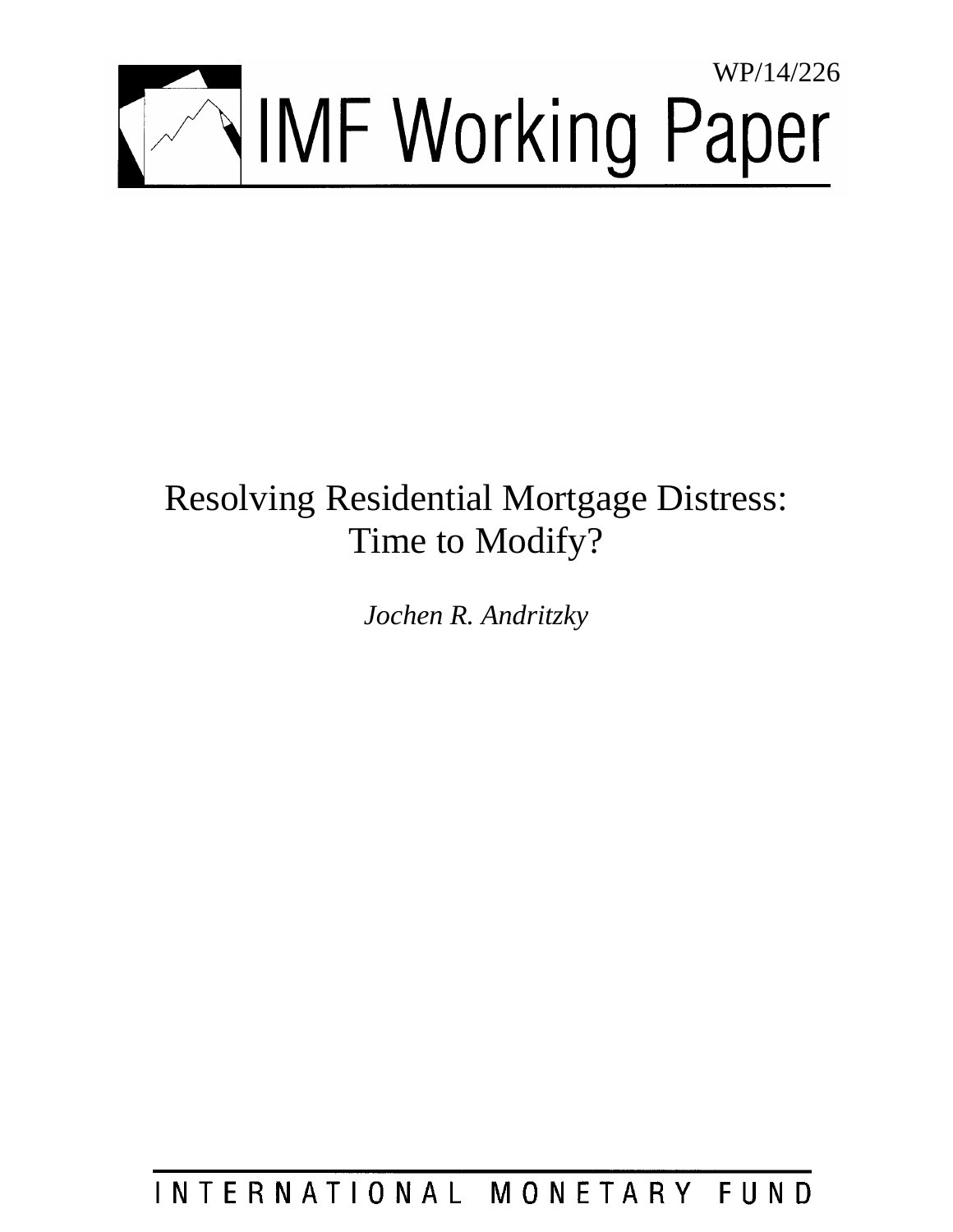## **IMF Working Paper**

European Department

## **Resolving Residential Mortgage Distress: Time to Modify?**

#### **Prepared by Jochen R. Andritzky<sup>1</sup>**

Authorized for distribution by Craig Beaumont

December 2014

**This Working Paper should not be reported as representing the views of the IMF.** The views expressed in this Working Paper are those of the author(s) and do not necessarily represent those of the IMF or IMF policy. Working Papers describe research in progress by the author(s) and are published to elicit comments and to further debate.

#### **Abstract**

In housing crises, high mortgage debt can feed a vicious circle of falling housing prices and declining consumption and incomes, leading to higher mortgage defaults and deeper recessions. In such situations, resolution policies may need to be adapted to help contain negative feedback loops while minimizing overall loan losses and moral hazard. Drawing on recent experiences from Iceland, Ireland, Spain, and the United States, this paper discusses how economic trade-offs affecting mortgage resolution differ in crises. Depending on country circumstances, the economic benefits of temporary forbearance and loan modifications for struggling households could outweigh their costs.

JEL Classification Numbers: G21, G28

 $\overline{a}$ 

Keywords: Debt overhang, foreclosure, housing crisis, mortgage distress, loan restructuring

Author's E-Mail Address: jandritzky@imf.org

<sup>&</sup>lt;sup>1</sup> I would like to thank Craig Beaumont, Ashok Bhatia, Kevin Fletcher, Mary Goodman, Kenneth Kang, Michael Moore and seminar participants at the IMF, the Central Bank of Ireland, and De Nederlandsche Bank for helpful discussions and comments. I am indebted to Sergei Antoshin, Wolfgang Bergthaler, Mali Chivakul, Jihad Dagher, Deniz Igan, Heedon Kang, Pablo Lopez Murphy, Oana Nedelescu, Jarkko Turunen, as well as staffs of the Banco de España, the Central Bank of Ireland, the Central Statistics Office of Ireland, the Insolvency Service Ireland, and the Seðlabanki Íslands for advice and help regarding country experiences and data. Vizhdan Boranova provided excellent research assistance.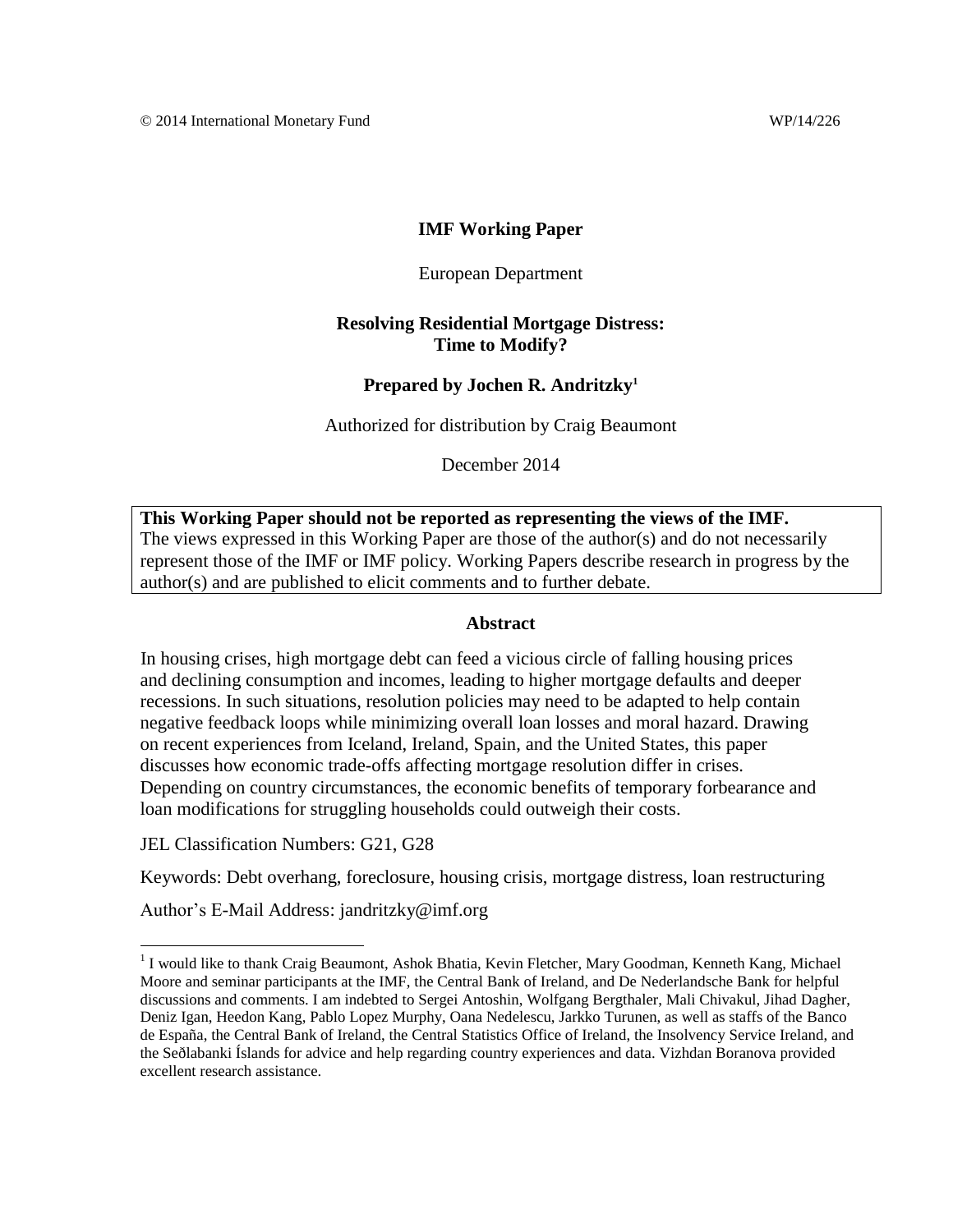| Contents                                                                                    | Page |
|---------------------------------------------------------------------------------------------|------|
|                                                                                             |      |
|                                                                                             |      |
|                                                                                             |      |
|                                                                                             |      |
|                                                                                             |      |
|                                                                                             |      |
|                                                                                             |      |
|                                                                                             |      |
|                                                                                             |      |
| D. Reducing Distress Through Across-the-board Debt Relief 31                                |      |
|                                                                                             |      |
|                                                                                             |      |
| <b>Boxes</b>                                                                                |      |
|                                                                                             |      |
|                                                                                             |      |
| Figures                                                                                     |      |
|                                                                                             |      |
|                                                                                             |      |
|                                                                                             |      |
|                                                                                             |      |
|                                                                                             |      |
|                                                                                             |      |
|                                                                                             |      |
|                                                                                             |      |
| <b>Tables</b>                                                                               |      |
| 1. Crisis Origin, Initial Conditions, Resolution Approach, Policy Measures, and Outcomes in |      |
|                                                                                             |      |
|                                                                                             |      |
| Annex                                                                                       |      |
|                                                                                             |      |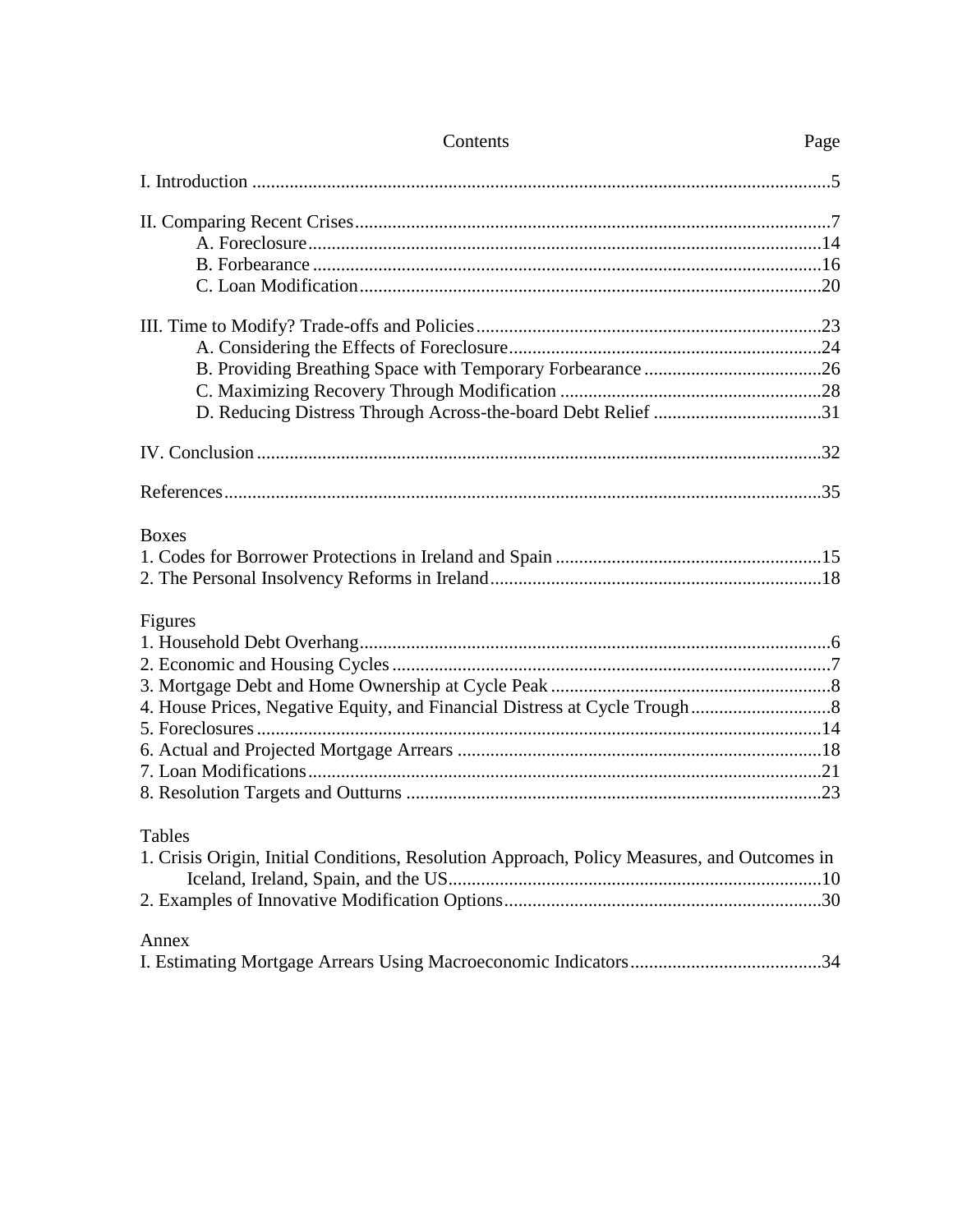# **Acronyms**

| <b>ARM</b>  | <b>Adjustable Rate Mortgage</b>                    |
|-------------|----------------------------------------------------|
| <b>CCMA</b> | Code of Conduct for Mortgage Arrears               |
| <b>DSA</b>  | Debt Settlement Arrangement                        |
| <b>ECB</b>  | European Central Bank                              |
| <b>ESM</b>  | <b>European Stability Mechanism</b>                |
| FH A        | <b>Federal Housing Administration</b>              |
| <b>GAAP</b> | <b>Generally Accepted Accounting Principles</b>    |
| <b>HAMP</b> | Home Affordable Modification Program               |
| <b>HARP</b> | Home Affordable Refinancing Program                |
| <b>IFRS</b> | <b>International Financial Reporting Standards</b> |
| <b>LTV</b>  | Loan-to-value                                      |
| <b>MART</b> | <b>Mortgage Arrears Resolution Targets</b>         |
| <b>PIA</b>  | Personal Insolvency Arrangement                    |
|             |                                                    |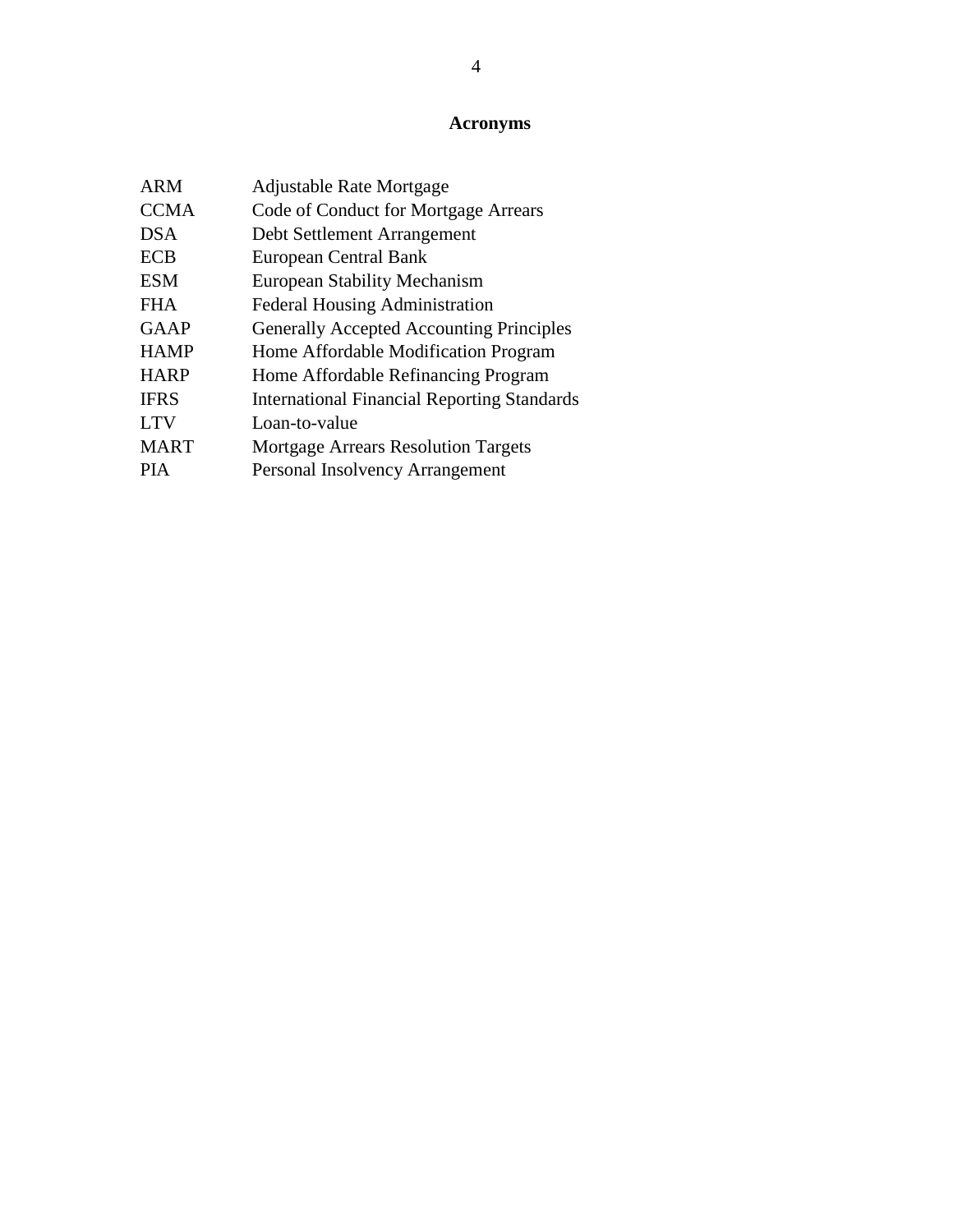"How did you go bankrupt?" "Two ways. Gradually and then suddenly." ― Ernest Hemingway, The Sun Also Rises

#### **I. INTRODUCTION**

**After a rapid buildup of household debt, the recent crisis triggered unprecedented mortgage distress in several advanced economies**. In these countries, growth in the years preceding the global financial crisis was characterized by a rapid accumulation of household debt and rising property prices. The global financial crisis lead to a sharp repricing of risk and reduced availability of bank funding. These developments laid bare real estate bubbles and unsustainable household debts, triggering severe housing busts in some cases:

- **Iceland**. A 50 percent devaluation of the krona in 2008 was followed by many household loan defaults, particularly of CPI indexed or foreign currency linked mortgages.
- **Ireland**. House prices halved by 2012 relative to their 2007 peak and construction collapsed, contributing to mounting job losses and sharp falls in income. Domestic demand was further depressed by a rise in household savings to reduce debt, and every fifth mortgage defaulted by 2013.
- **Spain**. The folding of a construction boom drove painful adjustments in labor markets and house prices from 2008, yet knock on effects were more contained as mortgage debt was less widespread and borrowers had higher home equity buffers.
- **United States**. Regional housing excesses and loose lending standards set the stage for historically high rates of mortgage delinquency alongside a 25 percent drop in house prices between 2007 and 2012.

**An overhang of household debt can cause negative feedback loops**. Debt overhang describes a situation in which a significant share of households owes large debts relative to their income and assets. High household debt can exacerbate the slump from housing busts through two main channels (Figure 1). First, households may hold back consumption in order to increase savings and repay debts, or households' debt burden may limit their ability to borrow for consumption smoothing. Second, debt overhang and associated distress can weigh on housing markets. High debt can constrain households' access to new mortgage lending while foreclosures add to the housing supply at a time when housing market turnover is limited. A resulting fall in house prices creates a negative feedback loop through declining household net worth and housing investment. In systemic crises, these channels can work as amplifiers, resulting in undershooting of demand, incomes, and house prices, and in turn worsening debt overhang and delinquency. Such adverse dynamics are especially challenging when monetary policy is constrained, as in a monetary union, and fiscal options are limited by high public debt.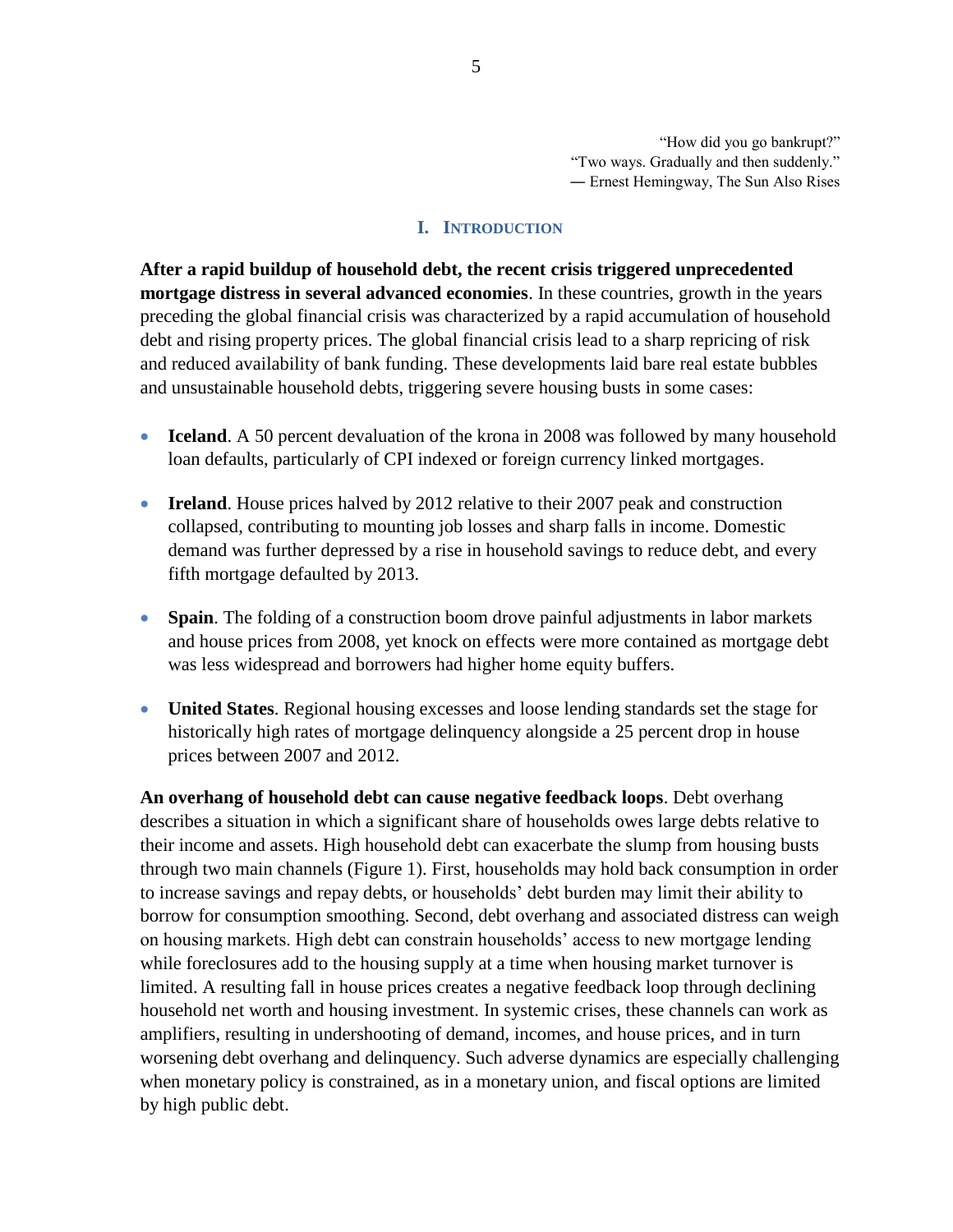

#### **Figure 1. Household Debt Overhang**

Source: IMF staff.

**As a result, a systemic debt overhang can shift the trade-offs that shape mortgage resolution policies**. In normal times, swift and low-cost foreclosure and insolvency procedures entailing the disposal of debtor's assets can promote timely resolution and protect against borrower moral hazard. In a systemic household debt crisis, however, applying this framework risks deepening and prolonging the recession. In contrast with corporate debt crises, where protracted corporate insolvency can reduce the recovery value and distort the allocation of financial resources, mortgage losses are less sensitive to the duration of distress. Deferring the enforcement of collateral during a period of uncertainty about borrowers' finances and illiquidity in housing markets can therefore act as a circuit breaker that contains a downward spiral of house prices and incomes and facilitates recovery. The recovery, in turn, enables lenders to triage cases suitable for value-maximizing loan restructurings from cases where least cost resolution requires foreclosure. However, maintaining a sound debt servicing culture and limiting moral hazard requires appropriate safeguards against free riding and efficient foreclosure as last resort.

**Drawing on recent cross country experience, this paper discusses the trade-offs in mortgage resolution and outlines policies to deal with mortgage arrears in crises**. After presenting selected country experience in Section II, Section III discusses the trade-offs associated with crisis policies to resolve mortgage distress involving foreclosure, forbearance, loan modification and debt relief. Section IV concludes.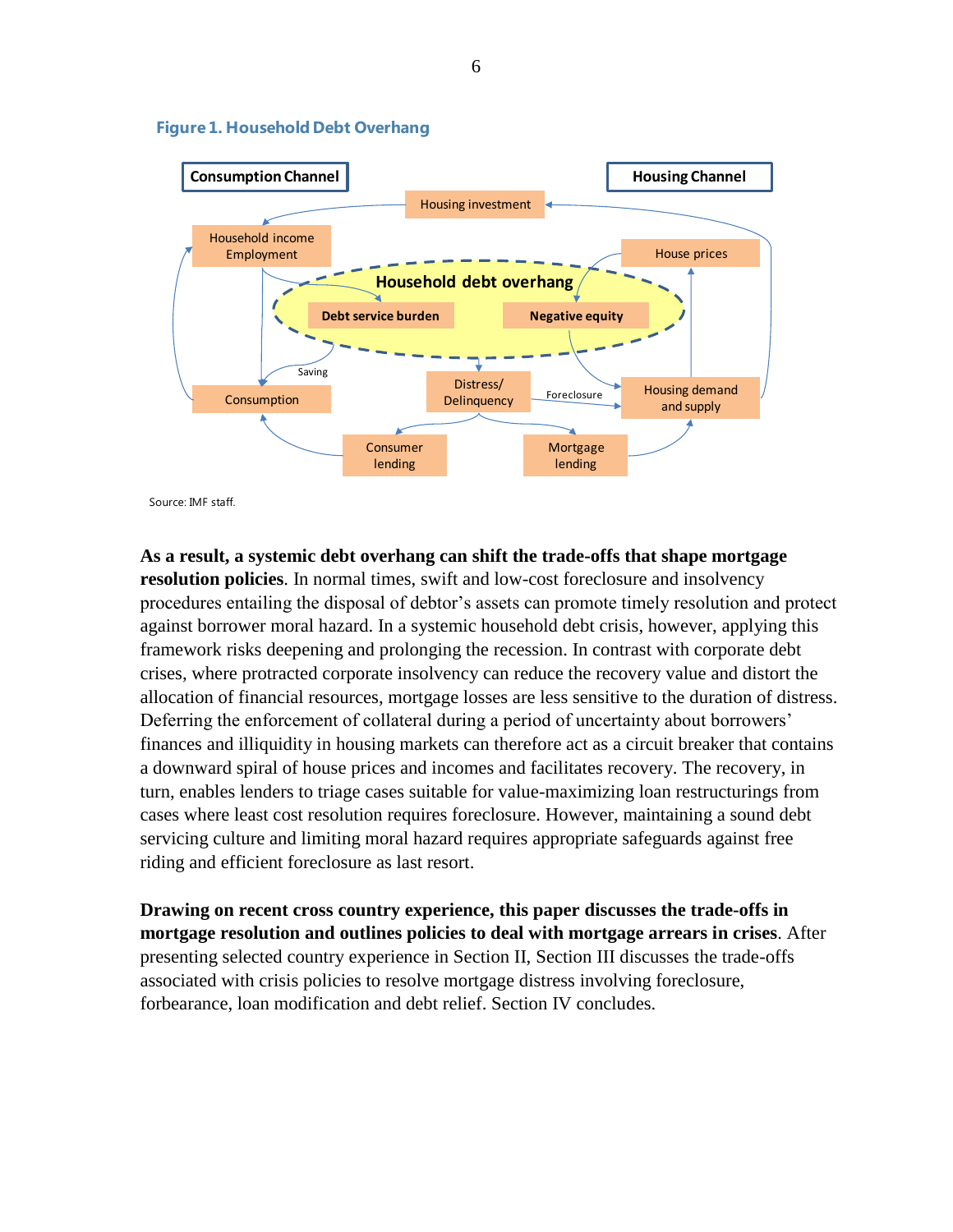#### **II. COMPARING RECENT CRISES**

**The mortgage crises in Iceland, Ireland, Spain, and the United States were preceded by credit-fuelled housing booms**. Solid growth in these countries during the mid 2000s was closely linked to housing booms, featuring rising house prices, expanding mortgage debt, and elevated construction activity (Figure 2). Soaring household debt ratios (Iceland, Ireland), broadening of mortgage-financed home ownership (Iceland, Ireland, US), and high loan-tovalue ratios at times of historically high house prices (Ireland, US) led to growing vulnerabilities (Figure 3).



# **Figure 2. Economic and Housing Cycles**

Sources: Central banks; European Mortgage Federation; IMF WEO database;OECD; National Statistics Offices; US Bureau of Census; and IMF staff calculations.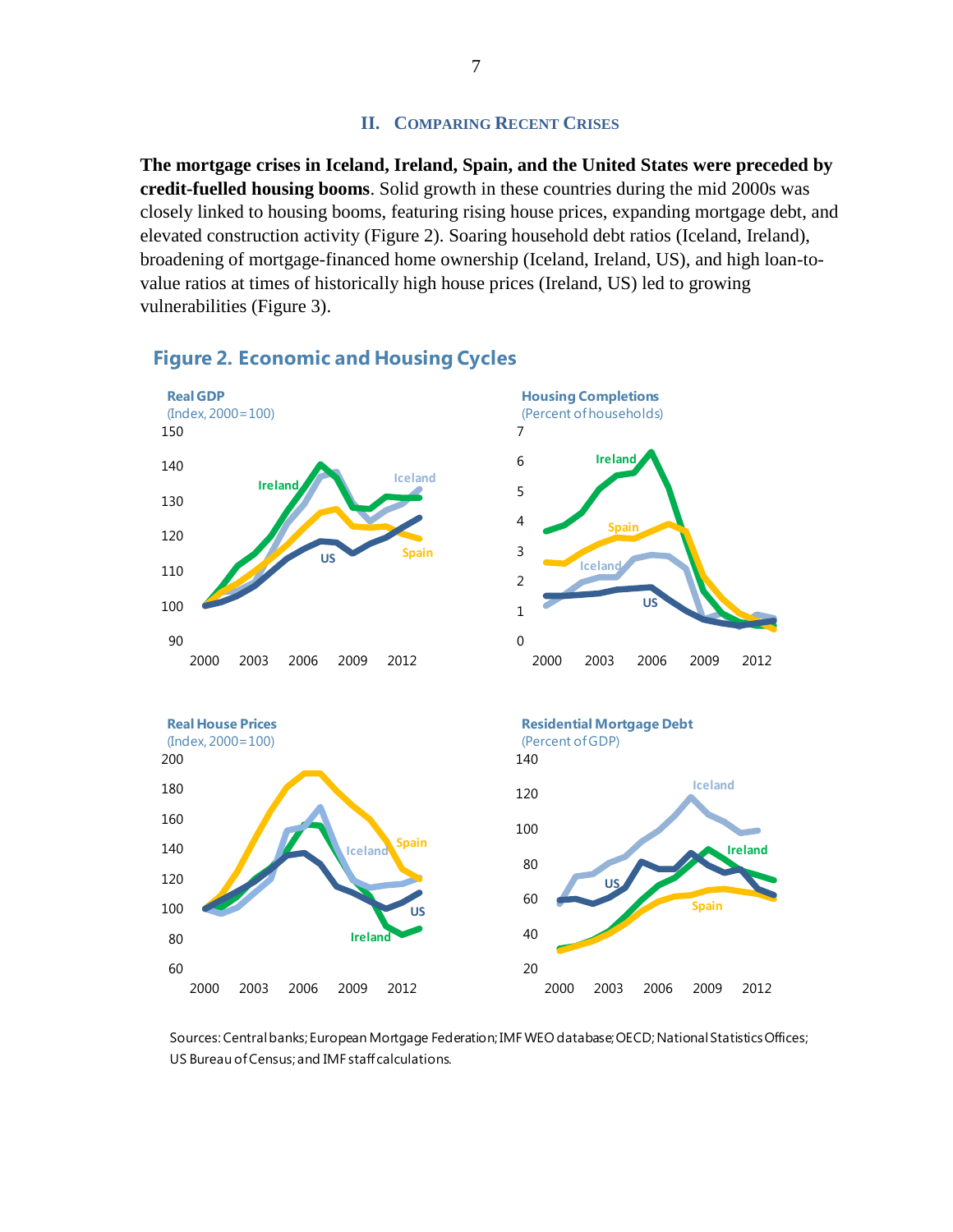

#### **Figure 3. Mortgage Debt and Home Ownership at Cycle Peak 1/**

Sources: Central banks; European Mortgage Federation; IMF WEO database; MBA; and IMF staff calculations. 1/ Iceland: 2008Q1; Ireland: 2007Q3; Spain: 2008Q1; US: 2007Q1.

## **Household debt distress became a key challenge in the ensuing bust** (Figure 4).

Substantial falls in house prices, declining between 28 and 53 percent in real terms, dramatically pared household net wealth (Cussen *et al.*, 2012). Negative equity became widespread, affecting over one quarter of mortgages in Iceland, Ireland, and the US. A sizable portion of mortgage loans entered into deep arrears, particularly in Iceland and Ireland. Alongside falling incomes and rising unemployment, debt became a prominent concern among households, as evidenced by income and living conditions surveys in Europe.



#### **Figure 4. House Prices Decline, Negative Equity, Arrears, and Financial Distress**

Sources: CEBR; Central banks; Duffy and O'Hanlon (2014); Eurostat SILC; OECD; and IMF staff calculations.

**Existing frameworks to address household debt distress and crisis policy responses differed greatly across these countries**. Given the extent of the housing collapse and household financial distress, governments examined the adequacy of existing frameworks and initiated a range of policy measures to reduce debt overhang and assist the workout of mortgages in difficulty (see Table 1 for more detail):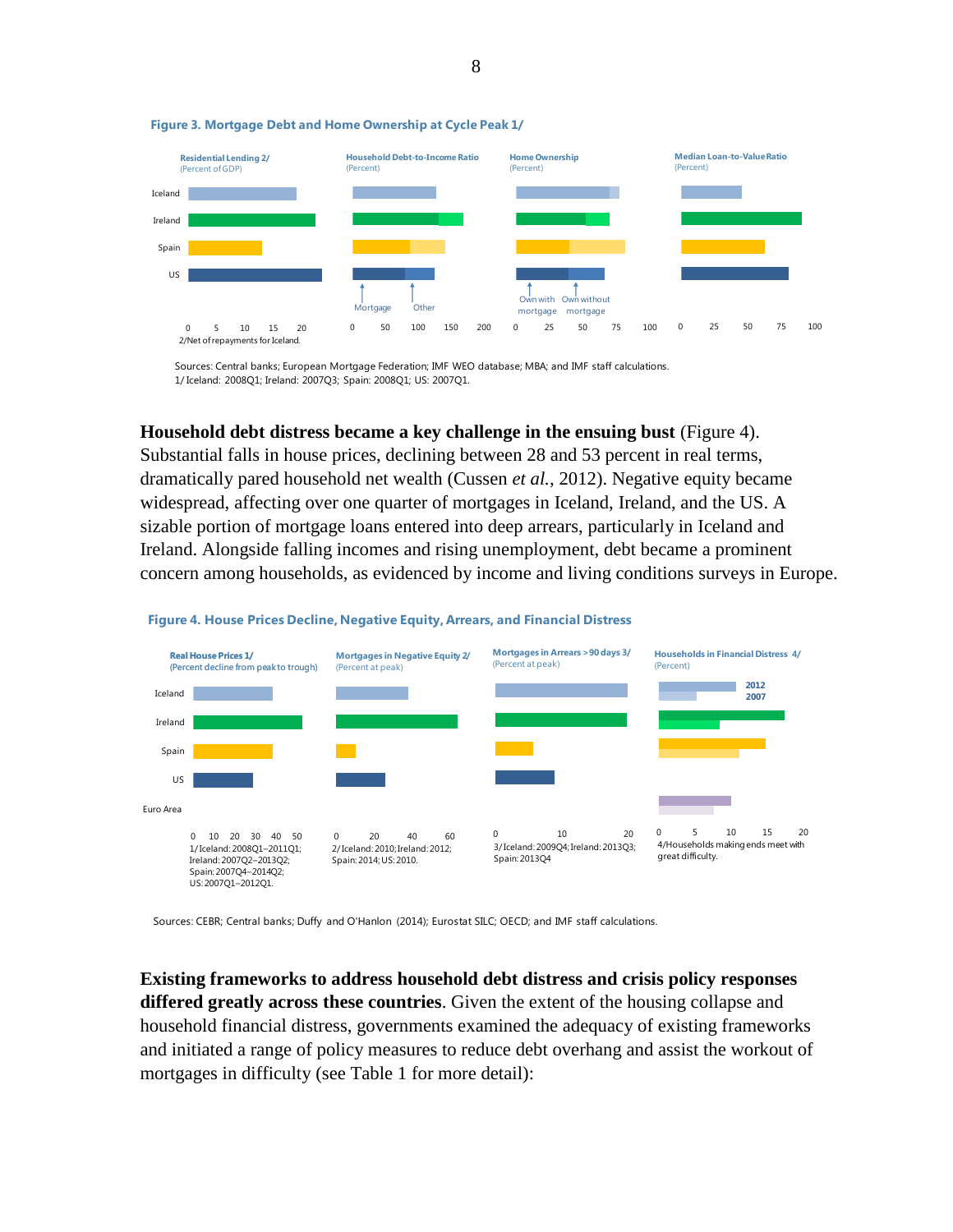- **Iceland**. In face of a devaluation shock and street protests, the government announced a foreclosure moratorium and froze temporarily the level of debt payments. Following this initial crisis response, the authorities implemented debt relief in different forms over an extended period of time, with the burden absorbed by banks and their external creditors as well as the public housing fund.
- **Ireland**. With an outdated bankruptcy regime that was hardly used in practice, a comprehensive insolvency reform was carried out. Extensive forbearance, such as interest only payments, helped smooth consumption but allowed arrears to build. Complicated by barriers to repossession and drawn out insolvency reforms, mortgage workout was much delayed. Resolution only began in earnest after the central bank imposed workout targets once the insolvency reform neared completion and signs of a recovery emerged.
- **Spain**. Debt distress was contained by lower debt ratios and higher buffers of housing equity, so the authorities relied on foreclosure procedures to resolve bad mortgage loans and uphold payment morale while protecting family homes of the most vulnerable. In response to concerns about "evergreening" of nonperforming loans through refinancing and restructuring, the Bank of Spain tightened provisioning and reporting requirements.
- **United States**. The Great Recession prompted the authorities to deploy stimulatory monetary and fiscal policies to support the recovery of employment, incomes, and asset prices, which also helped to shore up households' balance sheets. In light of a perceived bias of lenders and servicers towards foreclosure, the authorities initiated a raft of measures to promote affordable loan modifications and foreclosure alternatives.

**The different approaches used to resolve distressed mortgages are seen in variations in the roles and terms of foreclosure, forbearance, and loan modification**. Foreclosure is used as an umbrella term for workouts involving the enforcement of collateral, i.e., the repossession of mortgaged homes by the lender. Forbearance describes interim situations in which the lender abstains from such enforcement—sometimes in a passive manner—or agrees to accept reduced debt service payments temporarily. Loan modification is defined as an amendment of loan terms that aims to provide a lasting cure, i.e., to avoid default for the remaining term. The following summarizes countries' experiences with each of these workout types.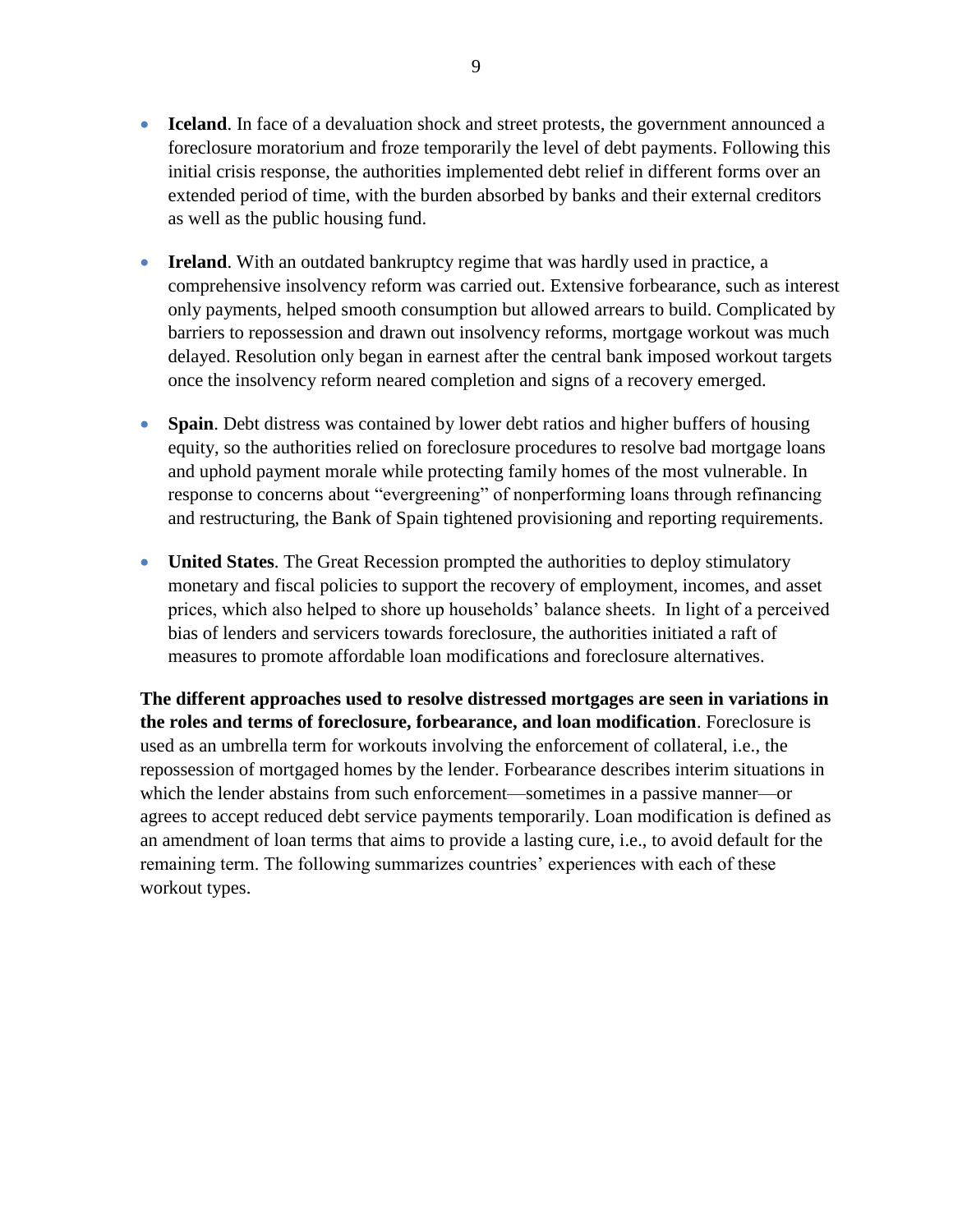# **Table 1. Crisis Origin, Initial Conditions, Resolution Approach, Policy Measures, and Outcomes in Iceland, Ireland, Spain, and the US**

|                         | <b>Iceland</b>                                                                                                                                                                                                                                                                                                                                                                                                                                                                                                                                                                                                                                                                                                             | Ireland                                                                                                                                                                                                                                                                                                                                                                                                                                                                                                                                                                                                                                                                                                                                                 | <b>Spain</b>                                                                                                                                                                                                                                                                                                                                                                                                                                                                                                                                                                                                                                                                  | <b>United States</b>                                                                                                                                                                                                                                                                                                                                                                                                                                                                                                                                                                                                                                                                                                   |
|-------------------------|----------------------------------------------------------------------------------------------------------------------------------------------------------------------------------------------------------------------------------------------------------------------------------------------------------------------------------------------------------------------------------------------------------------------------------------------------------------------------------------------------------------------------------------------------------------------------------------------------------------------------------------------------------------------------------------------------------------------------|---------------------------------------------------------------------------------------------------------------------------------------------------------------------------------------------------------------------------------------------------------------------------------------------------------------------------------------------------------------------------------------------------------------------------------------------------------------------------------------------------------------------------------------------------------------------------------------------------------------------------------------------------------------------------------------------------------------------------------------------------------|-------------------------------------------------------------------------------------------------------------------------------------------------------------------------------------------------------------------------------------------------------------------------------------------------------------------------------------------------------------------------------------------------------------------------------------------------------------------------------------------------------------------------------------------------------------------------------------------------------------------------------------------------------------------------------|------------------------------------------------------------------------------------------------------------------------------------------------------------------------------------------------------------------------------------------------------------------------------------------------------------------------------------------------------------------------------------------------------------------------------------------------------------------------------------------------------------------------------------------------------------------------------------------------------------------------------------------------------------------------------------------------------------------------|
| <b>Crisis</b><br>origin | Real household debt in Iceland tripled<br>between 1995 and 2007 with Iceland's<br>rise to a global financial hub. Besides<br>consumption and car loans, households<br>also incurred mortgage debt, often<br>choosing CPI indexed, and later foreign<br>currency indexed loans. The state-owned<br>Housing Finance Fund, promoting home<br>ownership, added further to the credit<br>expansion. In 2007, problems in the US<br>mortgage-backed securities market<br>spilled over to Icelandic lenders. An IMF<br>program was put in place following a<br>53 percent devaluation of the krona in<br>October 2008. Household distress<br>became widespread, driven by<br>devaluation, unemployment, and lost<br>bank savings. | On foot of an extended period of economic<br>growth, a vigorous housing boom<br>developed from the late 90s during which<br>construction flourished, household credit<br>expanded (from about 30 to 130 percent of<br>GDP), lending standards dropped, and<br>house prices more than tripled. Credit<br>growth took place against the backdrop of<br>inadequate banking supervision. The global<br>financial crisis triggered a drop off in<br>lending and property prices, with highly<br>leveraged developers becoming the first<br>victims. The collapse of construction and<br>domestic demand resulted in a severe fall in<br>employment and income, followed by<br>household financial distress. An IMF<br>program was approved in December 2010. | Following the introduction of the<br>euro, the decline of interest rates<br>and the improvement of funding<br>conditions enabled a credit-fuelled<br>construction boom and a doubling<br>of real houses prices. The global<br>financial crisis triggered a collapse in<br>construction and housing demand,<br>leaving a large stock of unoccupied<br>dwellings, partly in remote areas.<br>Falling incomes, high unemployment<br>and fiscal adjustment weighed on<br>household finances. To support the<br>ongoing restructuring of its financial<br>sector threatened by corporate loan<br>losses, Spain requested financial<br>assistance from EU partners in June<br>2012. | The US experienced a virtuous cycle of rising<br>mortgage borrowing and house prices,<br>boosting wealth and spending since the late<br>1990s. The cycle was exaggerated by<br>entrenched expectations of continued house<br>price rises, low long term interest rates, and<br>an erosion of underwriting standards.<br>Household indebtedness at 125 percent of<br>income masked vulnerabilities from the<br>expansion of subprime lending. As house<br>prices peaked between 2005-07, early<br>payment defaults started to occur, triggering<br>foreclosures that further depressed house<br>prices. The crisis reached systemic<br>dimensions following the failures of major<br>financial institutions in 2007-08. |
| <b>Initial</b>          | Iceland's devaluation and subsequent                                                                                                                                                                                                                                                                                                                                                                                                                                                                                                                                                                                                                                                                                       | Ireland entered the crisis with no                                                                                                                                                                                                                                                                                                                                                                                                                                                                                                                                                                                                                                                                                                                      | Initial conditions suggested that                                                                                                                                                                                                                                                                                                                                                                                                                                                                                                                                                                                                                                             | The US commanded a deep market for                                                                                                                                                                                                                                                                                                                                                                                                                                                                                                                                                                                                                                                                                     |
| conditions              | inflation implied a large increase in                                                                                                                                                                                                                                                                                                                                                                                                                                                                                                                                                                                                                                                                                      | experience of significant mortgage                                                                                                                                                                                                                                                                                                                                                                                                                                                                                                                                                                                                                                                                                                                      | buffers and strong creditor rights                                                                                                                                                                                                                                                                                                                                                                                                                                                                                                                                                                                                                                            | housing finance and extensive experience in                                                                                                                                                                                                                                                                                                                                                                                                                                                                                                                                                                                                                                                                            |
|                         | nominal debt for many households. The<br>resulting shock proved too large to be<br>addressed through Iceland's existing<br>framework for resolving nonperforming<br>loans and household insolvency. The dire<br>situation of many households motivated<br>calls for debt relief, leading to protests<br>which contributed to the fall of the<br>government in January 2009. The<br>subsequent implementation of broad-<br>based debt relief was crucially facilitated<br>by buffers in the form of households'<br>large pension fund savings as well as loss<br>absorption through foreign creditors of<br>the failed lenders.                                                                                             | distress. An analysis by BlackRock found<br>that banks had limited skill and capacity<br>for mortgage collection and modification.                                                                                                                                                                                                                                                                                                                                                                                                                                                                                                                                                                                                                      | would contain mortgage loan losses:                                                                                                                                                                                                                                                                                                                                                                                                                                                                                                                                                                                                                                           | handling mortgage distress. Among the                                                                                                                                                                                                                                                                                                                                                                                                                                                                                                                                                                                                                                                                                  |
|                         |                                                                                                                                                                                                                                                                                                                                                                                                                                                                                                                                                                                                                                                                                                                            |                                                                                                                                                                                                                                                                                                                                                                                                                                                                                                                                                                                                                                                                                                                                                         | • Banks accumulated extra reserves<br>given dynamic provisioning rules.                                                                                                                                                                                                                                                                                                                                                                                                                                                                                                                                                                                                       | distinguishing features that influenced                                                                                                                                                                                                                                                                                                                                                                                                                                                                                                                                                                                                                                                                                |
|                         |                                                                                                                                                                                                                                                                                                                                                                                                                                                                                                                                                                                                                                                                                                                            |                                                                                                                                                                                                                                                                                                                                                                                                                                                                                                                                                                                                                                                                                                                                                         |                                                                                                                                                                                                                                                                                                                                                                                                                                                                                                                                                                                                                                                                               | mortgage delinquency and workout were:                                                                                                                                                                                                                                                                                                                                                                                                                                                                                                                                                                                                                                                                                 |
|                         |                                                                                                                                                                                                                                                                                                                                                                                                                                                                                                                                                                                                                                                                                                                            | The legal environment did not facilitate                                                                                                                                                                                                                                                                                                                                                                                                                                                                                                                                                                                                                                                                                                                |                                                                                                                                                                                                                                                                                                                                                                                                                                                                                                                                                                                                                                                                               | • Strong monetary transmission, also                                                                                                                                                                                                                                                                                                                                                                                                                                                                                                                                                                                                                                                                                   |
|                         |                                                                                                                                                                                                                                                                                                                                                                                                                                                                                                                                                                                                                                                                                                                            | timely resolution, as the punitive                                                                                                                                                                                                                                                                                                                                                                                                                                                                                                                                                                                                                                                                                                                      | • A low average loan-to-value ratio                                                                                                                                                                                                                                                                                                                                                                                                                                                                                                                                                                                                                                           | facilitated by unconventional monetary                                                                                                                                                                                                                                                                                                                                                                                                                                                                                                                                                                                                                                                                                 |
|                         |                                                                                                                                                                                                                                                                                                                                                                                                                                                                                                                                                                                                                                                                                                                            | bankruptcy regime-providing discharge<br>only after 12 years-was not utilized in                                                                                                                                                                                                                                                                                                                                                                                                                                                                                                                                                                                                                                                                        | of 65 percent provided a buffer                                                                                                                                                                                                                                                                                                                                                                                                                                                                                                                                                                                                                                               | policies ensuring low mortgage rates.                                                                                                                                                                                                                                                                                                                                                                                                                                                                                                                                                                                                                                                                                  |
|                         |                                                                                                                                                                                                                                                                                                                                                                                                                                                                                                                                                                                                                                                                                                                            | practice. Repossession entailed lengthy                                                                                                                                                                                                                                                                                                                                                                                                                                                                                                                                                                                                                                                                                                                 | against negative equity.                                                                                                                                                                                                                                                                                                                                                                                                                                                                                                                                                                                                                                                      | • Lenders' limited recourse in some states,                                                                                                                                                                                                                                                                                                                                                                                                                                                                                                                                                                                                                                                                            |
|                         |                                                                                                                                                                                                                                                                                                                                                                                                                                                                                                                                                                                                                                                                                                                            | and uncertain court procedures, nurtured                                                                                                                                                                                                                                                                                                                                                                                                                                                                                                                                                                                                                                                                                                                | • Variable rates reduced loan service                                                                                                                                                                                                                                                                                                                                                                                                                                                                                                                                                                                                                                         | elevating the role of negative equity and                                                                                                                                                                                                                                                                                                                                                                                                                                                                                                                                                                                                                                                                              |
|                         |                                                                                                                                                                                                                                                                                                                                                                                                                                                                                                                                                                                                                                                                                                                            | by a political environment that remained                                                                                                                                                                                                                                                                                                                                                                                                                                                                                                                                                                                                                                                                                                                | given lower ECB rates.                                                                                                                                                                                                                                                                                                                                                                                                                                                                                                                                                                                                                                                        | borrower moral hazard.                                                                                                                                                                                                                                                                                                                                                                                                                                                                                                                                                                                                                                                                                                 |
|                         |                                                                                                                                                                                                                                                                                                                                                                                                                                                                                                                                                                                                                                                                                                                            | hostile to repossession. From 2011, the                                                                                                                                                                                                                                                                                                                                                                                                                                                                                                                                                                                                                                                                                                                 | • Efficient foreclosure procedures<br>and full recourse without debt                                                                                                                                                                                                                                                                                                                                                                                                                                                                                                                                                                                                          |                                                                                                                                                                                                                                                                                                                                                                                                                                                                                                                                                                                                                                                                                                                        |
|                         |                                                                                                                                                                                                                                                                                                                                                                                                                                                                                                                                                                                                                                                                                                                            | most common type of repossession                                                                                                                                                                                                                                                                                                                                                                                                                                                                                                                                                                                                                                                                                                                        |                                                                                                                                                                                                                                                                                                                                                                                                                                                                                                                                                                                                                                                                               | • Common securitization of mortgage loans<br>causing legal challenges and principal-                                                                                                                                                                                                                                                                                                                                                                                                                                                                                                                                                                                                                                   |
|                         |                                                                                                                                                                                                                                                                                                                                                                                                                                                                                                                                                                                                                                                                                                                            | proceeding was impeded by a court ruling                                                                                                                                                                                                                                                                                                                                                                                                                                                                                                                                                                                                                                                                                                                | discharge under Spain's 2003                                                                                                                                                                                                                                                                                                                                                                                                                                                                                                                                                                                                                                                  | agent problems between originators,                                                                                                                                                                                                                                                                                                                                                                                                                                                                                                                                                                                                                                                                                    |
|                         |                                                                                                                                                                                                                                                                                                                                                                                                                                                                                                                                                                                                                                                                                                                            | affecting all mortgages taken out before                                                                                                                                                                                                                                                                                                                                                                                                                                                                                                                                                                                                                                                                                                                | insolvency law was believed to<br>uphold credit discipline.                                                                                                                                                                                                                                                                                                                                                                                                                                                                                                                                                                                                                   | servicers, and mortgage investors.                                                                                                                                                                                                                                                                                                                                                                                                                                                                                                                                                                                                                                                                                     |
|                         |                                                                                                                                                                                                                                                                                                                                                                                                                                                                                                                                                                                                                                                                                                                            | 2009. Systemic bank failures-with all<br>except one bank nationalized-implied an                                                                                                                                                                                                                                                                                                                                                                                                                                                                                                                                                                                                                                                                        |                                                                                                                                                                                                                                                                                                                                                                                                                                                                                                                                                                                                                                                                               |                                                                                                                                                                                                                                                                                                                                                                                                                                                                                                                                                                                                                                                                                                                        |
|                         |                                                                                                                                                                                                                                                                                                                                                                                                                                                                                                                                                                                                                                                                                                                            | immediate priority on stabilizing the                                                                                                                                                                                                                                                                                                                                                                                                                                                                                                                                                                                                                                                                                                                   |                                                                                                                                                                                                                                                                                                                                                                                                                                                                                                                                                                                                                                                                               | US foreclosure procedures are deemed                                                                                                                                                                                                                                                                                                                                                                                                                                                                                                                                                                                                                                                                                   |
|                         |                                                                                                                                                                                                                                                                                                                                                                                                                                                                                                                                                                                                                                                                                                                            | financial system.                                                                                                                                                                                                                                                                                                                                                                                                                                                                                                                                                                                                                                                                                                                                       |                                                                                                                                                                                                                                                                                                                                                                                                                                                                                                                                                                                                                                                                               | efficient, although many states require                                                                                                                                                                                                                                                                                                                                                                                                                                                                                                                                                                                                                                                                                |
|                         |                                                                                                                                                                                                                                                                                                                                                                                                                                                                                                                                                                                                                                                                                                                            |                                                                                                                                                                                                                                                                                                                                                                                                                                                                                                                                                                                                                                                                                                                                                         |                                                                                                                                                                                                                                                                                                                                                                                                                                                                                                                                                                                                                                                                               | substantially longer judicial foreclosure.                                                                                                                                                                                                                                                                                                                                                                                                                                                                                                                                                                                                                                                                             |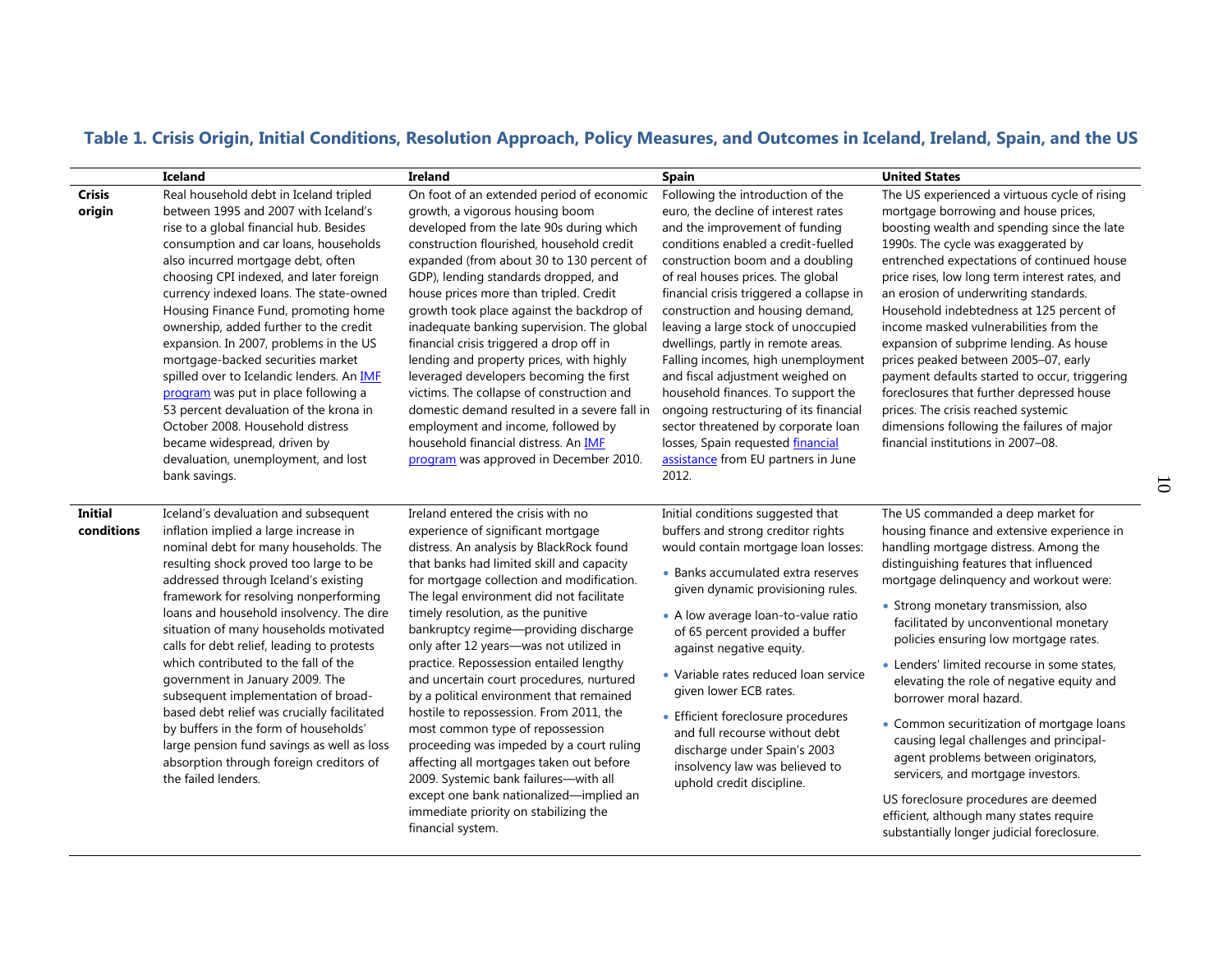#### **Iceland Ireland Spain United States**

**Resolution approach** Initial measures in 2008 included a moratorium on foreclosure and the partial release of third-pillar pension savings. In response to the devaluation shock, a temporary freeze of the level of debt service on foreign currency linked loans was offered. Subsequently, legislation was passed for "payment smoothing" of debt service on foreign currency and CPI indexed loans. Under the system, monthly payments are determined by a new mortgage payment index, which reflects employment and wage levels, and any difference to the contractual obligation is credited to a special account subject to ceilings. In addition, steps were taken to facilitate voluntary workouts without court involvement. The foreclosure moratorium was extended twice, and finally phased out in 2011.

> Subsequently, Iceland's approach shifted towards debt relief. Public pressure for more generous workout offers and a Supreme Court ruling questioning the legality of loan indexation stalled take-up of Iceland's voluntary resolution scheme. Informed by an [expert group analysis,](http://eng.forsaetisraduneyti.is/media/English/Report-household-mortgage-dept.pdf) the government mandated lenders to provide a time-bound offer to write down qualifying mortgages to 110 percent of collateral value, delivering principal reductions of an estimated 3 percent of GDP. Subsequently, the restructuring of loans picked up, but another Supreme Court ruling in early 2012 stoked expectations of debt relief for borrowers with indexed loans.

In 2014, a new government delivered on its election promise to provide additional The policy response encompassed three partly overlapping elements:

**(i) Protection and support**. The

authorities established strong borrower protections, including a Code of Conduct on Mortgage Arrears. Families under financial pressure received a Mortgage Interest Supplement. Debtor counseling was expanded.

**(ii) Insolvency reform**. Work on reforms of the personal insolvency framework started in 2010 and completed in 2013 with the establishment of the Insolvency Service Ireland overseeing three innovative workout schemes for personal debt, including a novel arrangement for mortgage debt. Bankruptcy was reformed to reduce the discharge period to three years, closer to international practice, and unintended barriers to repossession were removed.

**(iii) Workout**. Starting from a situation dominated by implicit forbearance, a step-by-step approach to promote workouts was taken:

- A[n expert group](http://www.finance.gov.ie/what-we-do/banking-financial-services/publications/reports-research/mortgage-arrears-and-personal) in 2010 recommended banks to develop and publish Mortgage Arrears Resolution Procedures, establish centralized arrears support units, and assess borrowers' financial position using a standard financial statement.
- A[n interdepartmental working group](http://www.finance.gov.ie/sites/default/files/mortgagearr2_0.pdf) set out a range of options for mortgage resolution in mid 2011. In late 2011, the central bank required banks to develop Mortgage Arrears Resolution Strategies focused on loan modification. It also conducted a review of banks' operational capacity for loan collection. During 2012,

Supported by ESM financial assistance, Spain carried out comprehensive bank diagnostics and recapitalized banks after bringing provisioning levels in line with expected losses from retail mortgages and foreclosed housing.

In response to concerns that some banks' refinancing of troubled loans may represent "evergreening", the Bank of Spain clarified provisioning and reporting standards applicable to refinanced loans from September 2013.

The authorities deemed the existing foreclosure framework sufficiently efficient and conducive to prevent moral hazard. In 2012, a phased restructuring framework including loan modification, debt relief of up to 25 percent, and a two year right to stay upon foreclosure for highly distressed households was introduced. Following social unrest linked to foreclosures and considering the need to alleviate the burden on the most vulnerable borrowers hit by the crisis, eviction was suspended for vulnerable households conditional on narrow eligibility criteria, and late interest was capped. In 2013, partial discharge of a limited portion of debt remaining after foreclosure and a payment plan of up to 10 years was introduced.

Lenders and servicers deployed both foreclosure and loan modification from the outset. These individual efforts were gradually standardized, facilitated by industry and government efforts, such as government sanctioned protocols and net present value models. Initial policy initiatives to promote loan modification over foreclosure, such as the Hope for Homeowners program achieved limited success, blamed in part on its tight guidelines for participation. In 2009, the Home Affordable Modification Program (HAMP) introduced a standardized waterfall for modifications with the objective to reach a monthly payment to income ratio of 31 percent, and provided incentive payments to encourage less costly short sales or deed in lieu of foreclosure. Costs are shared between the private sector and the Federal Government which allocated \$50 billion for housing programs under the [Troubled Asset](http://www.treasury.gov/initiatives/financial-stability/TARP-Programs/Pages/default.aspx)  Relief [Program](http://www.treasury.gov/initiatives/financial-stability/TARP-Programs/Pages/default.aspx) (TARP). Monetary easing also contributed to debt affordability. Together with improved refinancing chances through HARP, this benefitted borrowers collectively by \$60 billion per year, more than

Over time, policies focused on overcoming a perceived bias towards foreclosure. Under the specific circumstances of the originateto-distribute model of US housing finance, the servicer of the mortgage loan, rather than the originator or holder has the primary power to decide over modification or foreclosure. Servicers have limited incentives to modify loans due to the associated cost and potential legal liability. Policies that increased the incentive for servicers lead to a pickup in HAMP modifications. The administration also set overall targets to

modification.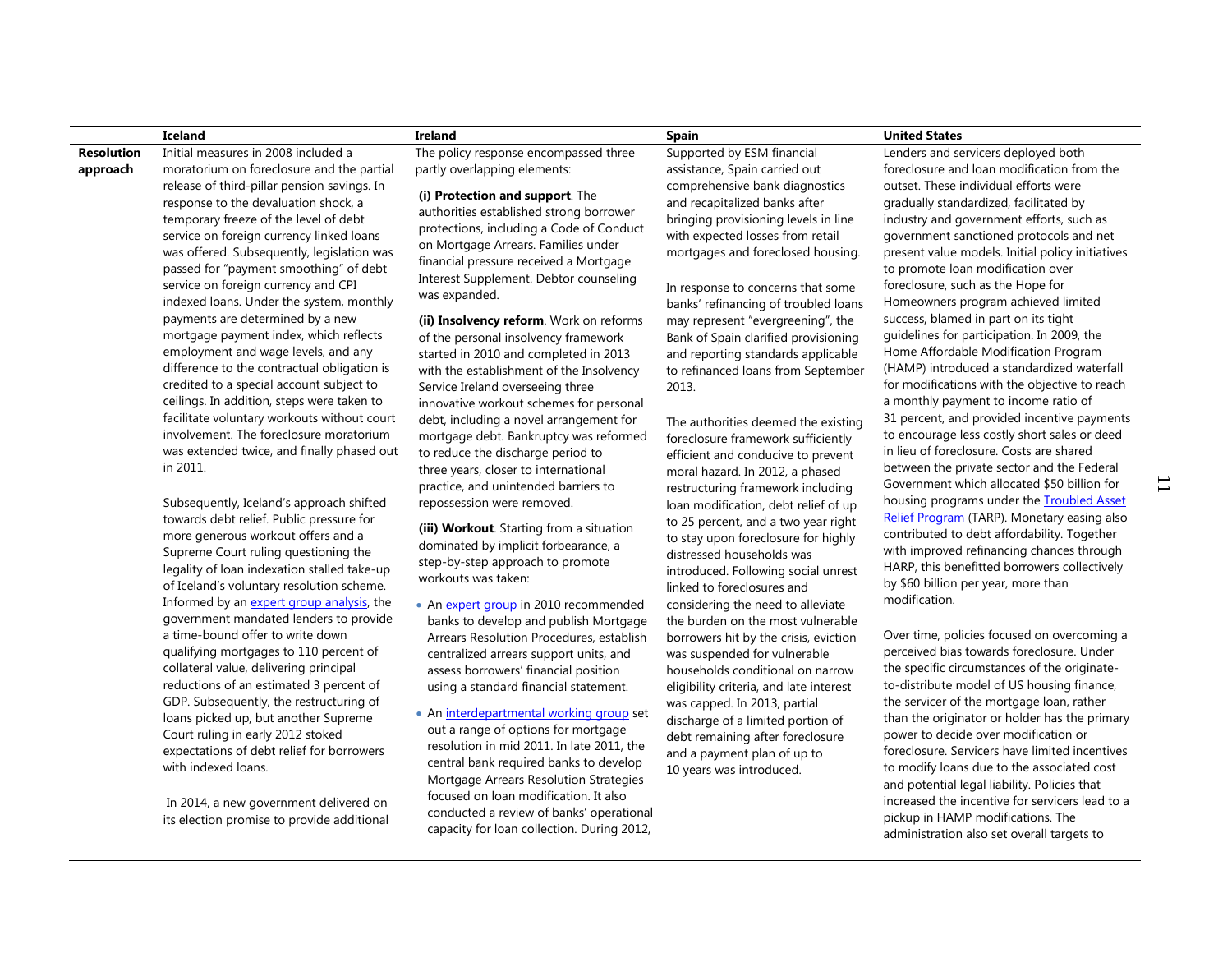|                 | Iceland<br>debt relief over 2014-17 through two<br>measures: a 13 percent write-down of<br>inflation-indexed mortgages (41/4 percent<br>of GDP) financed by a bank levy, mainly<br>borne by foreign creditors of the failed<br>banks' estates, and an offer for a tax free<br>reallocation of voluntary pension<br>contribution towards mortgage<br>repayments with an estimated uptake of<br>another 41/4 percent of GDP. |                                                                                                                                                                                         | Ireland<br>the central bank pressed banks to<br>address issues identified with strategies<br>on operational capacity, but workout<br>implementation remained slow.<br>• In early 2013, anticipating the launch of<br>the Insolvency Service and the removal of<br>repossession impediments, the central<br>bank implemented supervisory targets for<br>banks' loan workouts within the new<br>framework. |                                                                                                                                                                                                                                                           | <b>Spain</b>       |                                                                                         | <b>United States</b><br>kick-start trial modifications and threatened<br>monetary penalties and sanctions. A lawsuit<br>and following settlement about unsound<br>foreclosure practices further contributed to<br>reduced foreclosure activity. Attempts to<br>allow courts to weigh in to cram down<br>minority creditors blocking modification,<br>such as under Chapter 13 bankruptcy, failed<br>to garner sufficient political support in 2009. |                                                                                                                                                                                                                                               |
|-----------------|----------------------------------------------------------------------------------------------------------------------------------------------------------------------------------------------------------------------------------------------------------------------------------------------------------------------------------------------------------------------------------------------------------------------------|-----------------------------------------------------------------------------------------------------------------------------------------------------------------------------------------|----------------------------------------------------------------------------------------------------------------------------------------------------------------------------------------------------------------------------------------------------------------------------------------------------------------------------------------------------------------------------------------------------------|-----------------------------------------------------------------------------------------------------------------------------------------------------------------------------------------------------------------------------------------------------------|--------------------|-----------------------------------------------------------------------------------------|-----------------------------------------------------------------------------------------------------------------------------------------------------------------------------------------------------------------------------------------------------------------------------------------------------------------------------------------------------------------------------------------------------------------------------------------------------|-----------------------------------------------------------------------------------------------------------------------------------------------------------------------------------------------------------------------------------------------|
|                 |                                                                                                                                                                                                                                                                                                                                                                                                                            |                                                                                                                                                                                         |                                                                                                                                                                                                                                                                                                                                                                                                          |                                                                                                                                                                                                                                                           |                    |                                                                                         |                                                                                                                                                                                                                                                                                                                                                                                                                                                     |                                                                                                                                                                                                                                               |
| <b>Measures</b> | Oct-08<br>Nov-08                                                                                                                                                                                                                                                                                                                                                                                                           | Foreclosure moratorium;<br>Temporary freeze of FX<br>loans<br>Payment smoothing of                                                                                                      | Feb-09                                                                                                                                                                                                                                                                                                                                                                                                   | <b>Code of Conduct for Mortgage</b><br><b>Arrears</b> (CCMA)<br>Dec-10 Protections extended, including<br>12 month moratorium on                                                                                                                          | Mar-09<br>$Mar-12$ | Mortgage assistance<br>scheme introduced<br><b>Protections of</b><br>mortgagors without | Aug-07                                                                                                                                                                                                                                                                                                                                                                                                                                              | <b>FHA Secure Program</b> for<br>refinancing subprime ARMs,<br>followed by HOPE NOW's "Teaser<br>Freezer" initiative                                                                                                                          |
|                 |                                                                                                                                                                                                                                                                                                                                                                                                                            | indexed loans;<br>Third-pillar pension payouts,<br>increase of mortgage<br>interest subsidies                                                                                           |                                                                                                                                                                                                                                                                                                                                                                                                          | repossession upon default and<br>requiring lenders to establish a<br>Mortgage Arrears Resolution<br>Process;                                                                                                                                              |                    | resources, including<br>the "Code of Good<br>Practices" and "dación<br>en pago"         | <b>Housing and Economic Recovery</b><br>Oct-08<br>program<br>Feb-09                                                                                                                                                                                                                                                                                                                                                                                 | <b>Act:</b> Hope for Homeowners<br><b>Homeowner Affordability and</b>                                                                                                                                                                         |
|                 | Mar-09                                                                                                                                                                                                                                                                                                                                                                                                                     | Payment smoothing of FX<br>loans                                                                                                                                                        |                                                                                                                                                                                                                                                                                                                                                                                                          | "Justice Dunne ruling" implies<br>repossession under summary                                                                                                                                                                                              | $Nov-12$           | Strengthening of<br>protections against                                                 |                                                                                                                                                                                                                                                                                                                                                                                                                                                     | <b>Stability Plan announced:</b><br>• Making Home Affordable (MHA)                                                                                                                                                                            |
|                 | Oct-09                                                                                                                                                                                                                                                                                                                                                                                                                     | Law establishes a framework<br>for decentralized debt<br>restructuring                                                                                                                  |                                                                                                                                                                                                                                                                                                                                                                                                          | proceedings is not available for<br>mortgages prior to 2009<br>Dec-12 Personal Insolvency Reform Act                                                                                                                                                      | Apr- $13$          | eviction<br><b>Bank of Spain clarifies</b><br>criteria for classifying                  | program, including Home<br>Affordable Refinancing Program<br>(HARP) and Home Affordable<br>Modification Program (HAMP)<br>• Homeowner support schemes<br><b>Home Affordable Foreclosure</b><br>May-09                                                                                                                                                                                                                                               |                                                                                                                                                                                                                                               |
|                 | Nov-09                                                                                                                                                                                                                                                                                                                                                                                                                     | Payment smoothing<br>extended                                                                                                                                                           |                                                                                                                                                                                                                                                                                                                                                                                                          | passes<br>Mar-13 Central bank introduces                                                                                                                                                                                                                  | $May-13$           | refinanced loans<br><b>Mortgagors</b>                                                   |                                                                                                                                                                                                                                                                                                                                                                                                                                                     |                                                                                                                                                                                                                                               |
|                 | Jun-10                                                                                                                                                                                                                                                                                                                                                                                                                     | Supreme Court rules on loan<br>indexation                                                                                                                                               |                                                                                                                                                                                                                                                                                                                                                                                                          | <b>Mortgage Arrears Resolution</b><br>Targets (MART)                                                                                                                                                                                                      |                    | protections law,<br>including                                                           |                                                                                                                                                                                                                                                                                                                                                                                                                                                     | Alternative (HAFA) and Home Price                                                                                                                                                                                                             |
|                 | $Dec-10$                                                                                                                                                                                                                                                                                                                                                                                                                   | Measures to address<br>household debt problems,<br>including:<br>• Fast-track procedure to<br>adjust mortgage debt to<br>110 percent LTV<br>• Expansion of voluntary<br>debt mitigation |                                                                                                                                                                                                                                                                                                                                                                                                          | May-13 Updated Impairment<br><b>Provisioning and Disclosure</b><br><b>Guidelines</b> released<br>Jun-13 Code of Conduct for Mortgage<br><b>Arrears</b> modified<br>Jul-13 Barriers to repossession<br>removed by <b>Conveyancing</b><br><b>Reform Act</b> |                    | amendments to<br>foreclosure                                                            | $Mar-10$<br>Jun-10<br>$Jul-11$                                                                                                                                                                                                                                                                                                                                                                                                                      | <b>Decline Protection Incentives</b><br><b>Principal Reduction Alternatives</b><br>(PRA) and Unemployment Program<br>(UP)<br>Income verification required for<br><b>HAMP</b> trials<br>Additional mortgage relief to<br>unemployed homeowners |
|                 | May-14                                                                                                                                                                                                                                                                                                                                                                                                                     | framework<br>• Interest tax rebate and<br>subsidy<br>Government launches new<br>household debt relief<br>program                                                                        |                                                                                                                                                                                                                                                                                                                                                                                                          | Sep-13 <b>Insolvency Service</b> starts<br>operating<br>Nov-13 Personal bankruptcy reform<br>becomes effective                                                                                                                                            |                    |                                                                                         | Jan-12<br>Feb-12<br>May-13                                                                                                                                                                                                                                                                                                                                                                                                                          | (12 month foreclosure stay)<br>HAMP extended and expanded<br><b>National Mortgage Settlement</b><br>MHA extended to end 2015                                                                                                                  |

12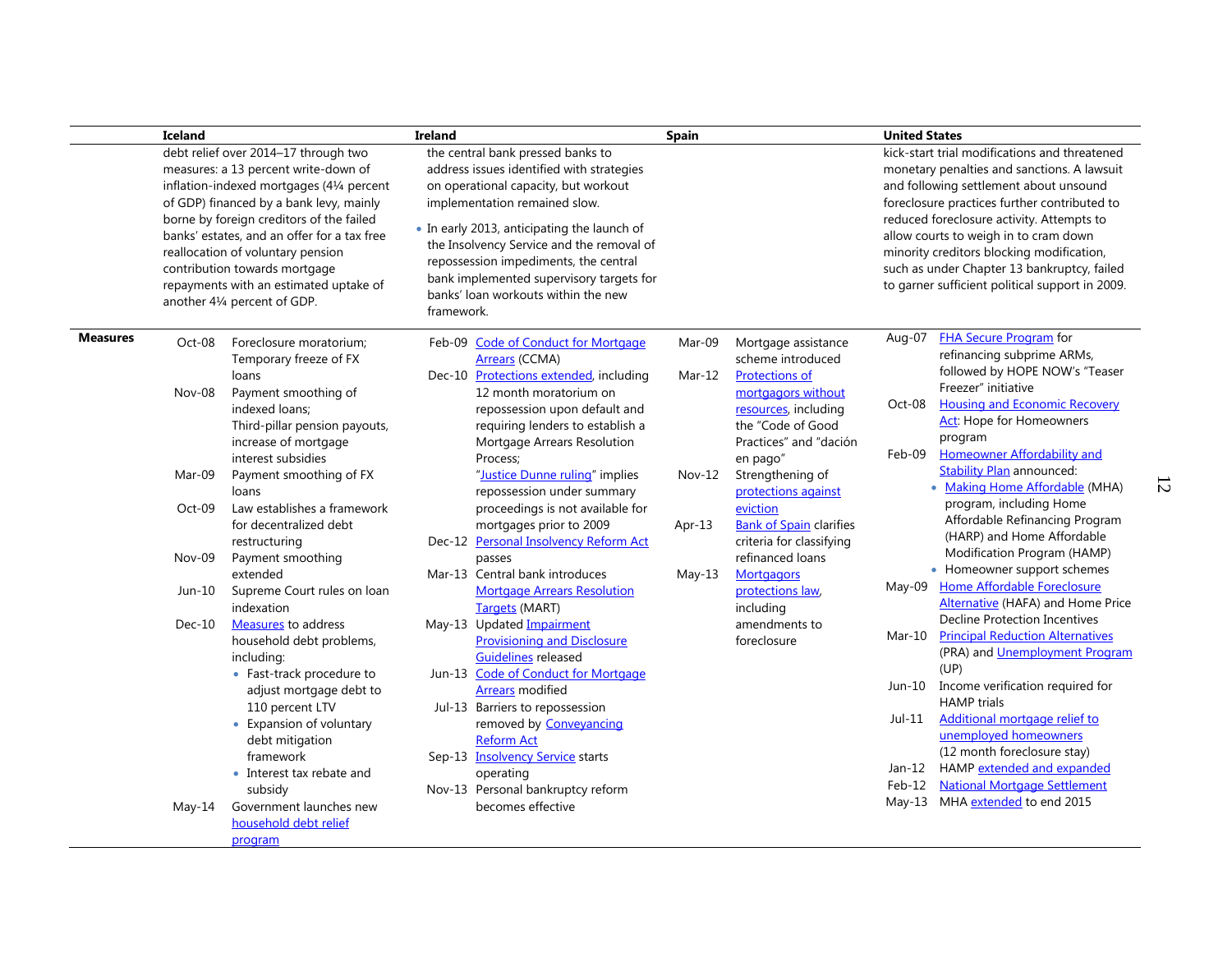|                 | <b>Iceland</b>                                                                                                                                                                                                                                                                                                                                                                                                                                                                                                                                                                                                                                                                                                                          | <b>Ireland</b>                                                                                                                                                                                                                                                                                                                                                                                                                                                                                                                                                                                                                                                                                                                                                                                                                                                                                                                                                                                                                          | <b>Spain</b>                                                                                                                                                                                                                                                                                                                                                                                                                                                                                                                                                                                                                                                                                                                                                                                        | <b>United States</b>                                                                                                                                                                                                                                                                                                                                                                                                                                                                                 |
|-----------------|-----------------------------------------------------------------------------------------------------------------------------------------------------------------------------------------------------------------------------------------------------------------------------------------------------------------------------------------------------------------------------------------------------------------------------------------------------------------------------------------------------------------------------------------------------------------------------------------------------------------------------------------------------------------------------------------------------------------------------------------|-----------------------------------------------------------------------------------------------------------------------------------------------------------------------------------------------------------------------------------------------------------------------------------------------------------------------------------------------------------------------------------------------------------------------------------------------------------------------------------------------------------------------------------------------------------------------------------------------------------------------------------------------------------------------------------------------------------------------------------------------------------------------------------------------------------------------------------------------------------------------------------------------------------------------------------------------------------------------------------------------------------------------------------------|-----------------------------------------------------------------------------------------------------------------------------------------------------------------------------------------------------------------------------------------------------------------------------------------------------------------------------------------------------------------------------------------------------------------------------------------------------------------------------------------------------------------------------------------------------------------------------------------------------------------------------------------------------------------------------------------------------------------------------------------------------------------------------------------------------|------------------------------------------------------------------------------------------------------------------------------------------------------------------------------------------------------------------------------------------------------------------------------------------------------------------------------------------------------------------------------------------------------------------------------------------------------------------------------------------------------|
| <b>Outcomes</b> | Aggressive bail-in allowed channeling<br>losses to creditors of the failed banks,<br>mostly non-residents. This created space<br>to conservatively provision loans, which<br>later was used for debt relief. More than<br>half of mortgage loans underwent<br>restructuring, while foreclosures remained<br>limited. Cumulative write-offs are<br>estimated at 15 percent of loan principal<br>by end 2011. A second round of debt relief<br>was implemented in 2014, combining an<br>average 13 percent write-down of the<br>principal of inflation-indexed mortgages<br>and a 41/2 percent of GDP allowance to<br>divert third-pillar pension contributions to<br>prepay mortgages, estimated to benefit<br>80 percent of households. | The Irish framework for resolution of<br>mortgage distress could not cope with the<br>crisis, reflecting a disfunctional bankruptcy<br>regime, a lack of lender experience with<br>workouts, and strong political resistance<br>to repossession. The authorities addressed<br>these issues over time, during which<br>mortgage loans in arrears rose to about<br>20 percent of all mortgages and the<br>stigma of default declined. Mortgage loan<br>workouts started in earnest only in 2013,<br>following the establishment of resolution<br>targets by the central bank, a bottoming<br>of house prices in mid 2012, and once the<br>reforms of the insolvency framework and<br>repossession were completed. However,<br>banks experienced difficulties engaging<br>with some borrowers on restructuring,<br>particularly where arrears had built for<br>years without consequence. At the same<br>time, this lengthy process has deferred<br>resolution into a period of declining<br>unemployment and rising collateral<br>values. | Mortgage default rates were<br>contained by low interest rates,<br>equity buffers, and possibly intra-<br>family support, with family members<br>often serving as loan quarantors,<br>despite high unemployment. Full<br>personal liability for mortgage debt<br>and a credible foreclosure threat<br>likely contributed to low levels of<br>delinquency, but loan refinancing<br>also played a significant role in the<br>workout. Lenders pursued the<br>workout of problem loans in a<br>timely manner, although a large<br>share of refinanced loans did not<br>prove durable. The large overhang<br>in housing supply contributed to a<br>drawn-out adjustment of house<br>prices, which ground to a halt in<br>2014, the longest lasting house<br>price correction among sample<br>countries. | House prices started stabilizing at end 2010.<br>By 2012, household balance sheets had<br>improved, incomes and consumption rose,<br>and the recovery firmed. More than<br>10 percent of mortgages were modified.<br>Negative equity fell from around 25 percent<br>in 2010–11 to 11 percent of mortgagees in<br>mid 2014. With about 21 percent of<br>mortgages foreclosed or affected by short<br>sales between 2007 and 2014, the crisis left a<br>notable imprint on American home<br>ownership. |

13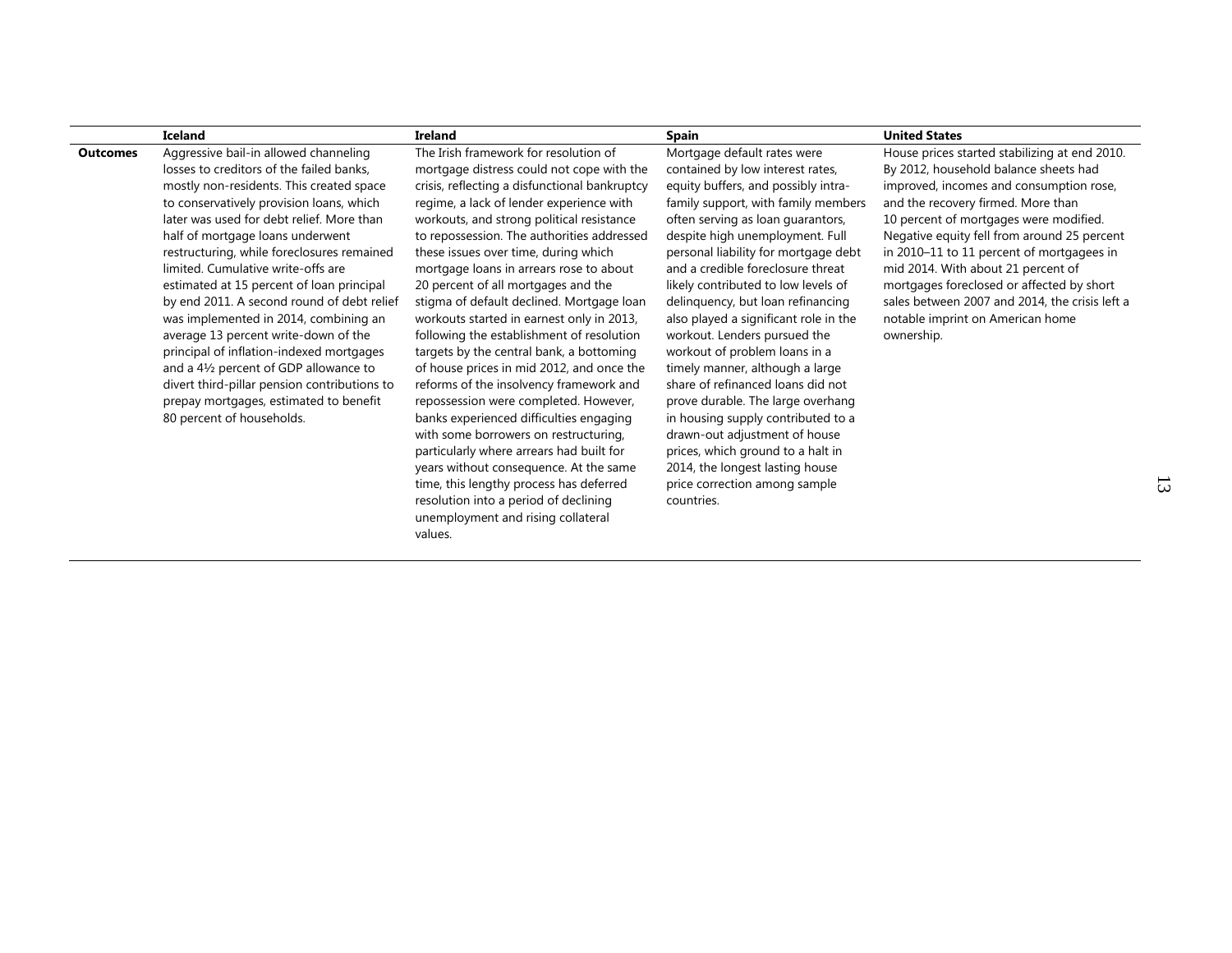# **A. Foreclosure**

**Foreclosure was widespread in the US and Spain, while largely absent in Ireland** (Figure 5). In the US, 6.2 million foreclosures have been completed since 2007, representing about 15 percent of current mortgage accounts. Survey data from the National Association of Realtors

indicate that an additional 7 percent of mortgagees disposed their homes in short sales. In Spain, about 4.2 percent of mortgages have been foreclosed between 2008 and 2013 (Fuentes *et al.*, 2013). Despite about 20 percent of Irish mortgagees being in arrears at some point, the number of repossession proceedings remained small throughout the crisis and has picked up only recently. Since 2009Q3, banks completed repossessions of only 0.1 percent of mortgage accounts. In addition, 0.3 percent of mortgagees chose to surrender their homes voluntarily. In Iceland, foreclosure affected about 1 percent of mortgage accounts since the start of the crisis to end 2012.



# **Foreclosure rates reflect countries' circumstances and policies**:

- **Ireland**. Legal and regulatory impediments reinforced lenders' hesitance to repossess Irish residential properties. Impediments included the individual repossession moratorium under the CCMA (Box 1) and a legal lacuna blocking banks from using less costly summary proceedings from 2011. In addition, judicial repossession procedures were often lengthy and uncertain. Lenders may also have been influenced by the deep political and popular concern about loss of the family home. However, in response to supervisory resolution targets, banks initiated legal demands against about 4 percent of mortgage accounts in 2014, but completion of these proceedings will likely take time.
- **Spain**. Foreclosure procedures were relatively efficient, and foreclosed collateral often fully satisfied lenders' claim as negative equity was less widespread and deep. Lenders transferred foreclosed assets to separate management companies which were required to sell at least 5 percent of their holdings annually. In some cases, lenders provided mortgage-to-rent conversions which allowed families to remain in their homes and reduced the need for foreclosure sales. Besides protections for the most vulnerable, no measures to limit foreclosures were taken at the outset, and the authorities introduced limited protections from foreclosure only in 2012 (Box 1).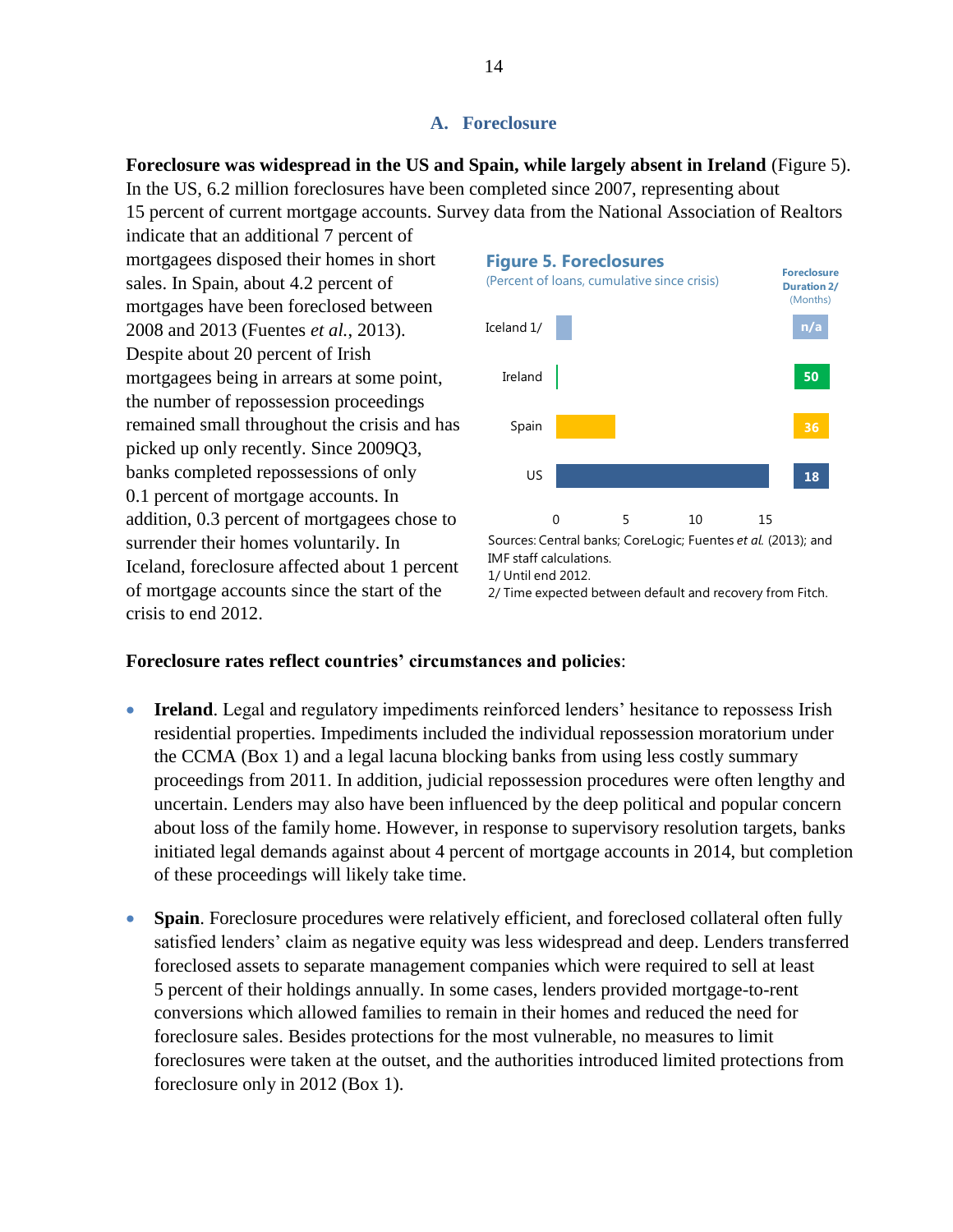**United States**. Foreclosure duration and cost varied between states, and the process could be significantly shorter in states allowing for nonjudicial foreclosure. Many US states limit lenders' recourse to the collateral, and even in full recourse states lenders often did not pursue a shortfall from foreclosure sales. For loans retained by banks, accounting rules forced lenders to charge off the difference between the principal amount of delinquent and the collateral net of cost to sell after 180 days, thereby limiting incentives to provide forbearance or restructures in hope for recovery. Regulators generally expected banks to sell foreclosed inventory within five years. Federal, state, and local governments tried to restrain the large rise in foreclosures, such as through right-to-cure laws, foreclosure moratoria, and mandatory mediation laws.

#### **Box 1. Codes for Borrower Protections in Ireland and Spain**

**Ireland and Spain introduced codes to strengthen borrower protections in response to their crises**. These codes aimed to protect vulnerable borrowers and built on existing consumer protection regulations, such as on loan collection. The code introduced in Ireland at the start of the crisis reflected the central bank's mandate for consumer protection. The "Code of Good Practices" in Spain was introduced midway in the crisis mainly to protect the most vulnerable households.

**In 2009, Ireland introduced the Code of Conduct for Mortgage Arrears (CCMA)**. The first version of the [CCMA](http://www.centralbank.ie/regulation/processes/consumer-protection-code/Documents/Code%20of%20Conduct%20on%20Mortgage%20Arrears.pdf) protected defaulting borrowers from repossession for a period of six months, later extended to 12 months. In January 2011, following an [expert report,](http://www.finance.gov.ie/what-we-do/banking-financial-services/publications/reports-research/mortgage-arrears-and-personal) a new [CCMA](http://www.centralbank.ie/regulation/processes/consumer-protection-code/documents/code%20of%20conduct%20on%20mortgage%20arrears%20%201%20january%202011.pdf) became effective that regulated the interaction between borrowers and lenders through a Mortgage Arrears Resolution Process (MARP). The MARP aimed at facilitating agreements on alternative repayment terms and protects borrowers from inappropriate collection practices. For the duration of the MARP, lenders are barred from pursuing repossession. Compliance with the CCMA was supervised by the central bank, although courts have also taken compliance with the CCMA into account during repossession proceedings.

#### **In 2013, a review addressed serious obstacles to collection and resolution posed by the CCMA**:

- **Contact rules**. The CCMA's limit on unsolicited contacts to three per month was found to unduly constrain banks' ability to engage with borrowers and was abandoned. Instead, the revised CCMA required lenders to develop a contacts policy and record all calls.
- **Cooperation and engagement**. While protections under the CCMA were intended to extend only to cooperating borrowers, a narrow definition of noncooperation allowed stalling tactics by some borrowers. The revised CCMA required meaningful engagement by the borrower, in particular with regard to provision of required information.

**In Spain, the authorities tailored new protections to the most vulnerable**. The authorities extended protections for vulnerable households through two measures. In 2012, the "Code of Good Practices" introduced the option of "dación en pago", under which eligible borrowers are granted a two-year right of tenancy following foreclosure and any deficiency is forgiven. In addition, the authorities passed an emergency decree in late 2012 to introduce a moratorium on evictions for vulnerable homeowners. Emphasizing the importance of maintaining debt servicing discipline, the authorities were careful to restrict the circle of beneficiaries of these measures. To be eligible, households must have an annual income of less than  $E19,200$  and mortgage payments exceeding 50 percent of income.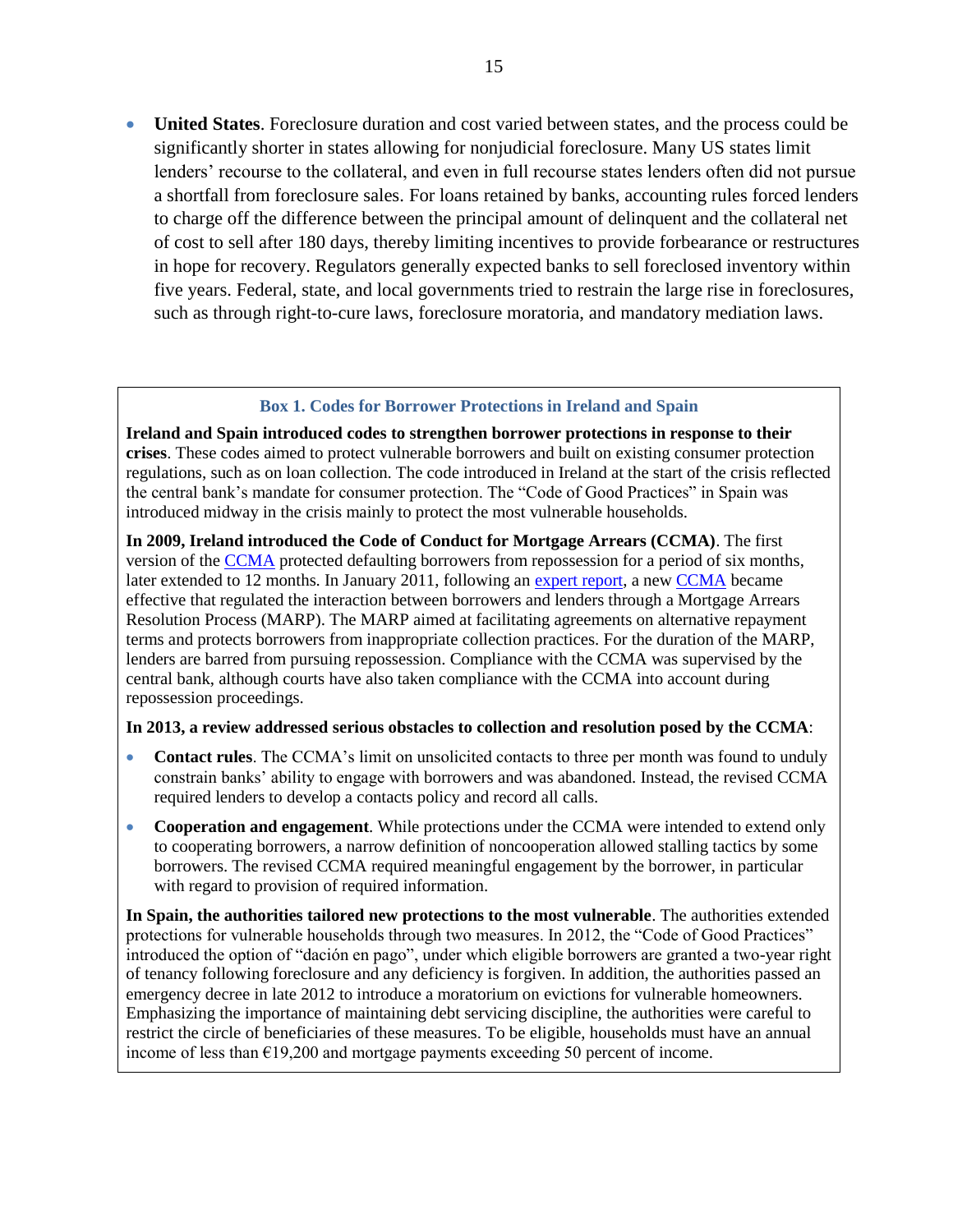# **B. Forbearance**

# **Substantial forbearance mitigated debt distress in the short run yet left many households uncertain about their financial position**.

- **Iceland**. Borrowers with foreign currency denominated loans were eligible for a temporary freeze of the level of debt service payments, with the difference being added to the outstanding loan balance. It is estimated that about two-thirds of borrowers of foreign currency denominated mortgages took advantage of the scheme, representing about 10 percent of households (Ólafsson and Vignisdóttir, 2012). The freeze remained in place for about half a year, although some loans benefitted for longer.
- **Ireland**. Forbearance occurred both implicitly and explicitly. Implicit forbearance resulted from lenders choosing not to initiate debt collection and instead tolerating an accumulation of arrears. Explicit forbearance was also applied, with lenders offering temporary restructuring arrangements such as time-bound payment holidays, interest reductions, or amortization relief. Temporary arrangements which allow only interest payments were common. Interest-only arrangements reduced debt service to particularly low levels for "tracker" mortgages which were mostly originated around the cycle peak and link their interest rate directly to the ECB rate. Amounts forborne were substantial: in the four quarters to mid 2013, payments past due for more than 90 days increased by  $E(0.9)$  billion (0.6 percent of GDP), often without consequence for delinquent borrowers. Explicit forbearance through temporary arrangements had been granted to 48,000 homeowner mortgages (6.3 percent of accounts) by mid 2012, which reduced debt service by an estimated  $\epsilon$ 0.3 billion (0.2 percent of GDP) per year.
- **Spain**. At end 2013, banks reported 10 percent of mortgage loans as refinanced or restructured. It had been suspected that a portion of refinanced or restructured loans involved "evergreening", which is akin to forbearance, for instance by rescheduling or capitalizing past due payments (IMF, July 2013). A clarification of loan classification rules by the Bank of Spain in mid 2013 resulted in the reclassification of 13 percent of all refinanced and restructured private sector loans from performing to doubtful.
- **United States**. Some mortgage servicers offered forbearance agreements with a temporary reduction or suspension of mortgage payments. In particular, payment plans amend the scheduled terms and payments in the short- to medium-term in order to return mortgages to a current and performing status. Based on a sample of mortgage servicers reporting to the OCC, payment plans were initiated for a cumulative total of 3.3 million mortgages (14 percent of the current stock) since 2008 (OCC, 2014).

**Forbearance often reflects a preference to "wait and see" to reduce uncertainties, reinforced by country specific constraints**. Hope for a cyclical recovery—in regard of both borrower's debt service capacity and collateral values—can induce both lenders and borrowers to "wait and see", especially when lenders' opportunity costs in terms of forgoing other profitable investments are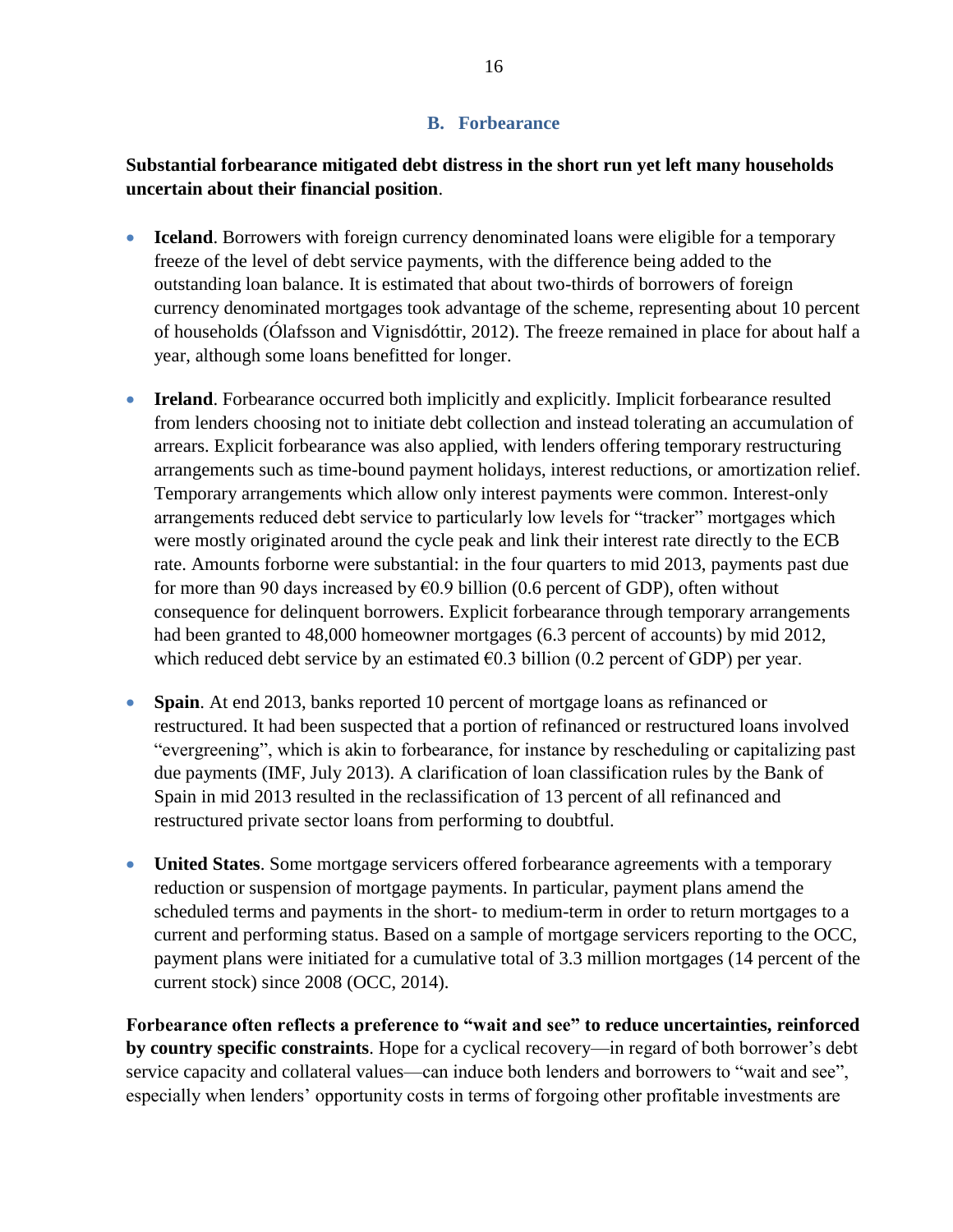low. The preference to "wait and see" is sometimes reinforced by country specific circumstances, such as:

- **Accounting rules**. The incurred loss accounting model under IFRS, which is followed by banks in Iceland, Ireland, and Spain, generally allows for more discretion in determining loans' accrual status and provisioning than US GAAP (Fratantoni and Moore, 2013). This can induce banks to provision "too little and too late" (Gaston and Song, 2014) and discourage the early workout of distressed loans.
- **Barriers to loan collection**. As discussed, borrower protections—in particular foreclosure moratoria—can limit lenders' options in pursuing delinquent borrowers. In particular in Ireland, legal barriers to repossession from a 2011 court ruling ("Dunne judgment") weakened banks' leverage vis-à-vis delinquent borrowers. In addition, borrower protections such as limits to the number of contacts lenders can make with delinquent borrowers inhibited banks to engage effectively with struggling clients.
- **Evolving legal and policy frameworks**. In Iceland, a framework for household debt restructuring was built up in stages. Successive adjustments elevated borrowers' expectations of more generous debt relief and reduced their willingness to pursue a settlement. In Ireland, the reform of the personal insolvency framework (Box 2) raised uncertainty. Borrowers, on one hand, hoped that the framework would facilitate more debt relief. Lenders, on the other hand, were unsure about key issues, such as the acceptable levels of household expenditures under resolutions facilitated by the new framework. As a result, both parties were inclined to defer bilateral mortgage workouts until the reforms were completed.
- **Banks' operational constraints**. In some cases, notably in Ireland, it took significant time for banks to build strategies, capacity, and culture for loan collection, which involved the establishment of call centers, the introduction of software, and the development of loan modification options.

**Forbearance likely contributed to the extent of mortgage arrears accumulation in Iceland and Ireland**. Figure 6 displays the evolution of the share of mortgage loans in arrears compared to a projection based on macroeconomic indicators. Projections are derived from an OLS model calibrated with UK data on mortgage arrears, unemployment, house prices, and household debt service ratios, motivated by the UK's data availability and largely unchanged resolution framework. Annex I provides technical details. For Iceland, the model is not well specified to project the effect of devaluation that caused the higher than projected level of mortgage arrears, although forbearance and protracted workout also contributed. Results for Ireland show that arrears not only peaked far above projected levels, but also accumulated over a longer period. This result is likely driven by the large cohort of vulnerable borrowers (about half of all mortgages were originated near the peak of the boom between 2005 and 2007), implicit forbearance, and the lack of enforcement action. Projected arrears levels in Spain are mainly driven by the large increase in unemployment, while higher home equity buffers, lenders' full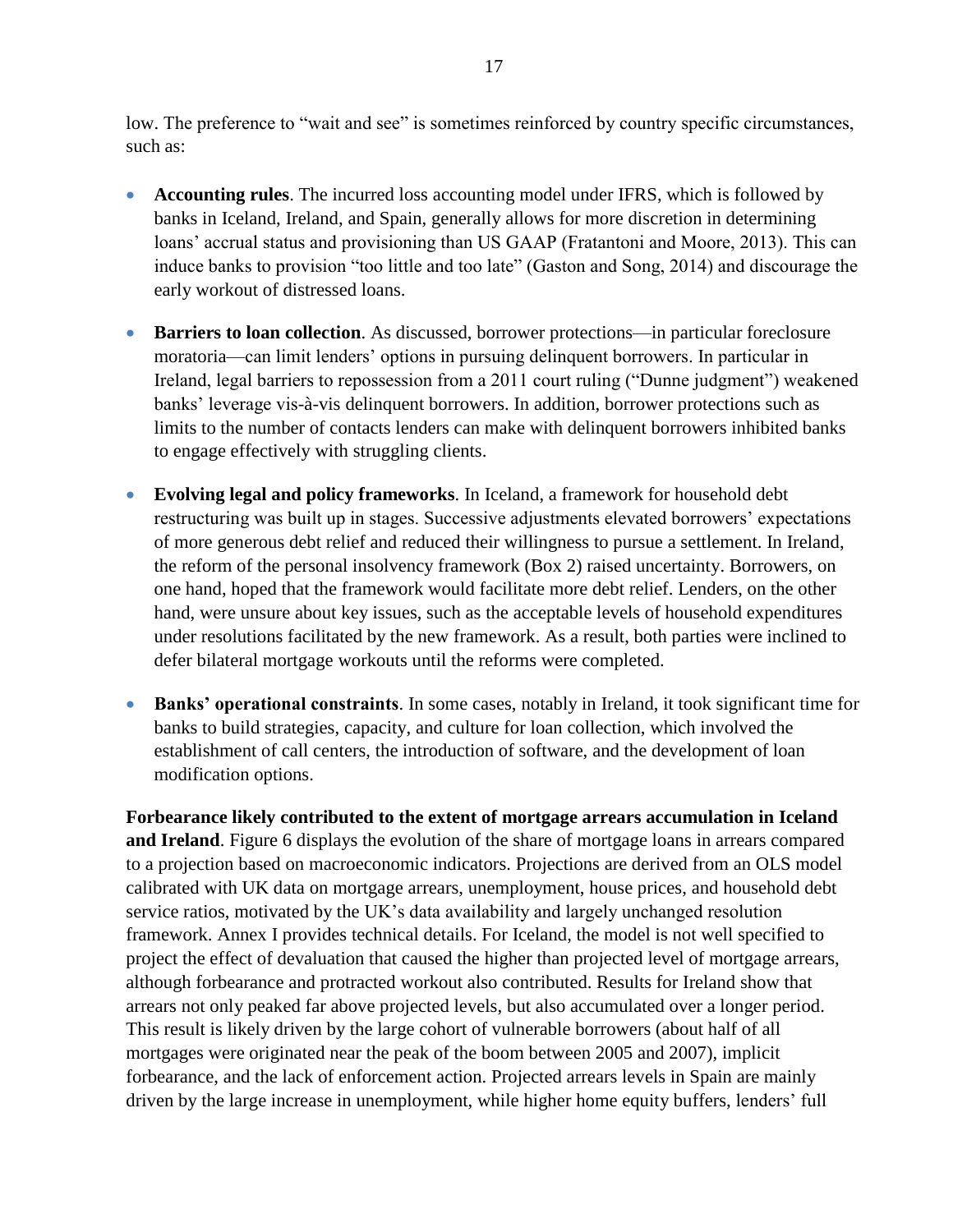

recourse, lack of discharge, and timely loan resolution contained the occurrence and accumulation of actual arrears. Results for the US are largely in line with model projections.

**Box 2. The Personal Insolvency Reforms in Ireland**

**Ireland adopted comprehensive personal insolvency reforms**. Following a [report](http://www.lawreform.ie/2010/report-on-personal-debt-management-and-debt-enforcement.325.html) by the Law Reform Commission, the [Personal Insolvency Act](http://www.oireachtas.ie/viewdoc.asp?fn=/documents/bills28/acts/2012/a4412.pdf) reformed bankruptcy terms and introduced new procedures to address personal debt distress in December 2012. The new arrangements became effective in the second half of 2013 when the [Insolvency Service Ireland](http://www.isi.gov.ie/) opened its doors.

**The reform introduced three new debt resolution processes**:

- **Debt Relief Notices** for small debts of up to €20,000 allow for the discharge of unsecured debt for persons with essentially no income or assets.
- **Debt Settlement Arrangements** (DSA) for unsecured debts provide for the adoption of revised payment arrangements, normally over a five year period, with remaining debts written off. DSAs are broadly comparable to the [Individual Voluntary Agreements](https://www.gov.uk/options-for-paying-off-your-debts/individual-voluntary-arrangements) in the UK.
- **Personal Insolvency Arrangements** (PIA) for secured debt including mortgages of up to €3 million (or higher if agreed by creditors) and unsecured debt (no limit) provide for the adoption of a revised payment arrangement over a six-to-seven year period.

**Majority creditor approval is required to conclude a DSA or PIA**. Upon application for a DSA or PIA, a debtor will be granted a protective certificate against enforcement actions for a 70-day period (with possible extension). A proposed payment arrangement is then prepared by a personal insolvency practitioner appointed by the debtor. Any arrangement must be approved by both the debtor and a qualified majority of creditors. For the DSA, creditors representing 65 percent of all claims must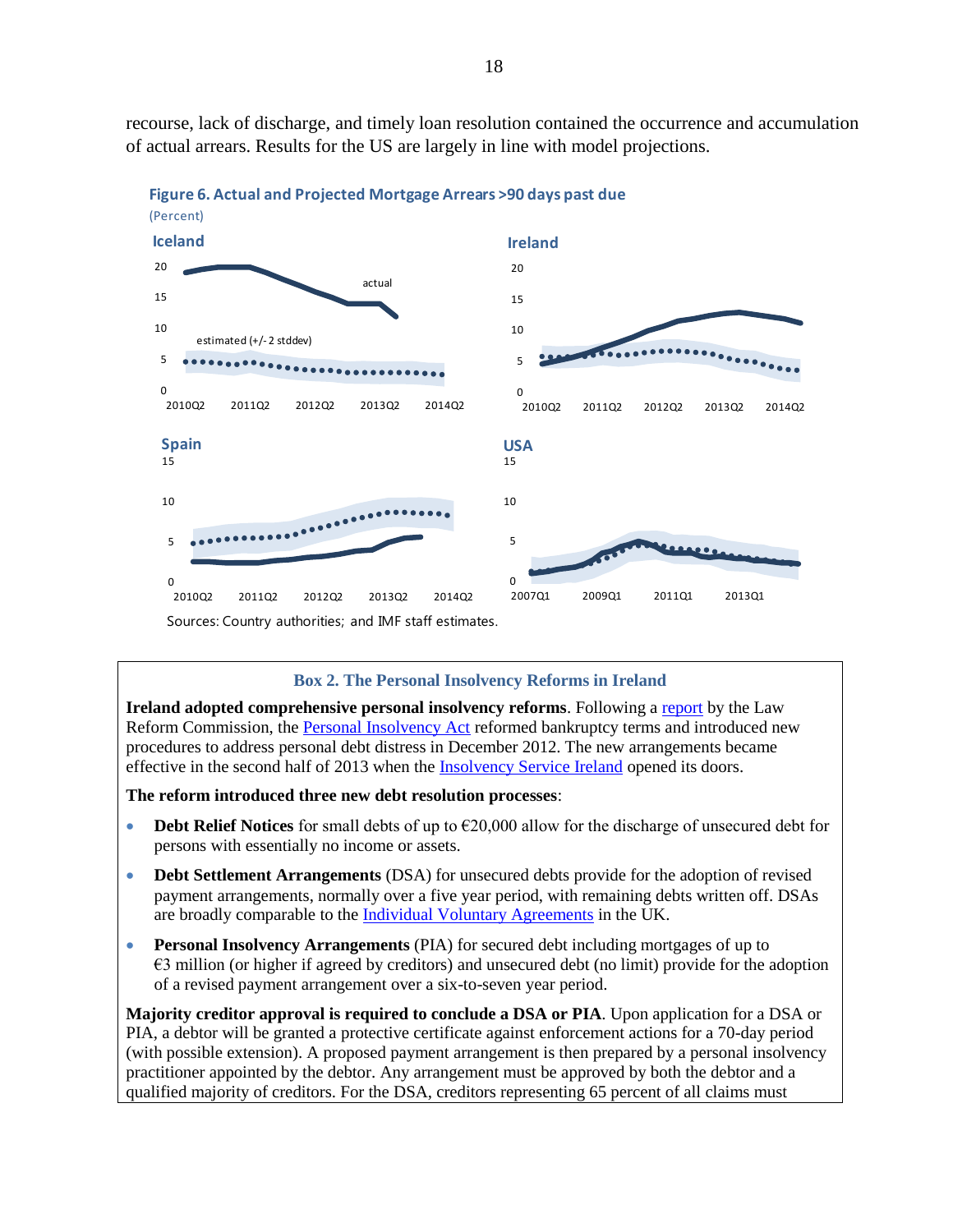approve. For the PIA, two thresholds apply, 65 percent overall as well as more than 50 percent of secured creditors and 50 percent of unsecured creditors. For secured creditors, any difference between loan principal outstanding and collateral value can be classified as unsecured debt, which affects the vote of the unsecured debt class when a mortgage is in significant negative equity.

**The arrangements are administered by the Insolvency Service and approved by courts**. The Insolvency Service of Ireland provides guidance and regulates personal insolvency practitioners. Court approval is required for the granting of the protective certificate and the approval of final arrangements.

**The PIA is specifically tailored to facilitate resolution of household debt distress involving mortgages alongside other debts**. The aim of the PIA is to resolve any unsecured debt over a period of up to seven years and to restructure secured debt on a sustainable path thereafter. Eligibility for a PIA requires that borrowers cannot meet current debt payments in full and that restructured debt payments are consistent with [guidelines](http://www.isi.gov.ie/en/ISI/Pages/Reasonable_living_expenses) on income and allowable living expenditures. To encourage debtors to adhere to the arrangement, the PIA may only be engaged in once. A 20 year clawback provision provides for sharing of capital gains if the property is sold at a profit.

**The reform also introduced substantial changes to the Bankruptcy Act**. The Bankruptcy Act of 1988 provided for discharge after an onerous 12 year period and was barely used in practice. The 2012 reforms shortened discharge from bankruptcy to three years, with payment plans for up to five years.

**CCMA and personal insolvency reforms created to a two-step framework for the case-by-case workout of home mortgages and other household debt**. The framework is illustrated in a chronological flow chart below. In a first step, lenders and distressed borrowers engage bilaterally to conclude suitable solutions as stipulated by the [CCMA.](http://www.centralbank.ie/regulation/processes/consumer-protection-code/Documents/2013%20CCMA.pdf) If the bilateral approach does not lead to an agreement, borrowers can apply for a PIA. In case neither leads to an acceptable solution or the borrower is not cooperating, lenders can pursue repossession. The full recourse nature of mortgage loans means that banks can collect any shortfall between outstanding loan amount and collateral value. In this case, borrowers can apply for a DSA, or avail of personal bankruptcy.

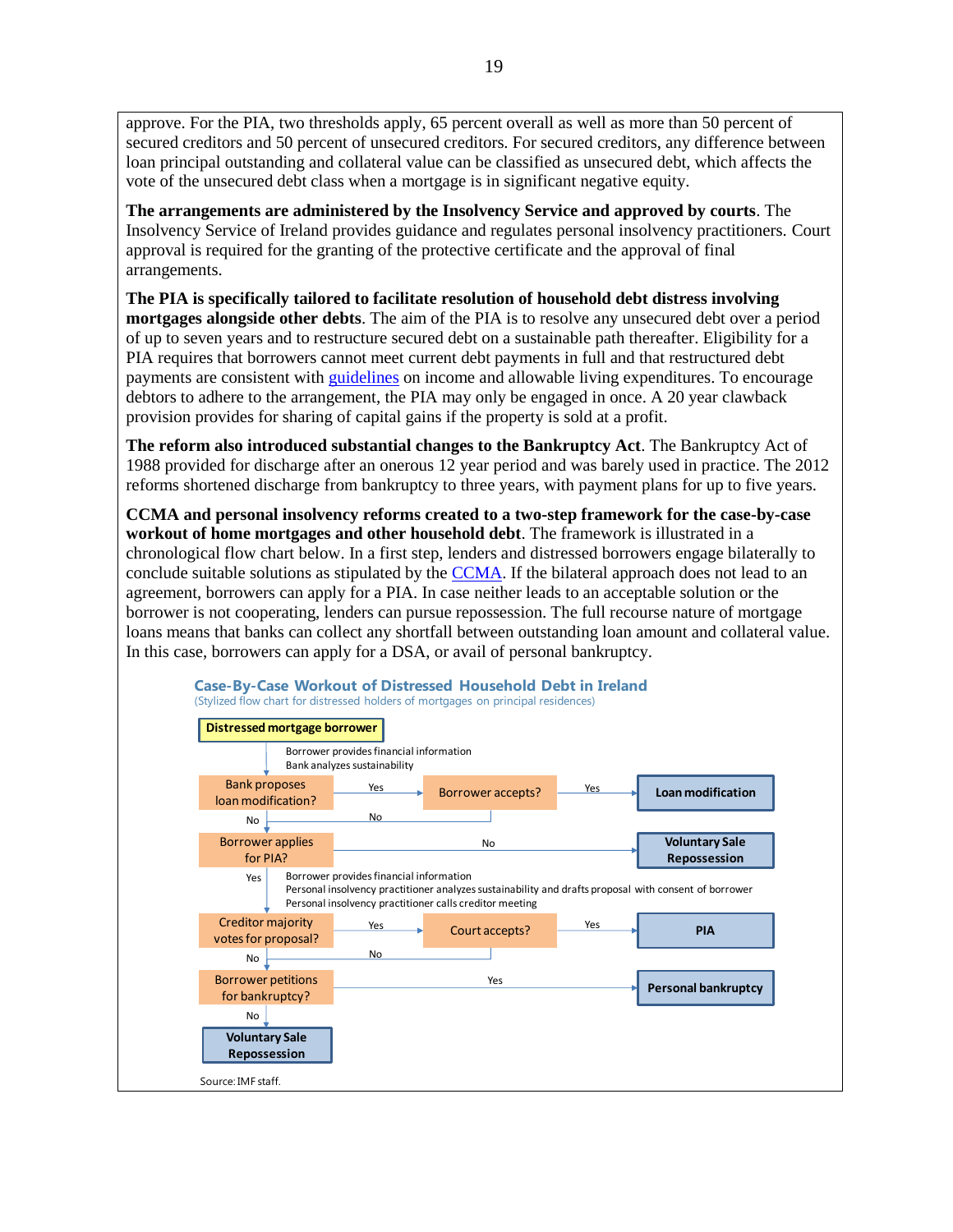# **C. Loan Modification**

**Countries implemented measures to facilitate loan modifications to varying extent**. In contrast to the generally available schemes for payment smoothing and principal reduction that dominated in Iceland, measures in Ireland, Spain, and the US aimed at facilitating case-by-case renegotiations of distressed loans based on affordability, often by establishing a standard process:

- **Iceland**. Initial take-up of various household debt restructuring schemes was slow, mostly due to expectation of further assistance. Prompted by a June 2010 Supreme Court ruling, the authorities agreed with lenders on a comprehensive package of measures in December 2010, which included offering eligible borrowers a principal reduction to an LTV of 110 percent. In 2014, a new household debt relief program offered an across-the-board 13 percent write-down of the principal of inflation-indexed mortgages.
- **Ireland**. Several initiatives by the central bank, such as the piloting of durable loan modification options in 2012, had little impact on accelerating the number of long term restructures. In 2013, loan restructurings picked up following the introduction of Mortgage Arrears Resolution Targets (MART) that encompassed bilateral negotiations with lenders on long-term loan modifications, Personal Insolvency Arrangements (PIAs), together with the possibility for a loss of ownership through repossession or voluntary surrender.
- **Spain**. At the outset, no measures were taken to promote loan modifications. In 2012, the "Code of Good Practices" was introduced to allow banks to opt-in to a mechanism for out-ofcourt loan modifications for the most vulnerable borrowers. This mechanism was reformed in 2013 to allow a larger group of borrowers to apply.
- **United States**. Until 2009, loan modification remained infrequent despite efforts by lenders, servicers, and the HOPE NOW alliance. Subsequently, the evolution of the Home Affordable Mortgage Program (HAMP), which included an incentive payment offered to creditors, resulted in a pickup of loan modifications. The HARP and the FHA's streamlined refinancing program prevented delinquencies by allowing borrowers in negative equity to refinance their loan at lower rates or longer maturities.

# **Loan modifications have been widely used in this crisis to work out distressed loans**

(Figure 7). Available statistics on loan modifications suggest that about 10 percent or more of all mortgage accounts underwent some type of modification or restructuring in each of the four countries. Collating statistics on the number of loan modifications for cross country comparison is hampered by the scarcity of data and the lack of a common definition of loan modification:

 **Iceland**. The Central Bank of Iceland's Financial Stability Report provides a breakdown of household loans into delinquent loans, loans performing after restructuring, and performing loans without restructuring as of July 2014. No separate breakdown is available for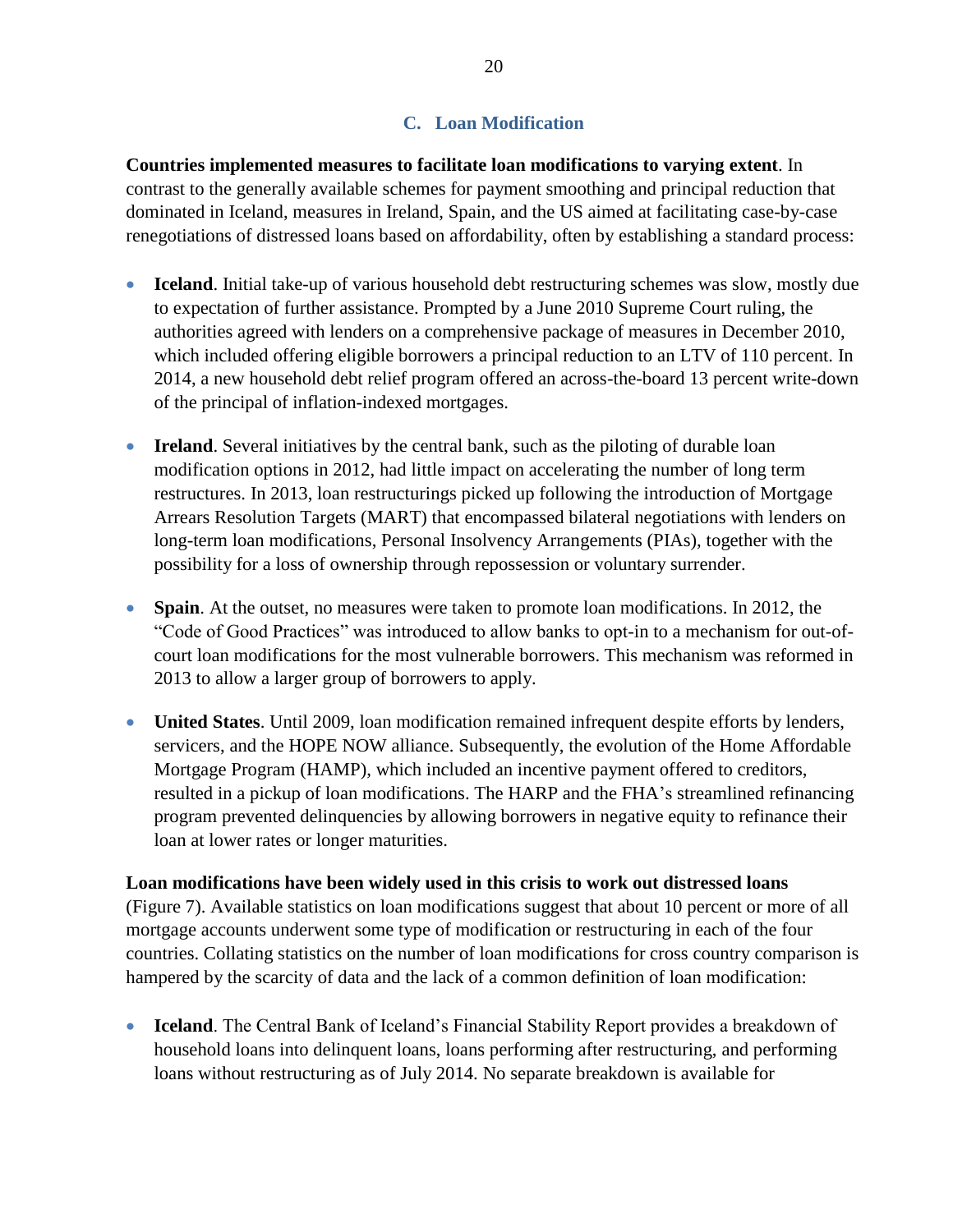mortgages. These restructurings include the schemes for payment smoothing and principal reductions to achieve a 110 percent LTV ratio for mortgages.

**Ireland**. Statistics on loan modifications are taken from the Central Bank of Ireland's mortgage arrears statistics which show that 14.5 percent of mortgages on owner occupied homes were restructured as of September 2014. Stripping out restructures which likely constitute temporary arrangements—such as interest-only—yields a lower share of 12.2 percent of all mortgages, as shown in the text figure. These restructures likely cover all longterm solutions concluded under the MART supervisory framework, including a small number of PIAs.

# **Figure 7. Loan Modifications**

0 10 20 30 Iceland 1/ Ireland Spain 3/ US 4/ Sources: Central banks; ISI; US Treasury; and IMF staff calculations. 1/ Household loans which perform after restructuring. 2/ Selection of restructurings classified as long term. 3/ Mortgage loans reported refinanced or restructured. 4/ Cumulative since April 2009. Categories may overlap. (Percent of loans) **HAMP** permanent mitigation FHA loss HOPE NOW PIA MART Other long term 2/ **46**

- **Spain**. As mentioned before, the Bank of Spain's Financial Stability Report states that banks classified 8 percent of mortgage loans as refinanced or restructured in mid 2014, down from 10 percent at end 2013. About half of all refinanced or restructured private sector loans were categorized as performing, which requires objective and verifiable evidence of recovery. It is not known what share of these performing private sector loans were mortgages.
- **United States**. According to the Housing Scorecard released by the Department of Housing and Urban Development, almost 10 percent of all mortgage loans have been modified under HAMP or FHA schemes and 10 percent of loans under HOPE NOW since April 2009, although these categories may overlap. In aggregate, these modifications are estimated to reduce borrowers' loan payments by \$6.2 billion (0.04 percent of GDP) per year. Separately, HARP enabled the refinancing of about 8 percent of loans, allowing borrowers in negative equity to benefit from lower mortgage rates.

**Some schemes specify that modified loan terms must be consistent with borrowers' capacity to pay**. For example, in the US, HAMP provided incentives to lenders to limit debt service to a certain portion of income. In Ireland, proposed terms for PIAs must allow sufficient income to cover essential living expenditures.

 **HAMP**. HAMP guidelines required the lender to first reduce payments on eligible first-lien loans to an amount representing no greater than a 38 percent payment to current income ratio. The government then matched further reductions in monthly payments with the lender dollarfor-dollar to achieve a 31 percent ratio. Prior to HAMP, re-default rates (after two years) were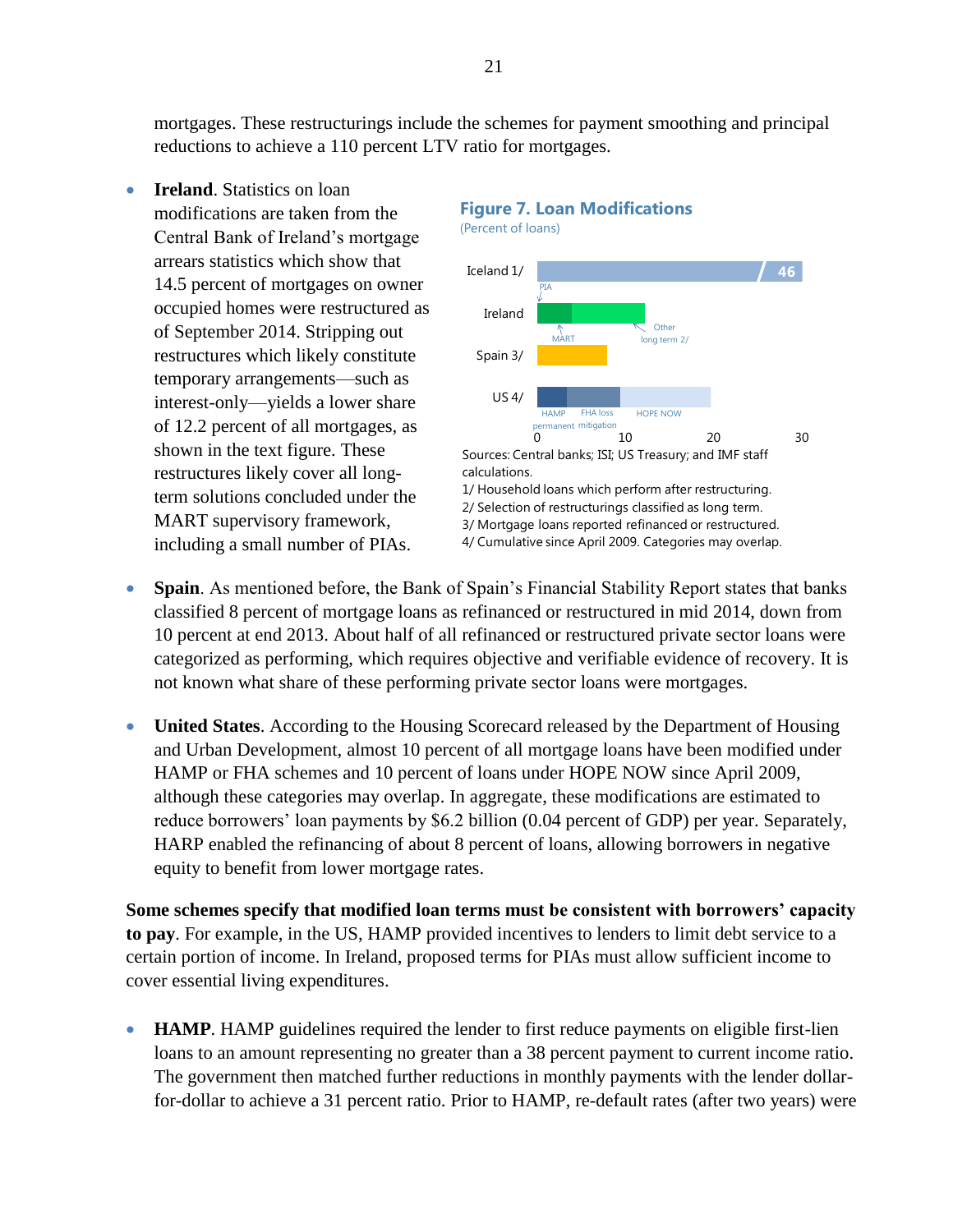initially high at 63 percent for modifications concluded in 2008. By 2014, the same metric declined to 20 percent for modifications concluded in 2012 as the economy recovered and modifications increasingly focused on borrowers' ability to sustain payments over time (OCC, 2014). A report by the Special Inspector General found that modifications receiving the least reduction in payment or debt as well as underwater mortgages and subprime borrowers were most at risk of re-default (SIGTARP, 2013).

• **PIA**. The Insolvency Service provided detailed guidelines for reasonable living expenditures, which varied with household size and provided flexible allowances for transport, childcare, and special circumstances, such as related to healthcare. Borrowers were eligible for a PIA if their debt service obligations exceeded their available income after deduction of reasonable living expenditures. While borrowers were expected to align their living expenditures with the guidelines, agreed insolvency arrangements reduced monthly debt service payments accordingly. For the small number of [arrangements concluded](http://www.isi.gov.ie/en/ISI/Pages/Statistics) until Q3 2014, median debt write-offs amounted to 17 percent for secured debt and 88 percent for unsecured debt.

**Achieving high participation of eligible borrowers in loan modification schemes was often a challenge**. Experience showed that distressed borrowers were often reluctant to enter into renegotiations with lenders. Obstacles included:

- **Entry barriers**. In Ireland, extensive financial self-reporting via 10-page standard financial statements posed an entry barrier, at least for some less financially literate borrowers. Provision of debt counseling and advisory services, in part paid for by lenders, helped to overcome this problem. Also, high initiation fees for PIAs deterred some borrowers, in particular given the risk that creditors veto the proposed arrangements.
- **Expectation uncertainty**. As mentioned before, borrowers displayed a preference to delay decisions, particularly in Iceland and Ireland. In Iceland, a political debate about further debt relief likely raised borrowers' expectations and held back their applications for a newly introduced voluntary resolution scheme. In Ireland, borrowers were reluctant to be early users of the new insolvency framework. To reduce uncertainty about the new framework, the Insolvency Service Ireland published comprehensive information, such as detailed case studies and quarterly reports on the number of cases processed and debt reduction achieved.

**Some countries applied supervisory or regulatory pressure to accelerate workouts**. In 2011– 12, the Central Bank of Ireland engaged with banks to enhance capacities for loan collection and resolution, such as through a Distressed Credit Operational Review (carried out by BlackRock Solutions) and the Mortgage Arrears Resolution Strategy. In March 2013, frustrated with mounting arrears and low extent of durable workouts, the central bank introduced a supervisory framework—the already mentioned [Mortgage Arrears Resolution Targets](http://www.centralbank.ie/press-area/press-releases/Documents/Approach%20to%20Mortage%20Arrears%20Resolution%20-.pdf) (MART)—which defined quarterly targets for the six main mortgage lenders to propose and conclude workout solutions. Targets were set on a rolling basis, usually two quarters in advance (Figure 8). Specification and monitoring of the targets absorbed significant resources, including for audits to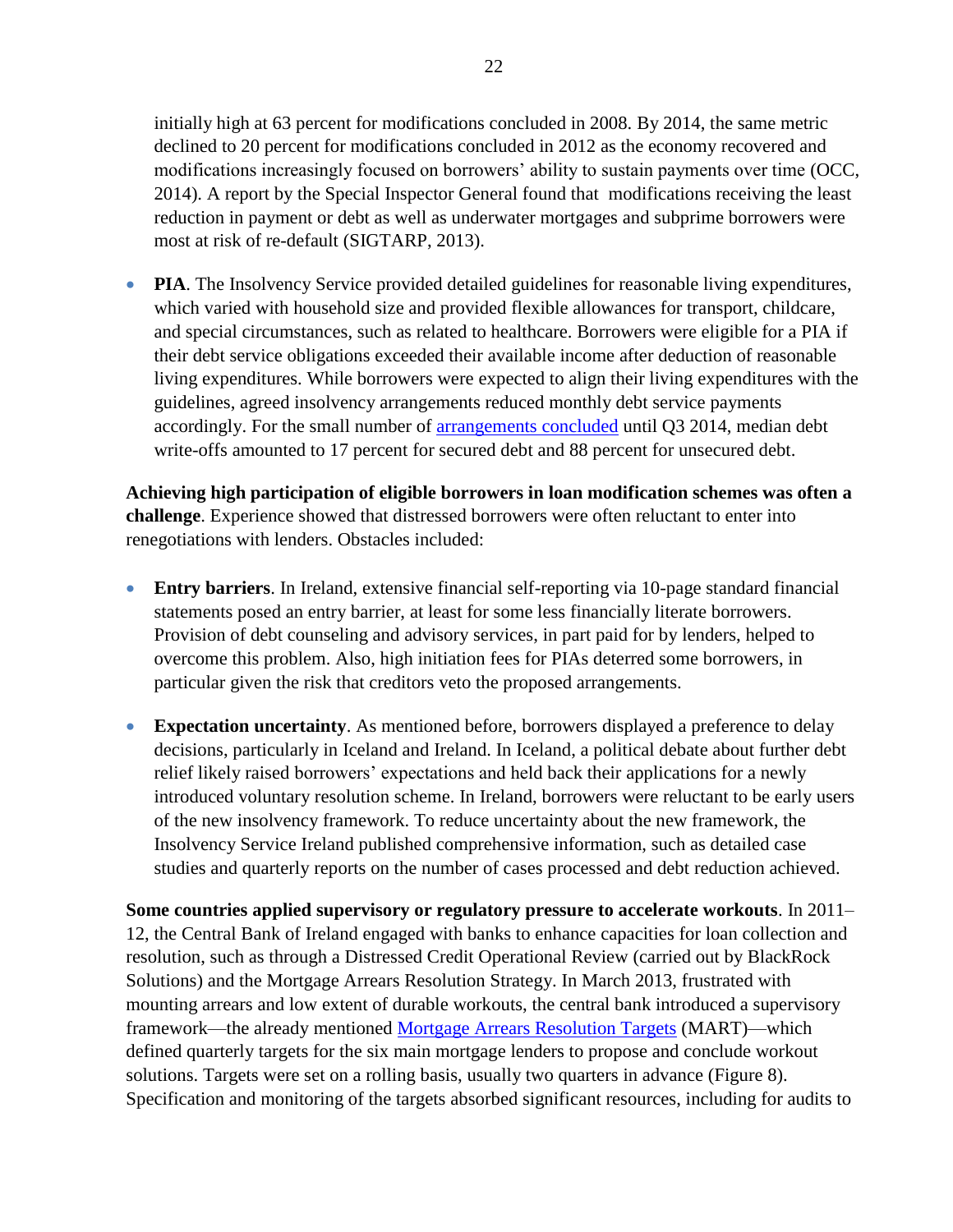assess whether a modification qualified as durable based on central bank guidelines on sustainable resolution. Pressure to conclude modifications was also applied in the US, where the administration asked servicers to ramp up implementation to a cumulative 500,000 trial modifications as part of a "Mortgage" [Modification Conversion Drive"](http://portal.hud.gov/hudportal/HUD?src=/press/press_releases_media_advisories/2009/HUDNo.09-219) in November 2009. Servicers were required to submit a schedule demonstrating their plans to reach a decision on loan modifications and were subject to monetary penalties and sanctions for failing to meet agreed performance obligations. In 2012, servicers committed to provide \$20 billion of relief to borrowers, including \$10 billion of principal reduction, as part of the [mortgage servicing settlement.](http://portal.hud.gov/hudportal/HUD?src=/mortgageservicingsettlement/fact-sheet)



**Figure 8. Resolution Targets and Outturns**

**This section offers some preliminary conclusions**. First, differences in starting conditions and country specific situations help to explain the different extent of debt distress. Likewise, the experience suggests that there is no "one-size-fits-all" approach and that policy formulation should take into account important country specific factors. A stronger recovery from crises generally helps mortgage workouts and hence affects the perceived success of policy initiatives. Second, the analysis suggests that some form of forbearance was present in all countries, although differing in its scale and nature. In some cases, forbearance likely affected borrower behavior. Third, loan modification was a frequently used solution for distressed loans, partly facilitated by policy initiatives. This seems to reflect a growing consensus that modifying mortgage loans has economic or social benefits that outweigh its cost vis-à-vis foreclosures, at least in times of crisis.

#### **III. TIME TO MODIFY? TRADE-OFFS AND POLICIES**

**Loan modification can offer a mutually beneficial way to resolve debt distress**. Foreclosure typically destroys substantial value via legal and transaction costs, neglect of property during the process, and relocation cost, among other factors. Avoiding deadweight losses from foreclosure provides incentives for debtors and creditors to look for alternative solutions, such as loan modification at terms that lower the cost to both parties. However, asymmetric information and coordination problems can hinder loan renegotiation and prevent these benefits being realized. Policies that facilitate loan modification by overcoming these obstacles, while protecting debt service discipline, are therefore welfare enhancing.

**Achieving the optimal extent of mortgage modification can warrant a policy response tailored to crises**. When crises require resolving large scale mortgage distress, avoiding

Source: Central Bank of Ireland. 1/ ACC Bank, AIB, BoI, KBC Bank Ireland, PTSB, and Ulster Bank.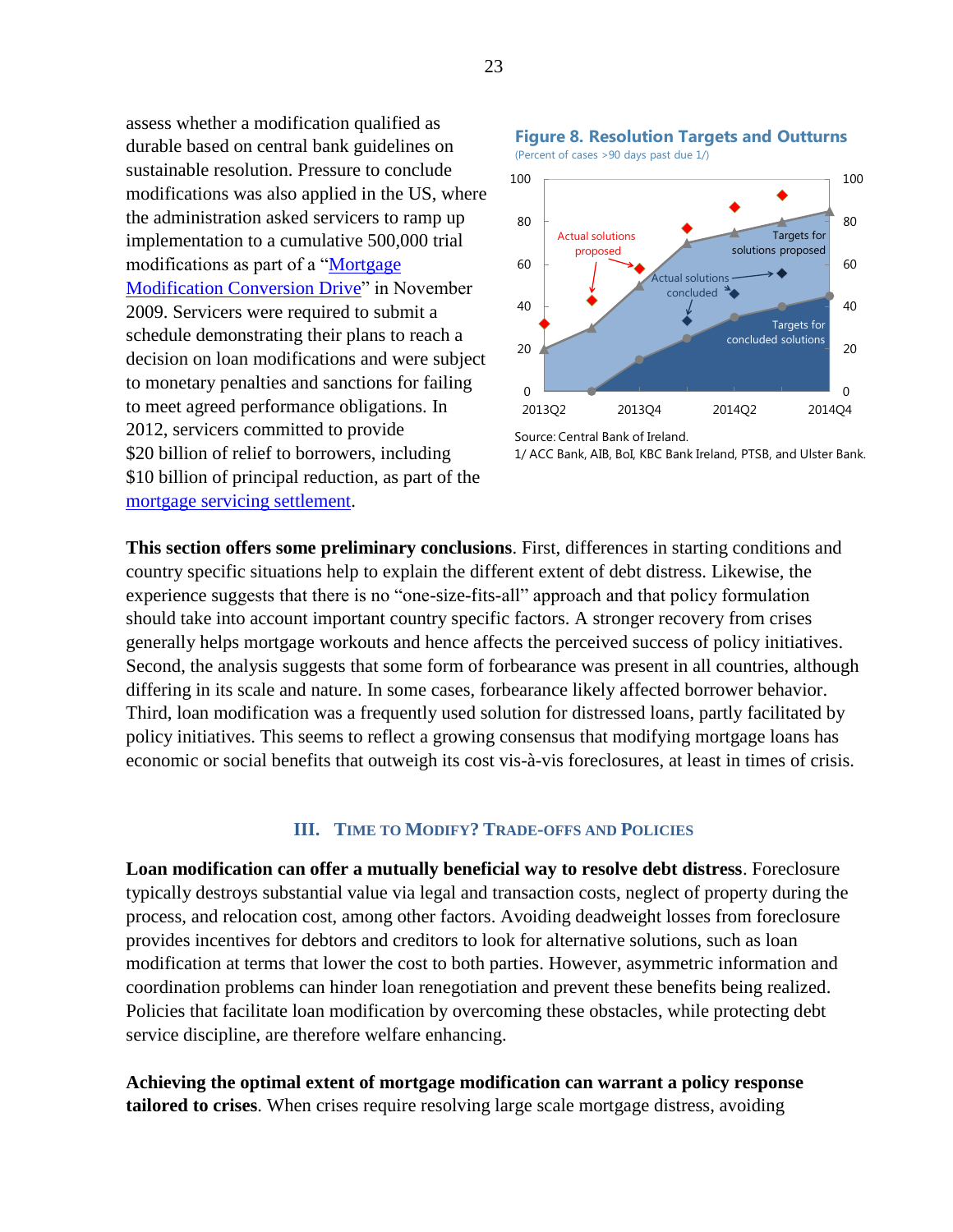excessive foreclosure can prevent significant negative externalities on property prices and the economic recovery. In crises, timing plays an important role. At the height of the crisis, it may be beneficial for borrowers and lenders to "wait and see", while during the recovery phase, nonperforming loans should be resolved to help restore financial intermediation and growth. Policies to promote the right mix of forbearance, modification, and foreclosure must therefore reflect the severity of debt distress and the state of the recovery.

**The adoption of exceptional policies in systemic crises should be executed in a manner that avoids undermining sound intermediation in normal times**. Housing crises can develop in a manner that makes it difficult to distinguish a "soft landing" from the onset of a systemic crisis. At the start of a cyclical downswing, monetary policy and social safety nets provide a broad first line of defense. As a housing crisis manifests, a stronger policy response may be appropriate. These crisis policies must balance their benefits for resolving crisis distress and containing downturns against their possible long term costs. For instance, while a case can be made for a well-targeted foreclosure moratorium when a crisis strikes, if the moratorium stays in place for too long, it may undermine debt service discipline and lead to lower credit supply and higher mortgage rates in the long term.

# **A. Considering the Effects of Foreclosure**

**The right to foreclose on delinquent mortgages has important benefits**. Lenders' ability to seize the underlying property following default decreases lenders' expected loan losses and deters opportunistic behavior of borrowers. Strong foreclosure rights and their enforcement are therefore positively associated with the availability and low cost of mortgage finance (Clauretie and Herzog, 1990; Pence, 2006).

**However, large scale foreclosures carry negative price externalities which can trigger more defaults**. Empirical evidence largely supports the notion that widespread foreclosure sales depress house prices. As borrowers' perceived negative equity is an important contributor to default, additional house price declines from foreclosures can trigger further defaults. The effect on house prices mainly works through two channels:

- **Foreclosure discounts**. Foreclosed homes often sell at a significant discount due to neglected maintenance and a "firesale" mark down if disposed quickly in an illiquid market. In the US, this discount is estimated to amount to 28 percent (Campbell *et al.*, 2011). Given real estate turnover is lower than normal in housing downturns, distressed sales can make up a significant portion of the market—between 27 and 40 percent in the US in 2008—and weigh on house price indices (Case, 2008).
- **Price spillovers**. Foreclosure sales can have broader spillover effects on house prices. Distressed sales in the US are associated with price discounts, of up to 9 percent, on other non-distressed sales in the nearby neighborhood (Immergluck and Smith, 2006a; Harding *et*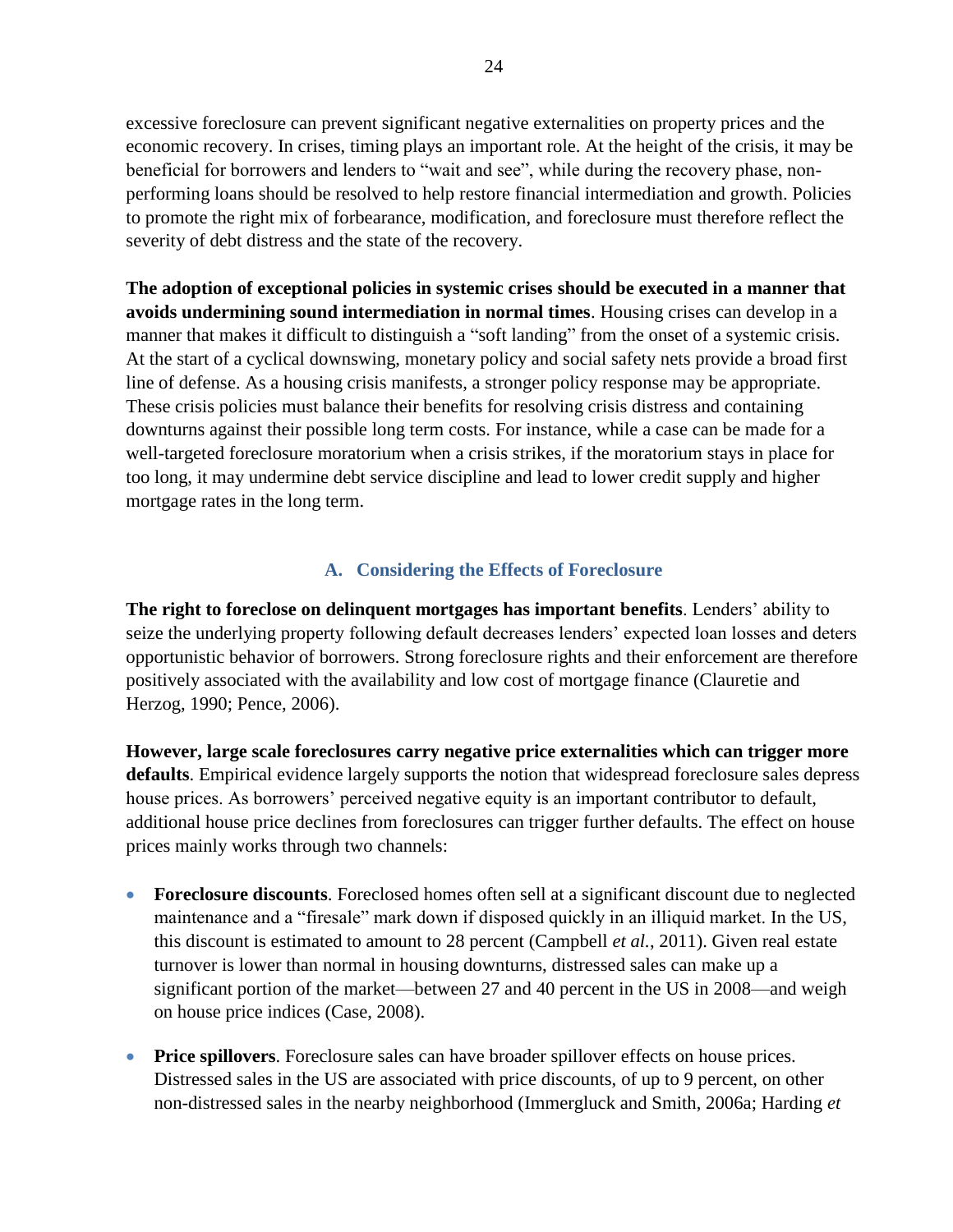*al.*, 2008, Lin *et al.*, 2009). These effects are found to be persistent and more pronounced during downturns. Also, foreclosed homeowners usually turn to rental housing which reduces demand for home purchases (Mian *et al.*, 2014; Molloy and Shan, 2011).

**Moreover, foreclosures have social costs**. Besides price distortions, foreclosures are associated with social cost from families relocating, such as worse educational achievements (Nelson *et al.*, 2011). Unoccupied foreclosed homes can also attract crime (Immergluck and Smith, 2006b).

**At the same time, limiting foreclosure to minimize price disruptions and social effects could prolong adjustment**. While limiting or slowing down foreclosures may help contain house price undershooting, it could delay a necessary price adjustment. Slowing the conclusion of foreclosure procedures imposes additional cost from the neglect of homes awaiting foreclosure (Kobie and Lee, 2010; Gerardi *et al.*, 2012). Fratantoni and Moore (2013) and Gerardi *et al.* (2013) argue that US measures such as right-to-cure laws, foreclosure moratoria, and mandatory mediation laws slowed foreclosure procedures but did not reduce the ultimate number of foreclosures completed.

**While lenders are unlikely to fully internalize these costs of foreclosure, they may change their loan collection practices in crises**. Lenders may prefer to delay or avoid the initiation of foreclosure proceedings in a systemic housing crisis reflecting the following factors:

- **Collateral recovery value**. First, foreclosure may result in a shortfall of the collateral value net of foreclosure cost vis-à-vis the outstanding loan principal. Even in full recourse systems, this shortfall is difficult to collect and is often written off. Second, the recovery value is uncertain, particularly in the midst of crises. If foreclosed properties are disposed quickly, proceeds are likely cut by a firesale discount. Retaining foreclosed houses, however, involves costs and operational risks from managing the properties. Third, administrative and personnel outlays for handling foreclosure cases can be high. Posner and Zingales (2009) find that foreclosure cost range between 10 and 30 percent of the collateral value in the US.
- **Option value**. A completed foreclosure cannot be reversed. By holding a loan against a deed, lenders have first a claim on the mortgagee's payments and second a claim on the collateral. Foreclosing implies forgoing the former, which may hold better profitability prospects than a foreclosed home, depending on the outlook for household incomes and house prices.
- **Regulatory incentives**. Regulations influence lenders' foreclosure decisions. For instance, Fratantoni and Moore (2013) note that under IFRS, interest accrual into bank revenues is not necessarily suspended even when the loan is delinquent, providing an accounting incentive for banks to keep the loans on their balance sheet. In contrast, US GAAP has a strict rules-based non-accrual treatment for loans 90 days or longer past due, except when in collection.

**A foreclosure moratorium helps to reduce negative externalities but creates incentives for borrowers to default**. A foreclosure moratorium provides borrowers more time to self-cure and introduces a possible circuit-breaker in downward house price spirals. A moratorium also has the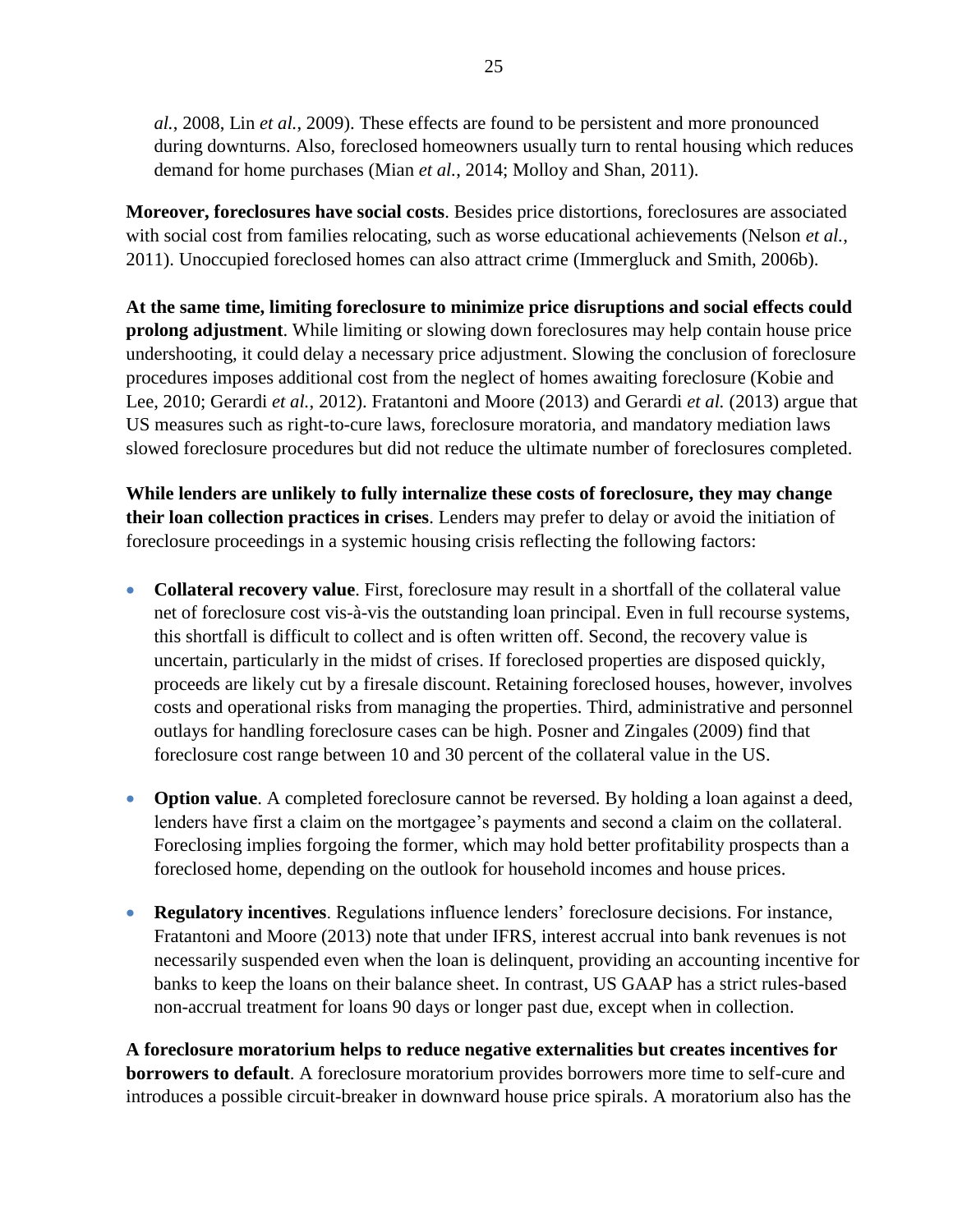social benefit of shielding against homelessness, in particular if social housing supply is inadequate. However, delaying foreclosure can also provide a free riding incentive. For the US, where some states prolonged the foreclosure process, Zhu and Pace (2011) and López-Vicente (2013) find that expected foreclosure delay is associated with higher default rates. Also, foreclosure moratoria could be politically difficult to remove. As pointed out by Gerardi *et al.* (2013), these considerations suggest that individual assessments by lenders, which are likely more targeted, are preferable over a blanket moratorium.

**A foreclosure tax could be introduced to incentivize alternatives to foreclosure**. A foreclosure tax levied on lenders (without recourse to the delinquent borrower) would make foreclosure more costly and help reduce foreclosure activity. Taxation would be more efficient than making foreclosure procedures more lengthy. Given the broader benefits of foreclosure, such tax should be limited to crisis periods when the negative externalities of large scale foreclosures are strong.

# **B. Providing Breathing Space with Temporary Forbearance**

# **Providing distressed households temporary forbearance in crisis times can help moderate downturns and improve resolution outcomes**:

- **Temporary shocks**. Some borrowers may have suffered only a temporary shock and will be able to resume debt service. Temporary relief from debt service pressures can reduce the crisis-related distress of households and serve as a circuit breaker for the vicious cycle caused by debt overhang.
- **Prolonged time window for self-cure**. A significant part of borrowers—about one quarter based on US experience—succeed in catching up on arrears without requiring a significant modification of their repayment terms in the long run. Based on experience by Freddie Mac, Cutts and Merrill (2008) find that the "sweet spot" for self-cure in normal times is about one year. Given a recovery from crisis is often drawn out, crisis conditions may justify a longer time window for self-cure than in normal times. However, forbearance should not be extended in cases where a turnaround is unlikely.
- **Cushioning household consumption**. For households under strain, temporary forbearance that lowers their debt service payments in line with current affordability levels will support disposable incomes and reduce uncertainties, potentially raising consumption. Lydon (2013) finds that Irish households with debt problems spend 18 percent less on consumption controlling for other characteristics, though other factors may also be at play. Time bound relief through temporary restructuring allows households to more smoothly adjust their spending patterns, helping to dampen multiplier effects from other shocks to aggregate demand, such as falling house prices. However, excessive or prolonged forbearance may defer needed adjustment, which can unduly delay the recovery and cause economic distortions.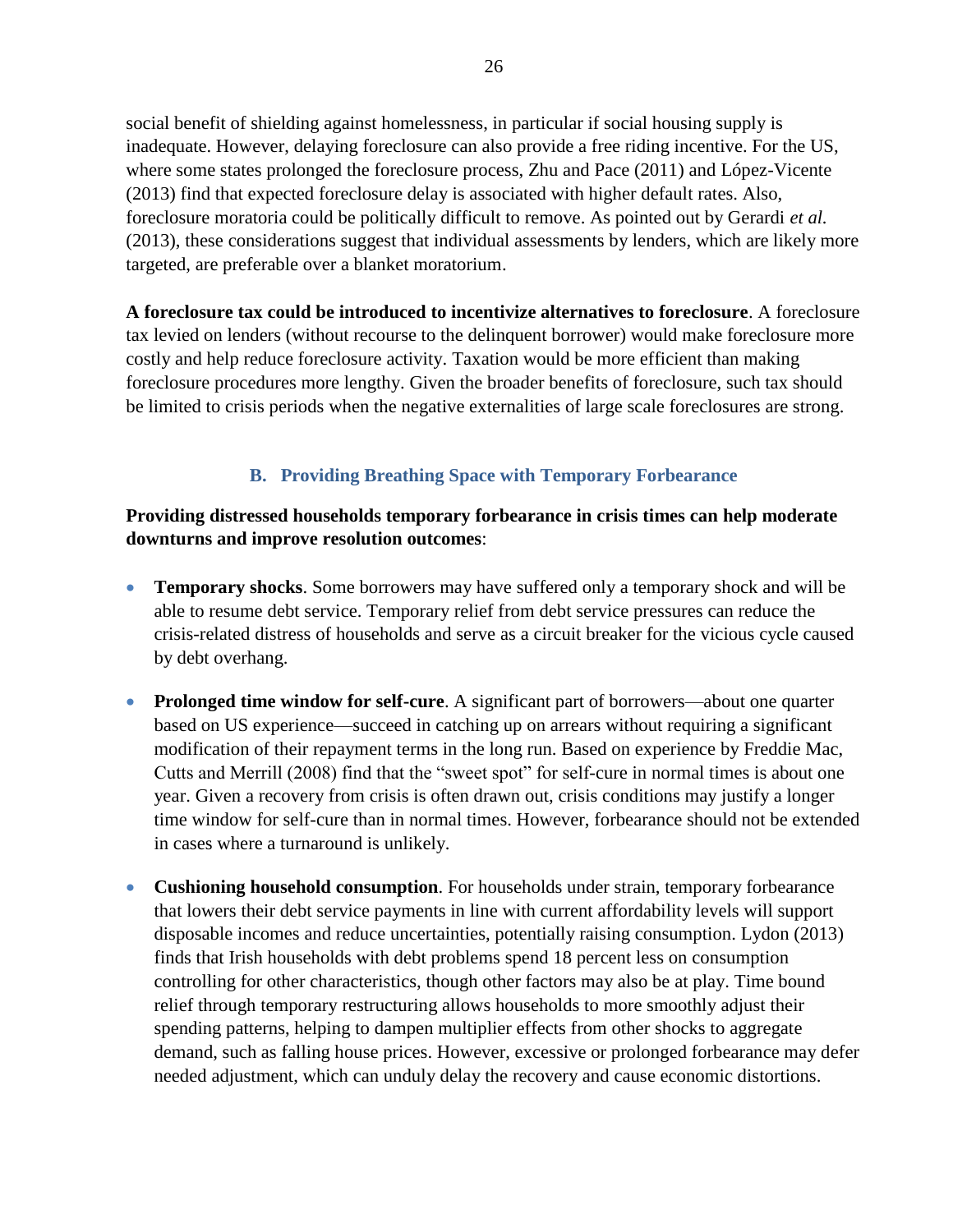**Workout choices**. More efficient workout choices can be made once economic conditions begin to stabilize. Granting time to borrowers in default until their debt service capacity and collateral values have stabilized helps improve lenders' decision making on more permanent workout options. For instance, the presence of negative equity greatly affects lenders' choice between loan modification and foreclosure. House prices, however, may have undershot at the height of the crisis when markets dry up, but typically rebound during the recovery phase. Calibrating loan modification offers also becomes easier when economic conditions have stabilized. While the downturn is ongoing, modified loan terms could turn out too onerous, leading to re-defaults which breed uncertainty and increase renegotiation costs.

# **The benefits of temporary forbearance are partly offset by the costs of free riding and prolonged uncertainty**:

- **Free riding.** Solvent borrowers may opportunistically exploit a forbearance option, eroding lenders' cash flow and possibly endangering financial stability. Also, temporary relief by one mortgage lender could be exploited to the benefit of other lenders to the same client.
- **Uncertainty**. While reducing immediate pressures, temporary forbearance leaves residual uncertainty about the long term solution. Such uncertainty hanging over borrowers can lead to reduced upkeep of the house (Melzer, 2010) and distort economic decisions such as relocation for better employment prospects. Uncertainties around the value of loans in forbearance can also weaken banks' access to cheap funding, among other effects.
- **Arrears and NPL accumulation**. Excessive or prolonged forbearance may defer needed adjustment and can lead to a rise in arrears in ways which undermines the capacity of banks to lend. A lack of credit demand during a crisis may limit any repercussion at first. However, as the economy begins to recover, a large stock of accumulated non-performing loans could delay the restoration of financial intermediation.

**Appropriate safeguards when applying temporary forbearance are needed to keep these distortions in check**. Lenders' due diligence of a household's debt affordability and appropriate entry in central credit registers should be the first line of defense against free riders. An explicit agreement on the terms and duration of a temporary forbearance arrangement also alleviates uncertainty, and thus is preferable over implicit or informal types of forbearance. However, developing operational capacity to conduct due diligence and implement formal forbearance agreements may take time, rendering forbearance less suitable as crisis measure.

**The above considerations suggest that selective and time-bound forbearance arrangements can benefit also lenders and the economy**. Lenders have incentives to provide forbearance expecting that economic conditions improve over time (ESRB, 2012). Lenders also have incentives to implement explicit forbearance arrangements to maintain a customer relationship and enable a more permanent workout. These incentives could be supported by policies. For example, impairment accounting and reporting as well as taxation of debt relief could be adjusted temporarily during systemic crises for formal forbearance arrangements.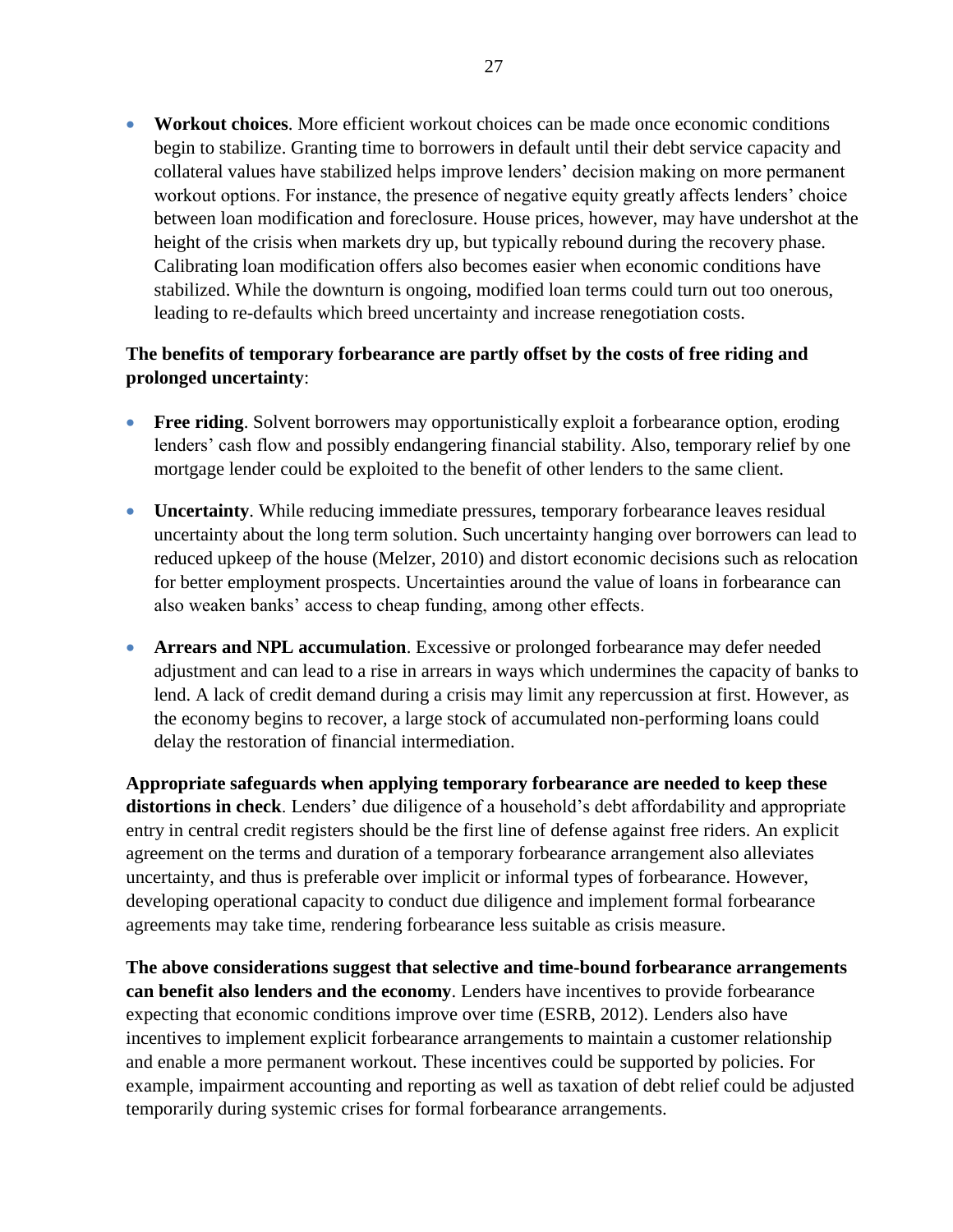# **C. Maximizing Recovery Through Modification**

**Loan modification can offer a higher net present value than foreclosure in some cases**. Case-by-case loan modifications amend the original loan terms by reducing interest, altering amortization and extending maturity consistent with the expected debt servicing capacity of the borrower. Loan modifications can also include a partial reduction in principal. Lenders may be able to realize a higher net present value from loan modification, taking into account the cost of renegotiation and risk of re-default, than from a foreclosure sale which is costly and may be insufficient to repay the outstanding principal.

**Borrower free riding, creditor coordination, and balance sheet implications reduce lenders' incentives to offer loan modification**. First, lenders may avoid loan modifications as these could be seen as signaling all borrowers to renegotiate instead of cutting expenditures or augmenting income to avoid foreclosure (Riddiough and Wyatt, 1994). Second, in cases where significant amounts are owed to several creditors, coordination problems may result in renegotiation costs that exceed the benefits of achieving a loan modification. Third, burdening banks' books with modified loans could be an obstacle for attracting cheap funding and growing new business.

# **Free riding can be contained by setting appropriately tight eligibility criteria, robust verification, and reasonable access cost for loan modifications**:

- **Eligibility**. Access to loan modifications can be limited to households subject to some measure of distress or hardship. If the modification scheme is implemented during the recovery phase, access could be restricted to borrowers already in distress to avoid influencing future borrower behavior. The calibration of eligibility criteria requires a fine balance between containing free riding, minimizing the re-default risk, influencing consumption behavior, and loan resolution cost.
- **Verification**. Rigorous screening of borrower's applications can help eliminate cases of abuse. Lenders need to verify statements of incomes and expenditures from borrowers, and penalties could be applied for misreporting. However, information collection and verification are costly, and total information cost must be weighed against its benefits.
- **Initiation fees**. Reasonable upfront fees can serve as signaling device, possibly deterring borrowers at the margin of debt distress from renegotiating. However, the deterring effect must be balanced with the risk that eligible households are excluded from the scheme. Fees charged upfront could be reimbursed through the terms of the deal once successfully concluded. For example, in Ireland, the initial cost charged by the personal insolvency practitioner are capitalized as unsecured debt and included in the settlement of a PIA.

**Creditor coordination problems can be best resolved through a complementary statutory approach**. Household debt is typically dominated by a mortgage loan on the primary property, but there are often also second liens or high balances of unsecured credit card debt or consumer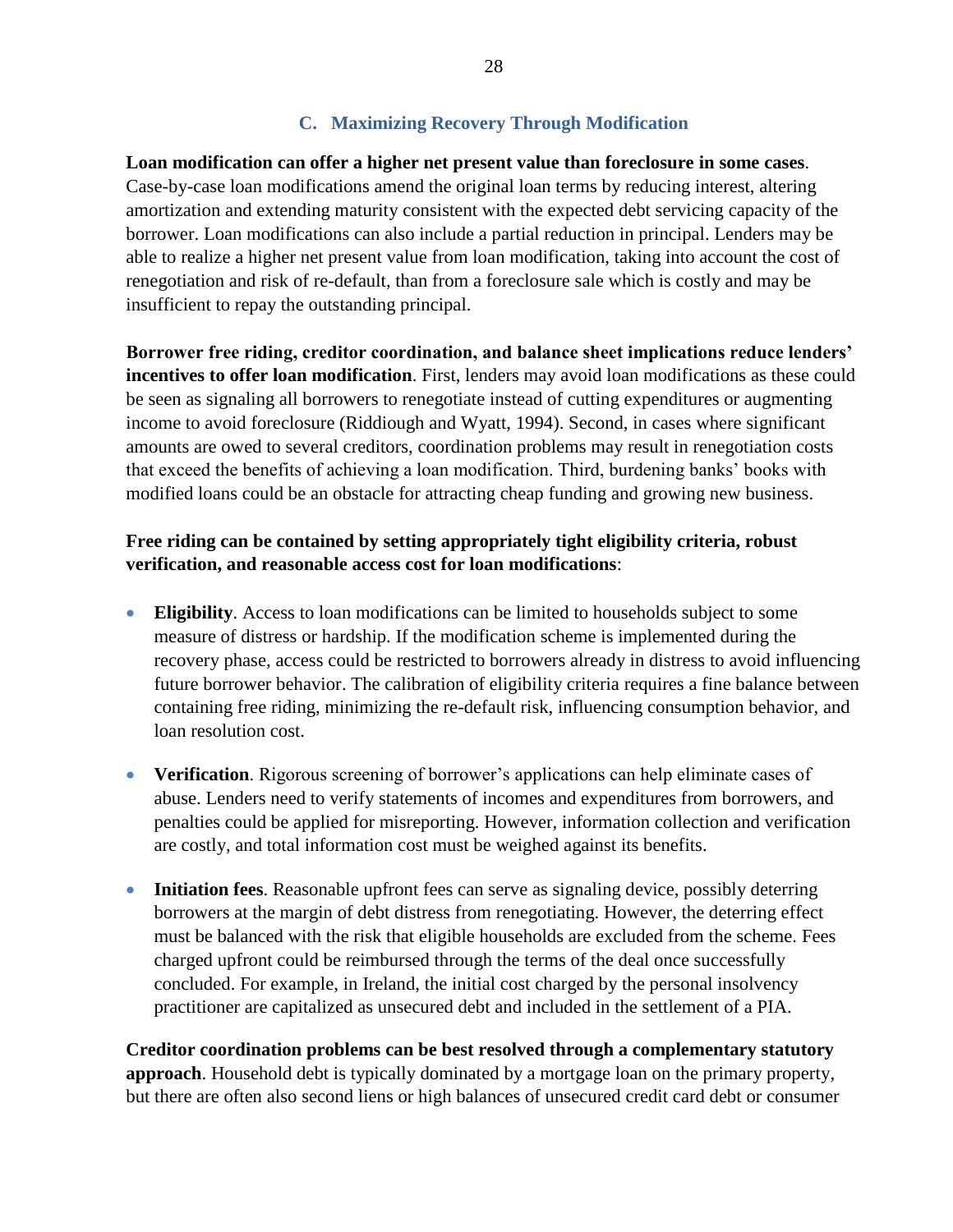loans. In addition, there may be unpaid taxes or social security contributions which can constitute a priority claim. In these cases, a modification of the mortgage loan can be insufficient to restore lenders' debt affordability. Instead, both mortgage and other debts need to be modified or partially written off which may create difficult coordination problems among different claimants. As discussed in Section II, some countries have therefore put in place a statutory approach that can bind all creditors. In Ireland, a PIA requires the consent of a supermajority of secured and unsecured creditors and is subject to court review. Alternatively, under bankruptcy all unsecured debt is discharged after three years whereas mortgage lenders can choose to stay outside bankruptcy. In the US, Chapter 13 of the Bankruptcy Code provides for a court-administered adjustment of all debts while borrowers keep their property and cure delinquent mortgage payments over time. Supervisors can also promote the adoption of protocols among lenders to speed up coordination. In Iceland, for example, a sector wide agreement on a bank-administered scheme provides that the collateralized portion of a mortgage is serviced in full while other debts are canceled after three years (IMF, 2012).

**Sound re-underwriting standards should prevent credit misallocation**. Modifying loans has opportunity costs by binding capital and liquidity which cannot be used for lending to other profitable projects. However, crises dampen credit demand and elevate credit risks across the economy, suggesting opportunity costs of loan modifications are lower at least temporarily. From a supervisory point of view, loan modification is only problematic if seen as disguising bad loans or delaying unavoidable write-downs (ESRB, 2012).

**Innovative forms of loan modification arrangements can also help to overcome obstacles to loan modification** (Table 2). For instance, resuming debt payments is often a challenge for long term delinquent borrowers, leading to repeated re-defaults. To address this problem, lenders often find it useful to withhold a permanent modification until the successful completion of a trial modification. Also, a clause for sharing improved debt service capacity leaves an incentive for borrowers to increase income or reduce expenditure, while reducing the incentive for lenders to defer a permanent loan modification in hope of recovery. Empirical evidence from recent mortgage crises suggests that besides affordability, negative equity is often a trigger for borrowers to cease debt service (Ghent and Kudlyak, 2011; McCarthy, 2014). Concepts such as split mortgages or shared appreciation schemes resolve borrowers' concerns about servicing underwater mortgages while allowing lenders to benefit from a recovery in house values. However, without a reduction in loan principal some borrowers may still feel strained by debt. Thus, modifications that aim primarily at making debt service affordable may fail to fully address, or possibly even worsen the effects of debt overhang from high loan principal.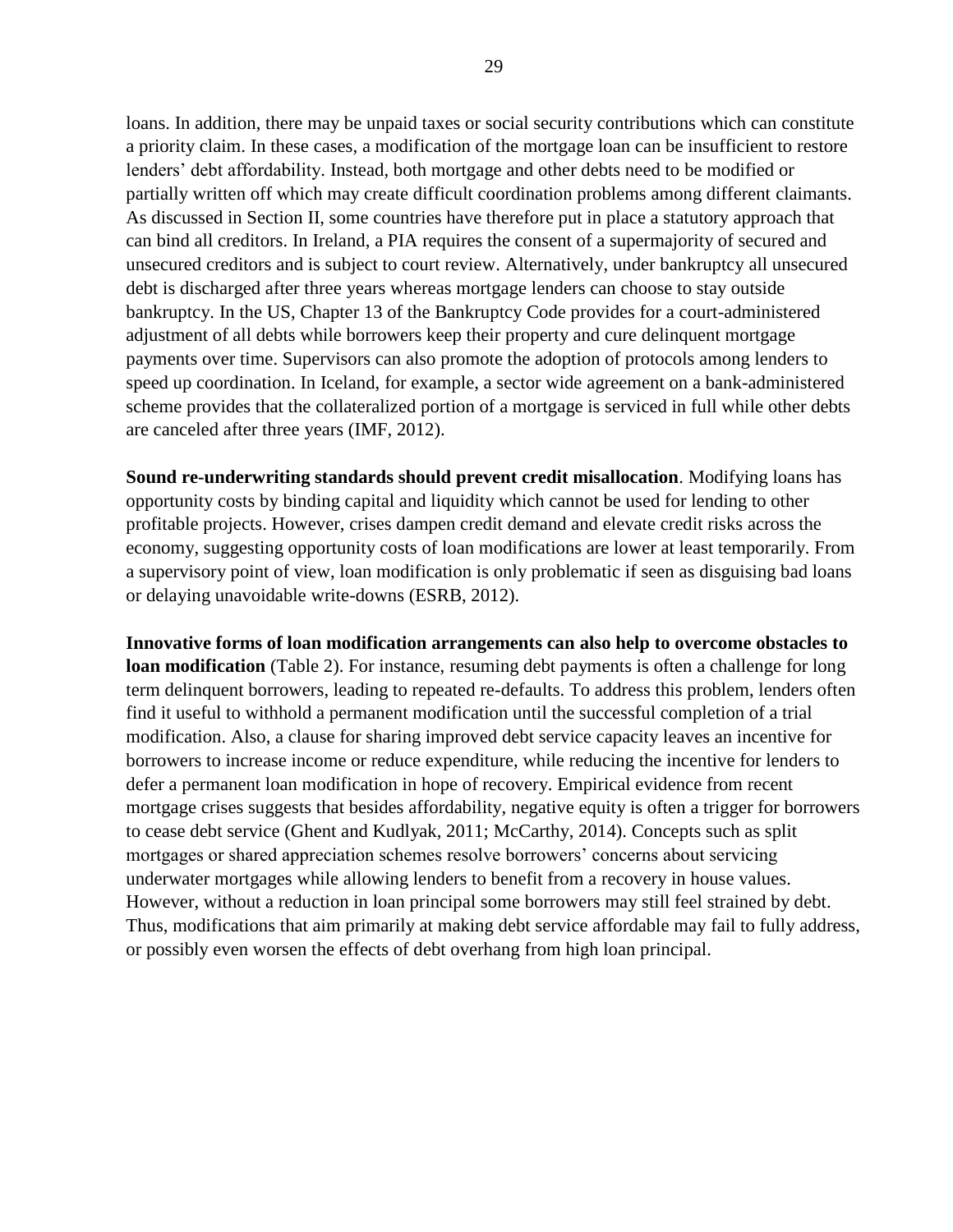| <b>Trial modification</b>              | A trial period allows borrowers to showcase their debt service commitment and<br>provides time to further calibrate the efficiency of the loan modification terms, in<br>particular when the recovery is ongoing. In the US, HAMP requires borrowers to enter<br>into a 90-day Trial Period Plan, during which a Net Present Value test is carried out to<br>determine whether the borrower can be offered a permanent loan modification. |
|----------------------------------------|-------------------------------------------------------------------------------------------------------------------------------------------------------------------------------------------------------------------------------------------------------------------------------------------------------------------------------------------------------------------------------------------------------------------------------------------|
| Split mortgage                         | A split mortgage divides the original principal into a part that continues to be serviced<br>in full and a warehoused part that falls due at a later time. The warehoused part may<br>be charged interest. At maturity, this portion may be refinanced, repaid if borrower<br>circumstances allow, paid off from the sale of the home, or written off.                                                                                    |
| <b>Shared appreciation</b>             | A shared appreciation modification reduces the outstanding balance on a mortgage<br>until the borrower is no longer underwater, while entitling the lender to a portion of<br>any home price gain once the home is sold.                                                                                                                                                                                                                  |
| <b>Earned principal</b><br>forgiveness | Arrears or principal forgiveness necessary to ensure long term sustainability may be<br>granted to borrowers that remain in good standing on their mortgage payments. In<br>Ireland and the US, earned principal forgiveness schemes forebear interest on a<br>portion of the loan which may subsequently be forgiven if the borrowers remain<br>current on all debt service obligations.                                                 |
| <b>Negative equity transfer</b>        | Products allowing the transfer of negative equity to a new mortgage give mortgagees<br>in negative equity the opportunity to benefit from refinancing at lower rates or move<br>to smaller homes, which may improve their overall debt servicing capacity.                                                                                                                                                                                |

#### **Table 2. Examples of Innovative Modification Options**

Source: IMF staff.

#### **Regulatory and tax measures can incentivize loan modifications**. Measures can include:

- **Prudential and accounting rules**. Adjustments to risk weights, provisioning requirements and accounting rules could encourage banks to modify loans. For example, reducing risk weights and provisioning for long term loans could encourage maturity extension modifications. Where risk weights and provisioning requirements are linked to LTV and debt service-to-income ratios, modified loans could be allowed to benefit from lower risk weights and provisioning requirements reflecting the improvement in these ratios. Requiring performing second liens and other loans of delinquent mortgage borrowers to be re-classified could incentivize restructuring, especially in multi-creditor situations.
- **Taxation**. Debt relief granted to borrowers is often taxed as income. The borrower may not be able to afford this new tax liability which can only be handled through bankruptcy. Easing or eliminating the taxation of debt relief—at least as a temporary crisis measure and accompanied by safeguards to limit its abuse—could facilitate debt restructuring. Tight limits on the deductibility of impairment losses could be relaxed temporarily to incentivize loan workouts. Tax measures could also make foreclosure more costly and promote foreclosure alternatives, for example by reducing transfer taxes for mortgage-to-rent conversions.
- **Subsidies**. Subsidizing loan counseling has been found to improve the likelihood of cures (Collins *et al.*, 2011). In the US, servicers receive incentive payments for completed trial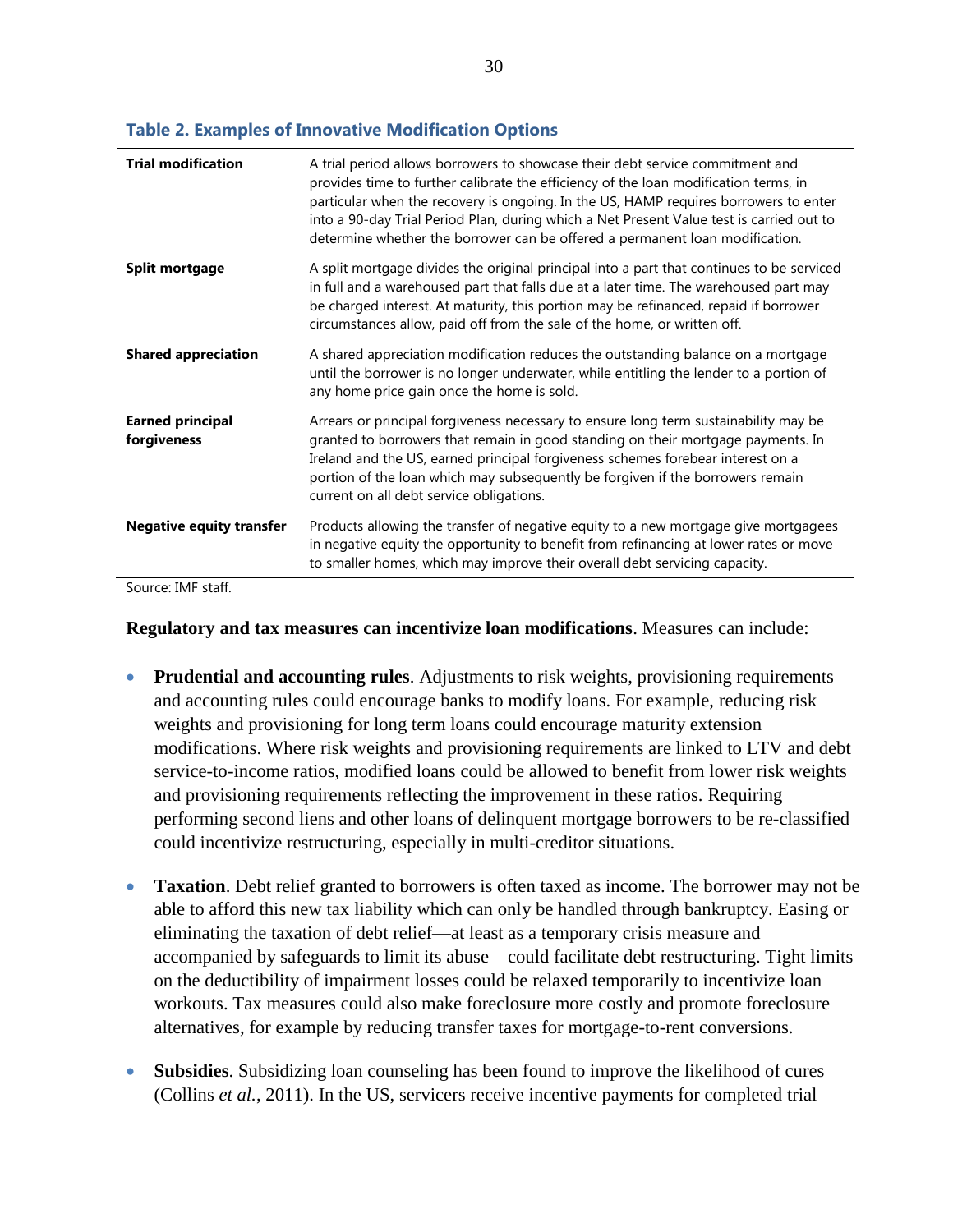modifications, and the government augments debt relief granted in HAMP-qualifying modifications to reduce the debt service-to-income ratio from 38 to 31 percent.

- **Funding for modified loans**. Modified loans could remain eligible collateral for cheap central bank funding. Lenders could receive access to special funding sources or other exemptions to offset the capital and carry cost from modifying loans.
- **Obstacles from securitization**. A careful review of rules on securitization may facilitate loan modification in markets where securitization is common. Particularly in the US, securitization rules and associated rules on accounting and taxation have been found to discourage or obstruct loan modification (Adelino *et al.*, 2009; Eggert, 2007; Piskorski *et al*., 2010).
- **Supervisory monitoring and guidance**. Supervisors can play an active role by closely monitoring and reporting on lenders' workout capacities and outcomes, such as Ireland's Mortgage Arrears Resolution Targets framework.

**Loan modifications are most effectively deployed during the recovery phase, following on from temporary forbearance arrangements**. Determining durable terms for loan modifications is more difficult while crisis-induced risks to incomes and house prices are still elevated. Re-default rates in the US dropped significantly as soon as the recovery took hold, although this may partly be driven by an increased focus on improving borrowers' debt service sustainability and more generous modification terms. Free riding and coordination problems may also become less pressing during the recovery as borrowers' financial situation improves and lenders have restored some loss absorption capacity. Resolving a mortgage crisis through case-by-case loan modification therefore dovetails well with formal forbearance arrangements (which can be transferred into a trial modification) as well as foreclosure prevention that diminishes the risk of house price undershooting. However, securing the collaboration of borrowers requires that foreclosure remains a resolution option throughout the entire loan workout phase.

# **D. Reducing Distress Through Across-the-board Debt Relief**

**Across-the-board debt relief can mitigate debt overhang more quickly and broadly**. Acrossthe-board debt relief is defined as debt reduction for a broad cohort of households, without particular regard to their individual circumstances. The primary objective of debt relief is to improve the overall solvency of the household sector to contain negative feedback cycles from debt overhang and boost consumption. By easing negative housing equity, debt relief also reduces default incentives and neglected maintenance. Given its less complicated design, debt relief initiatives can be developed and implemented more quickly than, for instance, a case-by-case loan modification framework.

**However, debt relief is costly and poorly targeted**. A broad-based reduction in debt overhang likely requires substantial debt relief to achieve a notable effect on consumption. Summers (2014)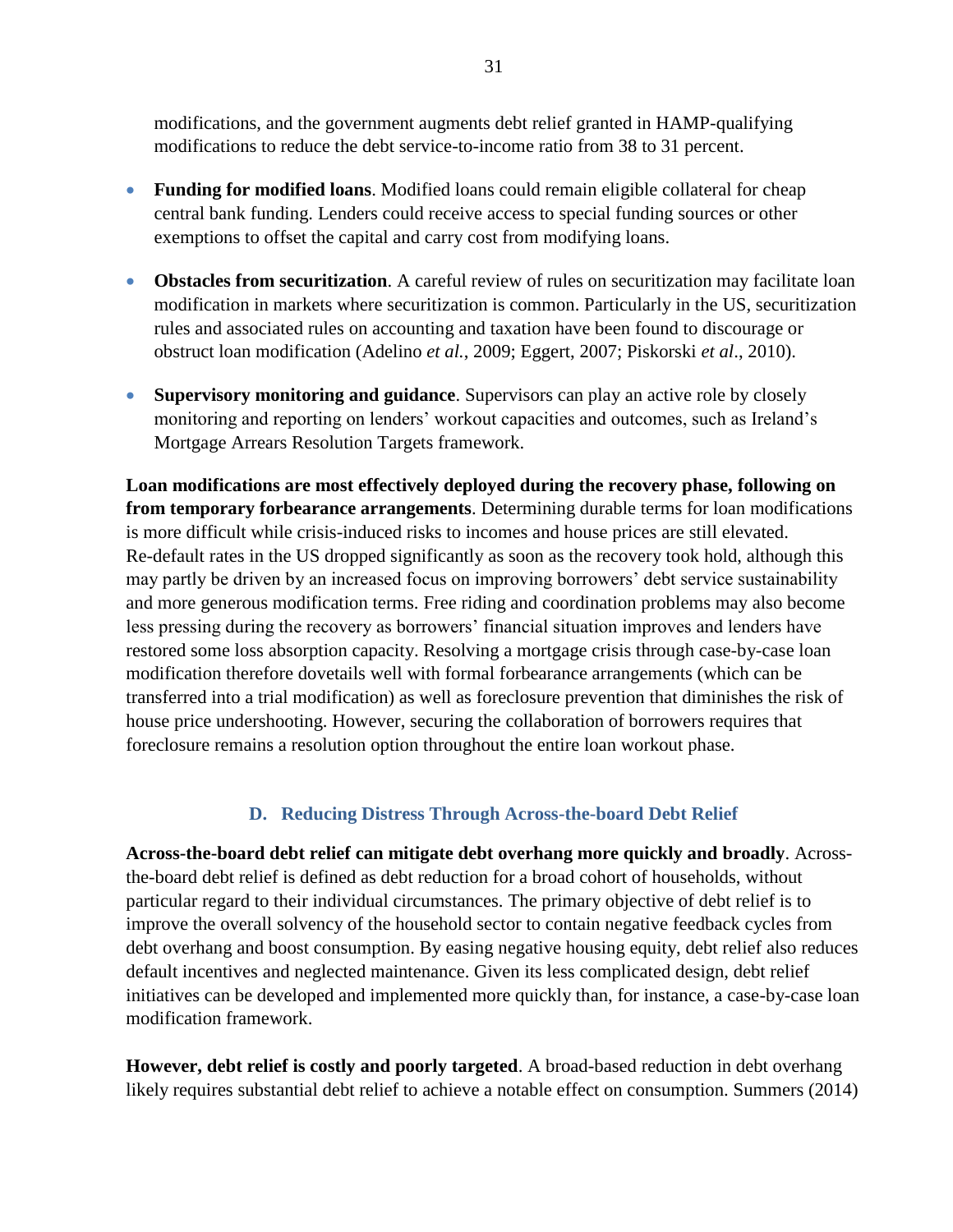estimates that \$1 spent on debt relief increases consumption by only \$0.15 in the US. Across-theboard debt reduction is not directly targeting debt servicing difficulties of individual households, and may prove unnecessary in most cases but insufficient in many others.

# **Debt relief could endanger financial stability and damage credit supply in the long run**. If

the required write-down exceeds lenders' loss absorption capacity, debt relief could trigger financial stability risks. Well designed debt relief programs may therefore provide for government support (Laeven and Laryea, 2009). Debt relief premised on shifting the burden of debt write-downs to lenders would likely require intrusive administrative or legal measures, which in turn could damage future financial intermediation.

# **IV. CONCLUSION**

**Debt overhang in the aftermath of a systemic housing crisis can cause a weak and protracted recovery**. The effects of debt overhang from excessive debt payment burdens or declines in household wealth can create negative feedback effects that hamper the recovery and increase the cost of a crisis. As in other downturns, monetary policy and social safety nets provide a first line of defense. In addition, policies that temporarily allow forbearance of lenders vis-à-vis borrowers and facilitate the modification of distressed mortgages can help to contain the undershooting of house prices by reducing the extent of foreclosure and associated deadweight losses and social costs. Systemic crises can affect the trade-offs involved in these policy choices and warrant policies that deviate from "normal" times. However, different country circumstances suggest there cannot be a "one-size-fits-all" approach, and policy formulation should take into account important country specific factors as well as the stage of the recovery.

**Temporary forbearance offers breathing space during a crisis, but should be selective and time-bound**. Forbearance can reduce household financial distress in the short run, helping households to adjust their consumption more smoothly. However, temporary forbearance can induce free riding and should only be considered in cases of sufficiently strong prospects for a recovery of the borrower's debt service capacity. While forbearance can help to act as a circuit breaker at the peak of the crisis, it is important that lenders remain selective in granting forbearance and reach formal forbearance agreements in order to avoid an erosion of the debt service culture and to ensure that borrowers remain engaged. Temporary forbearance can also tie in with loan modification by serving as a "trial modification" and bridging a period of elevated uncertainty about future incomes and house prices.

**Systemic housing crises can tilt workout choices from foreclosure towards loan modification**. Foreclosures are costly and can have negative externalities on house prices. Negative equity and prospects for the recovery of borrowers' income suggest that loan modification becomes a net present value efficient solution for a larger share of delinquent borrowers. However, renegotiation cost and other obstacles often obstruct loan modification.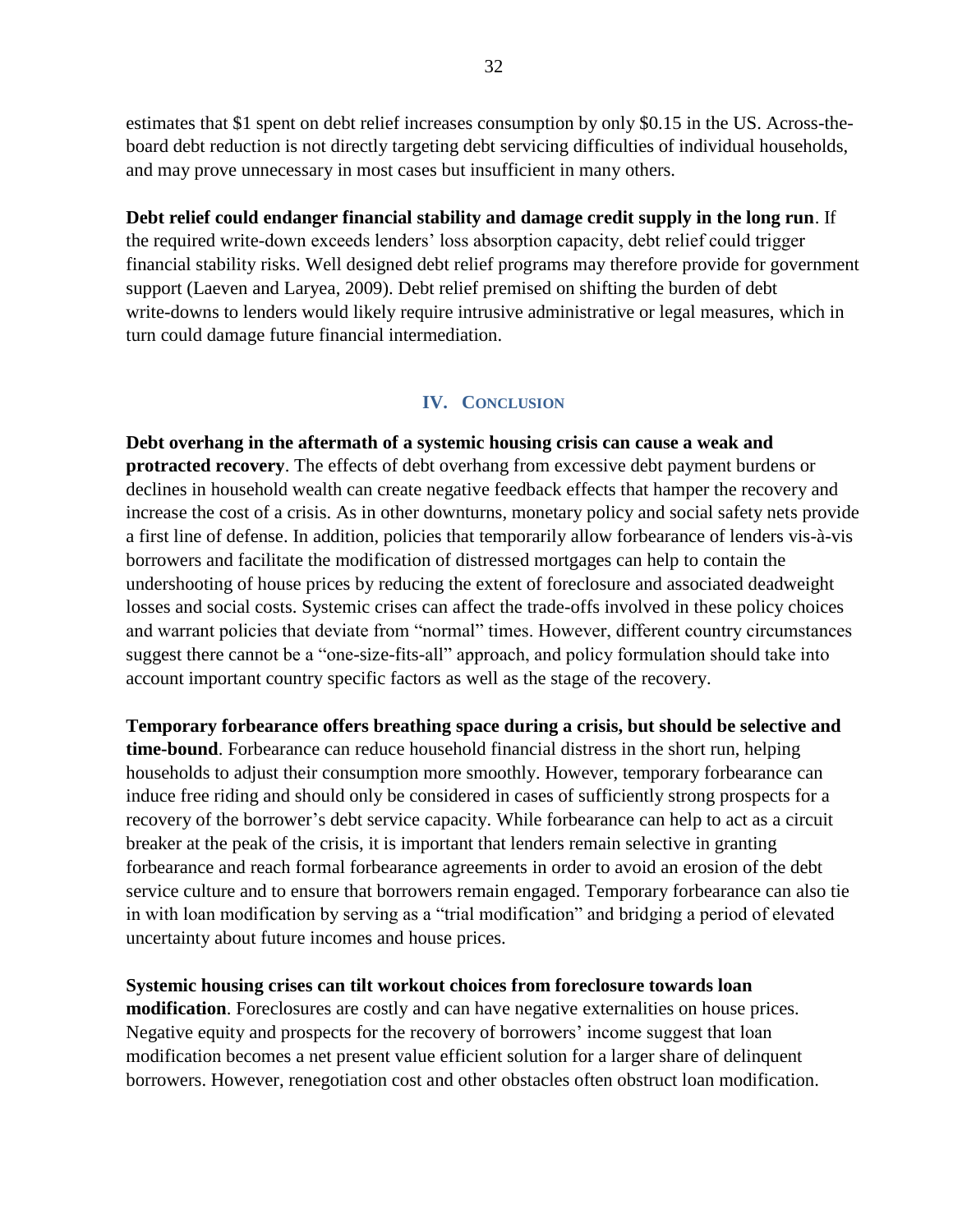**Policies can help to facilitate loan modification**. Frameworks for orderly debt renegotiation in form of a code of conduct for lenders dealing with distressed borrowers, together with an efficient statutory framework for personal insolvency, can shape expectations and improve coordination, thereby facilitating timely loan modification. Prudential policies can set appropriate incentives to encourage loan modifications and facilitate the use of innovative modification techniques. A temporary tax exemption could help to enable loan principal relief. Depending on the availability of fiscal resources, support could be provided for mortgage counseling and targeted incentive payments could promote loan modifications. However, experience from Ireland and the US shows that even with such policies, a significant number of mortgages can remain unsustainable and require foreclosure.

#### **Efficient foreclosure procedures provide a resolution of last resort and an important**

**incentive for constructive borrower behavior**. In cases where constructive cooperation between borrowers and lenders breaks down, or where no sustainable loan modification would be net present value optimal, foreclosure must remain as last resort. Delays in foreclosure procedures have been found to increase defaults and overall workout costs. Instead, a temporary increase in foreclosure costs through fees or taxes could reduce lenders' reliance on foreclosure as workout tool. To avoid a deterioration of credit service culture, protections from foreclosure should only be extended to cases where other solutions are likely sustainable (with exceptions for hardship cases), and a foreclosure threat needs to remain present to deter strategic borrower behavior.

# **Across-the-board debt relief is costly and may require intrusive government intervention**.

Across-the-board debt relief is sometimes considered as crisis measure as it can be implemented quickly and provides immediate relief to many mortgagees. However, the macroeconomic benefit of a broad-based debt reduction tends to be small relative to its cost, and blanket debt reductions are not well targeted to address debt servicing difficulties. Implementing across-the-board debt relief can also have negative ramifications for the supply of mortgage credit in the long run.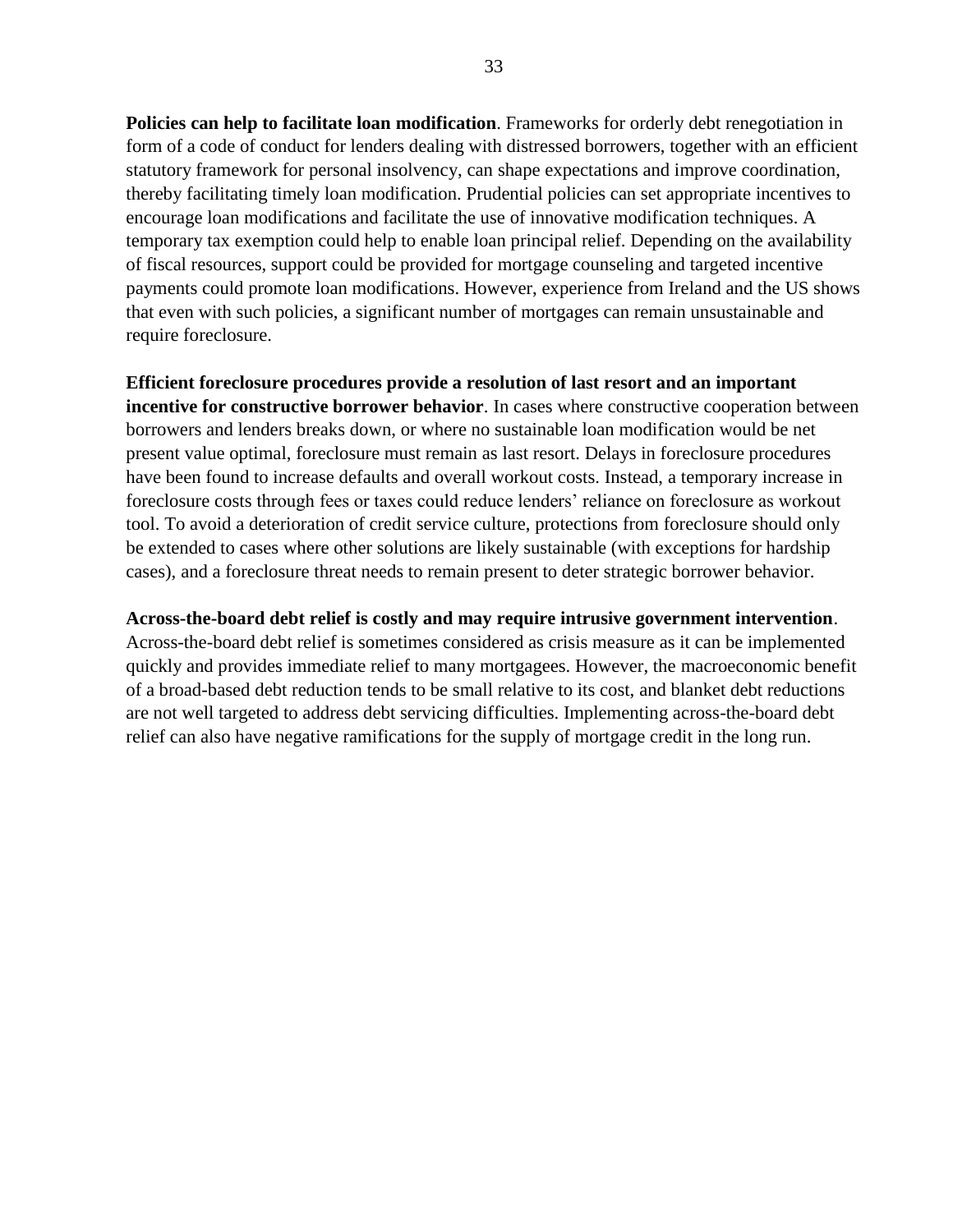#### **ANNEX I. ESTIMATING MORTGAGE ARREARS USING MACROECONOMIC INDICATORS**

<span id="page-33-0"></span>**Data on mortgage arrears in the UK span several decades, providing a suitable time series for estimating macroeconomic determinants of arrears**. The relatively short time series of mortgage arrears available for Iceland, Ireland, Spain or the US limits the robustness of estimating country specific models. For the UK, however, detailed statistics on mortgage arrears are available from the Council of Mortgage Lenders starting in 1970. Also, the UK has in place a well tested framework for resolving arrears that has not undergone significant changes since 1986.

**Using UK data, the level of mortgage arrears is regressed on unemployment, house prices, and debt service ratios**. The sample period for mortgage arrears starts in 1987 and encompasses two housing cycles. Determinants of mortgage defaults include variables that are related to households' willingness and ability to pay, following earlier empirical studies (Breedon and Joyce, 1993; Whitley *et al.*, 2004). Households' willingness to pay is proxied by changes of nominal house prices which affect housing wealth and negative equity. Ability to pay is proxied by the unemployment rate, given that unemployment often triggers debt distress, and the ratio of total debt service over income.

**This parsimonious specification yields a reasonable explanatory power and robustness**. The dependent variable is the share of UK mortgages more than three months past due at a quarterly frequency, using linear interpolation for semiannual arrears data prior to 2008. As explained above, the set of independent variables include: (i) the annual percentage change in the nominal house prices index (dHP); (ii) the unemployment rate (UE), measured as difference to its long term average; and (iii) the debt service ratio (DSR) based on an average sized mortgage loan with 20 years remaining maturity at the current mortgage interest rate, expressed in percent of average household income. The regression is specified similar to Breedon and Joyce (1993) to describe long run arrears dynamics:

> $Arrears = -1.91 - 0.068dHP + 0.49UE + 0.046DSR$  $[0.43]$   $[0.010]$   $[0.049]$  $[0.015]$

Independent variables are lagged by two quarters. Coefficients are significantly different from zero and with the expected sign, although the debt service coefficient is small relative to the variance of observed debt service ratios. The specification achieves an adjusted  $R^2$  of 0.65. Alternative specifications, such as using logs, yield broadly similar results.

**The estimated coefficients are used to project arrears levels in Iceland, Ireland, Spain, and the US**. This relative analysis attempts to compare arrears levels between countries while controlling for some macroeconomic determinants. Resulting differences between observed and projected arrears levels could suggest different sensitivities to macroeconomic drivers, such as fewer defaults in response to house price slumps in jurisdictions with full recourse. Differences could also be explained by unobserved factors, such as the duration or cost of foreclosure procedures, or the distribution of debt and the impact of macroeconomic shocks across households.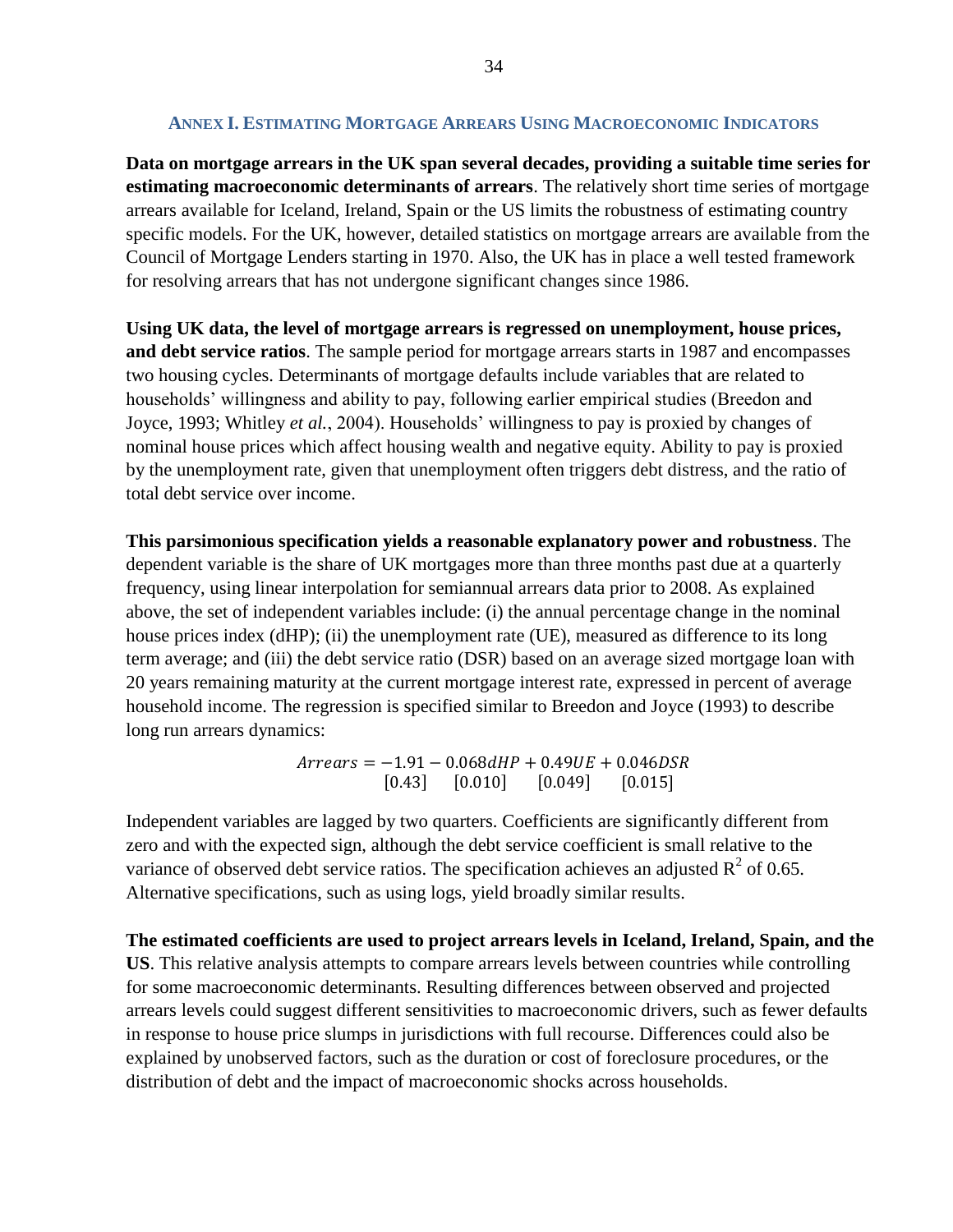#### **REFERENCES**

Adelino, M., K. Gerardi, and P. Willen, 2009, "Why Don't Lenders Renegotiate More Home Mortgages? Redefaults, Self-cures, and Securitization." [Federal Reserve Bank of Atlanta](https://www.bostonfed.org/economic/ppdp/2009/ppdp0904.pdf)  [Working Paper 2009–17.](https://www.bostonfed.org/economic/ppdp/2009/ppdp0904.pdf)

Breedon, F. J. and M. A. S. Joyce, 1993, "House Prices, Arrears and Possessions: A Three Equation Model for the UK." [Bank of England Working Paper No 14.](http://www.bankofengland.co.uk/archive/Documents/historicpubs/workingpapers/1993/wp14.pdf)

Campbell, J., S. Giglio, and P. Pathak, 2011, "Forced Sales and House Prices." *[American](https://www.aeaweb.org/atypon.php?return_to=/doi/pdfplus/10.1257/aer.101.5.2108)  [Economic Review](https://www.aeaweb.org/atypon.php?return_to=/doi/pdfplus/10.1257/aer.101.5.2108)* 101 (5), 2108–31.

Case, K., 2008, "The Central Role of Home Prices in the Current Financial Crisis: How Will the Market Clear?" [Brookings Papers on Economic Activity, Fall.](http://www.brookings.edu/~/media/Projects/BPEA/Fall%202008/2008b_bpea_case.PDF)

Clauretie, T. M. and T. Herzog, 1990, "The Effect of State Foreclosure Laws on Loan Losses: Evidence From the Mortgage Insurance Industry." *[Journal of Money, Credit and Banking](http://www.jstor.org/stable/1992309)* 22 (2), [221–233.](http://www.jstor.org/stable/1992309)

Collins, M., K. Lam, and C. Herbert, 2011, "State Mortgage Foreclosure Policies and Lender Interventions: Impacts on Borrower Behavior in Default." *[Journal of Policy Analysis and](http://onlinelibrary.wiley.com/doi/10.1002/pam.20559/pdf)  Management* [30 \(2\), 216–232.](http://onlinelibrary.wiley.com/doi/10.1002/pam.20559/pdf)

Cussen, M., B. O'Leary, and D. Smith, 2012, "The Impact of the Financial Turmoil on Households: A Cross Country Comparison." [Central Bank of Ireland Quarterly Bulletin, April, 78–98.](http://www.centralbank.ie/publications/Documents/Quarterly%20Bulletin%20Q2%202012.pdf)

Cutts, A. and W. Merrill, 2008, "Interventions in Mortgage Default: Policies and Practices to Prevent Home Loss and Lower Cost." [Freddie Mac Working Paper #08–01, March.](http://www.clevelandfed.org/our_region/community_development/pdf/interventions_in_mortgage_default_frank.pdf)

Duffy, D., and N. O'Hanlon, 2014, "Negative Equity in the Irish Housing Market: Estimates Using Loan Level Data." *[Journal of European Real Estate Research](http://www.emeraldinsight.com/doi/abs/10.1108/JERER-01-2014-0009)* 7 (3), 327–344.

Eggert, K., 2007, "What Prevents Loan Modifications?" *[Housing Policy Debate](http://www.tandfonline.com/toc/rhpd20/18/2)* 18 (2), 279–297.

European Systemic Risk Board (ESRB), 2012, "Forbearance, Resolution, and Deposit Insurance." [Reports of the Advisory Scientific Committee No. 1, July 2012.](https://www.esrb.europa.eu/pub/pdf/asc/Reports_ASC_1_1207.pdf)

Fay, S., E. Hurst and M. White, 2003, "The Household Bankruptcy Decision," *[American](https://www.aeaweb.org/atypon.php?return_to=/doi/pdfplus/10.1257/00028280260136327)  [Economic Review](https://www.aeaweb.org/atypon.php?return_to=/doi/pdfplus/10.1257/00028280260136327)* 92 (3), 706–718.

Ferreira, F., Gyourko, J. and Tracy, J. (2012). "Housing Busts and Household Mobility: An Update", *Economic Policy Review* [18 \(3\), Federal Reserve Bank of New York, November.](http://www.ny.frb.org/research/epr/12v18n3/1210ferr.html)

Fratantoni, M. and M. Moore, 2013, "The US Mortgage Crisis—Are There Lessons for Policymakers?" CBI conference on: ["How to Fix Distressed Property Markets?"](http://www.centralbank.ie/stability/conferences/Pages/distressedpropertymarkets2013.aspx)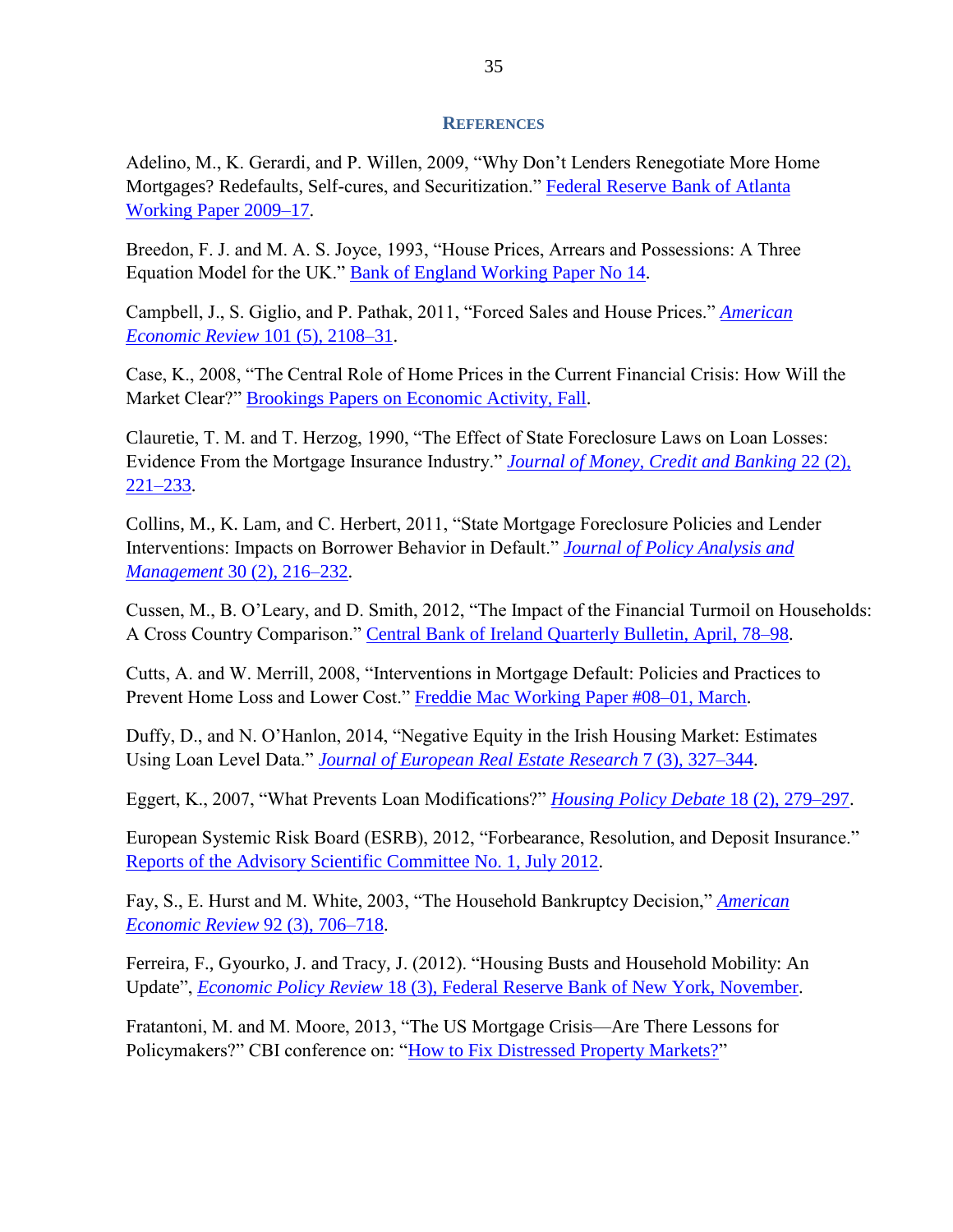Fuentes, G., A. Etxarri, K. Dol, and J. Hoekstra, 2013, "From Housing Bubble to Repossession: Spain Compared to Other West European Countries." *Housing Studies* [28 \(8\), 1197–1217.](http://www.tandfonline.com/doi/abs/10.1080/02673037.2013.818622#preview)

Gaston, E., and I. W. Song, 2014, "Supervisory Roles in Loan Loss Provisioning in Countries Implementing IFRS." [IMF Working Paper WP/14/170.](http://www.imf.org/external/pubs/cat/longres.aspx?sk=41918.0)

Gerardi, K., E. Rosenblatt, P. Willen, and V. Yao, 2012, "Foreclosure Externalities: Some New Evidence." [Federal Reserve Bank of Atlanta Working Paper 2012–11, August.](http://www.bostonfed.org/economic/ppdp/2012/ppdp1205.pdf)

Gerardi, K., L. Lambie-Hanson, and P. Willen, 2013, "Do Borrower Rights Improve Borrower Outcomes? Evidence from the Foreclosure Process." *[Journal of Urban Economics](http://www.sciencedirect.com/science/article/pii/S0094119012000423)* 73 (1), 1–17.

Ghent, A., and M. Kudlyak, 2011, "Recourse and Residential Mortgage Default: Evidence from US States." *[Review of Financial Studies](http://rfs.oxfordjournals.org/content/24/9/3139.full.pdf+html)* 24 (9), 3139–86.

Guiso, L., P. Sapienza, and L. Zingales, 2009, "Moral and Social Constraints to Strategic Default on Mortgages." [NBER Working Paper No. 15145.](http://www.nber.org/papers/w15145.pdf)

Harding, J., E. Rosenblatt, and V. W. Yao, 2009, "The Contagion Effect of Foreclosed Properties." *[Journal of Urban Economics](http://www.sciencedirect.com/science/article/pii/S009411900900045X)* 66 (3), 164–178.

HUD, 2014, [Housing Scorecard,](http://portal.hud.gov/hudportal/HUD?src=/initiatives/Housing_Scorecard) October.

Immergluck, D. and G. Smith, 2006a, "The External Cost of Foreclosure: The Impact of Single-Family Mortgage Foreclosures on Property Values." *[Housing Policy Debate](http://www.tandfonline.com/doi/abs/10.1080/10511482.2006.9521561#preview)* 17 (1), 57–79.

Immergluck, D. and G. Smith, 2006b, "The Impact of Single-family Mortgage Foreclosures on Neighborhood Crime." *Housing Studies* [21 \(6\), 851–866.](http://www.prism.gatech.edu/~di17/HousingStudies.pdf)

IMF, 2012, "Dealing with Household Debt." [World Economic Outlook, April,](http://www.imf.org/external/pubs/ft/weo/2012/01/) 89–124.

IMF, 2013 (July), "Spain: Financial Sector Reform—Third Progress Report." [IMF Country](https://www.imf.org/external/pubs/cat/longres.aspx?sk=40776.0)  [Report No. 13/205.](https://www.imf.org/external/pubs/cat/longres.aspx?sk=40776.0)

Kobie, T., and S. Lee, 2010, "The Spatial-Temporal Impact of Residential Foreclosures on Single-Family Residential Property Values," *[Urban Affairs Review](http://uar.sagepub.com/content/47/1/3.short)* 47 (1), 3–30.

Laeven, L., and T. Laryea, 2009, "Principles of Household Debt Restructuring." **IMF Staff** [Position Note SPN/09/15.](https://www.imf.org/external/pubs/cat/longres.aspx?sk=23041.0)

Lin, Z., E. Rosenblatt, and V. W. Yao, 2009, "Spillover Effects of Foreclosures on Neighborhood Property Values." *[Journal of Real Estate Finance and Economics](http://link.springer.com/article/10.1007%2Fs11146-007-9093-z)* 38 (4), 387–407.

López-Vicente, F., 2013, "The Effect of Foreclosure Regulation: Evidence for the US Mortgage Market at State Level." [Bank of Spain Working Paper No. 1306.](http://papers.ssrn.com/sol3/Delivery.cfm/SSRN_ID2264710_code613124.pdf?abstractid=2264710&mirid=1)

Lydon, R., 2013. "Do Households with Debt Problems Spend Less?" [CBI Economic Letters](http://www.centralbank.ie/publications/Documents/Economic_Letter_2013_V2.pdf)  [02/EL/13.](http://www.centralbank.ie/publications/Documents/Economic_Letter_2013_V2.pdf)